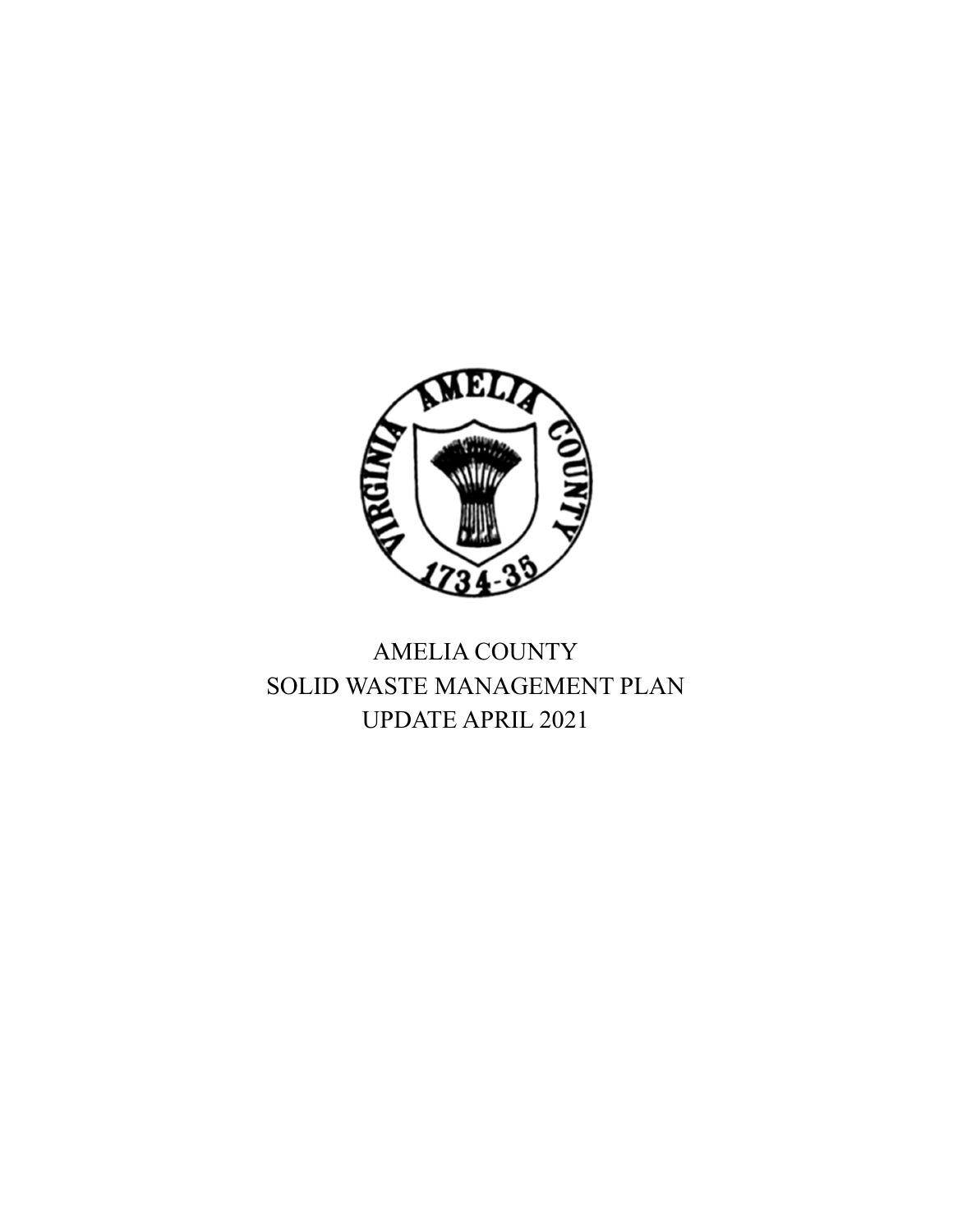#### CHAPTER 1.0 SOLID WASTE MANAGEMENT PLAN INTRODUCTION AND GOALS

#### 1.0 SOLID WASTE MANAGEMENT PLAN INTRODUCTION AND GOALS

#### 1.1 INTRODUCTION

The Virginia Code, at Section 10.1-1411, directs the Virginia Waste Management Board (Board) to promulgate regulations specifying requirements for local and regional solid waste management plans. It is the policy of the Board to require development of a comprehensive and integrated solid waste management plan that, at a minimum, considers and addresses all components of the following hierarchy:

- 1. Source reduction;
- 2. Reuse;
- 3. Recycling;
- 4. Resource recovery (waste-to-energy);
- 5. Incineration; and
- 6. Landfilling

On July 1, 1991, the Piedmont Planning District Commission submitted on behalf of the Piedmont Planning District (of which Amelia County is a member), the Piedmont Planning District Solid Waste Management Plan to fulfill the requirements for the Virginia Waste Management Board Regulations for the Development of Solid Waste Management Plans. The Virginia Department of Solid Waste Management (now the Virginia Department of Environmental Quality) approved this regional solid waste management plan on March 24, 1992.

All solid waste management plans were required by the regulations to be updated every five years. An updated plan was submitted to the Department in July 1997.

The Board amended the Regulations for Solid Waste Management Planning (9 VAC 20-130-10 et seq.) effective August 1, 2001, and the amendment to the regulations removed the requirement for the five-year update to existing solid waste management plans. However, section 9 VAC 20-130-110.B of the amended regulations states: "A complete, revised solid waste management plan in compliance with this chapter shall be provided to the department no later than July 1, 2004." An Amelia County plan was then submitted June 21, 2004 to replace the 1991/1997 plan as the County elected to submit an individual plan, rather than participate in a regional plan. The plan was updated in 2011 and again in 2016. This is the 2021 update.

*This Solid Waste Management Plan 5-year update* is intended to be the planning tool for solid waste management activities in Amelia County for the next twenty (20) years. This document is intended to comply with the Code of Virginia (Section 10.1-1411) and the *Solid Waste Planning and Recycling Regulations, Amendment 2 (9 VAC 20-130-175.F et seq.),*  which give statutory authority and regulatory responsibility and accountability to local governments for planning for the handling of all types of nonhazardous solid waste.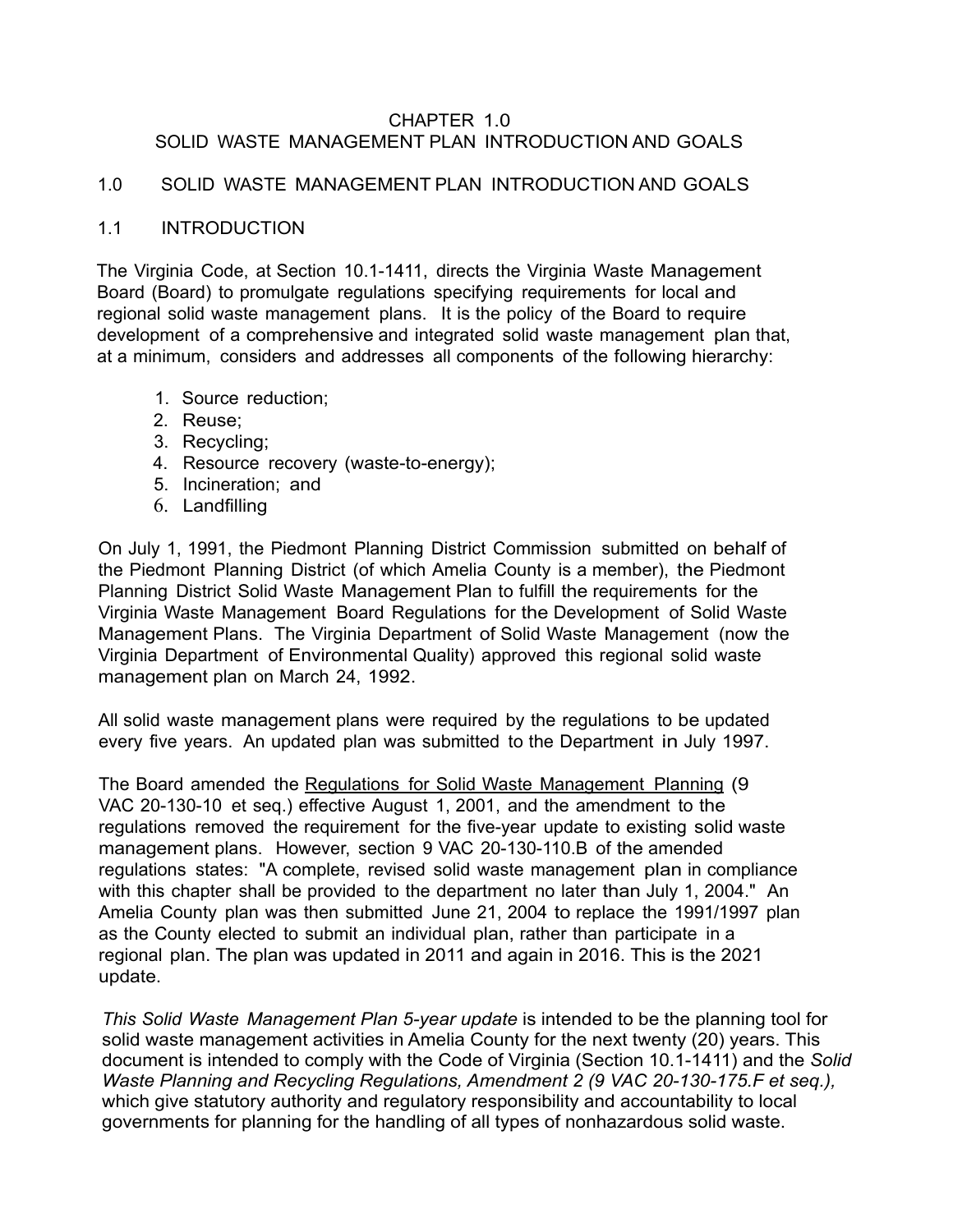#### 1.2 SUMMARY OF CURRENT WASTE COLLECTION AND DISPOSAL OPERATIONS

On January 12th, 1990, the County of Amelia entered into an Agreement (Appendix 1) with Chambers Waste Systems of Virginia, Inc., (Chambers) to provide its citizens an environmentally sound sanitary landfill for their solid waste disposal needs. Following the opening of the new commercial Maplewood landfill (Permit #540) on May 4, 1993, Amelia County closed its own landfill (Permit #350) in October 1993. USA Waste Services, Inc. acquired Chambers in 1995, then later merged with Waste Management, Inc. (WM) in 1998. WM currently operates the Maplewood landfill and five (5) trash collection and recycling sites throughout the County. The five (5) sites are presently manned and open 40 hours per week, five days a week for usage by Amelia County residents. Amelia County citizens may dispose of their waste at no charge at any of these locations or at the landfill where the public access area is open 24 hours a day, seven (7) days a week. Businesses that were in operation at the time of the signing of the Agreement between Amelia County and the landfill owners are also entitled

to free disposal of their waste at the landfill only. Several haulers offer waste collection services to both county businesses and residents.

Although landfilling is the most common method of solid waste management in Amelia County, citizens and businesses are encouraged to use source reduction, reuse and recycling methods of solid waste management. To that end, several County businesses burn waste oil for heat. One local industry creates energy by burning wood waste and another produces electricity by using landfill gas to power diesel engines.

Amelia County is also very dedicated to recycling, with a reported recycling rate of 44.7% for 2020. Recycling programs are continually expanded and added and currently offer residents the opportunity to recycle newspaper, mixed paper, magazines, cardboard, white office paper, glass bottles and jars, plastic bottles, aluminum and tin cans, white goods (appliances), used oil, textiles, ink jet and laser computer cartridges, cell phones, plastic bags, automotive batteries, Christmas trees, and computers and electronics. In addition, the county operates a permanent household hazardous waste collection program. Development of a recycling brochure, litter control and recycling programs for civic groups and schools, monthly articles in the local newspaper, displays at the annual Amelia Day celebration and the Amelia County fair, an annual America Recycles Day event, and several computer websites are used to educate and inform the general public about the County's solid waste management activities.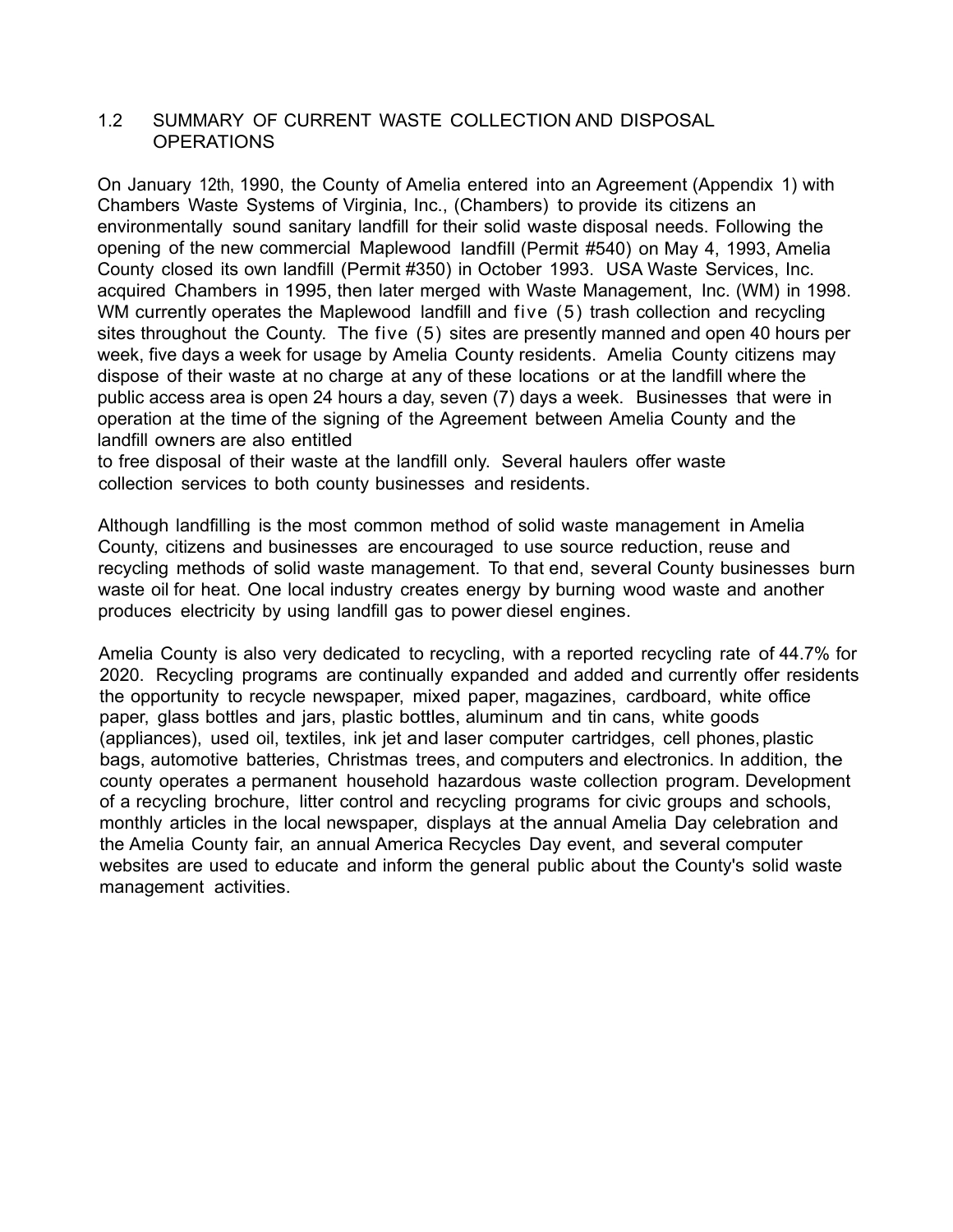## 1.3 PLAN GOALS

Amelia County has adopted the following goals to ensure that the County's solid waste management needs are met.

Goal 1:

Establish a planning process and document that meets Virginia Statutory and Regulatory requirements, that encourages public participation, and that ensures the County's solid waste management needs are met.

Goal 2:

Work in partnership with WM to continue to provide County citizens, businesses, industries and organizations with a state-of-the art, environmentally sound sanitary landfill for their present and future solid waste disposal needs.

Goal 3:

Work in partnership with WM to maintain and upgrade facilities to ensure that adequate options for solid waste disposal are available throughout the County.

Goal 4:

Identify, implement, and/or maintain programs for ensuring that solid wastes are managed in accordance with federal and State laws and regulations in a manner that protects public health, safety, and the environment.

Goal 5:

Sustain a Countywide recycling program that will consistently meet or exceed the State's mandatory recycling rate.

Goal 6:

Provide safe recycling and disposal options for special wastes that may pose harm to the environment and/or public health and safety.

Goal 7:

Identify, implement and or/maintain programs of education and outreach to County citizens and businesses on source reduction, reuse and recycling to reduce reliance on landfilling of solid waste.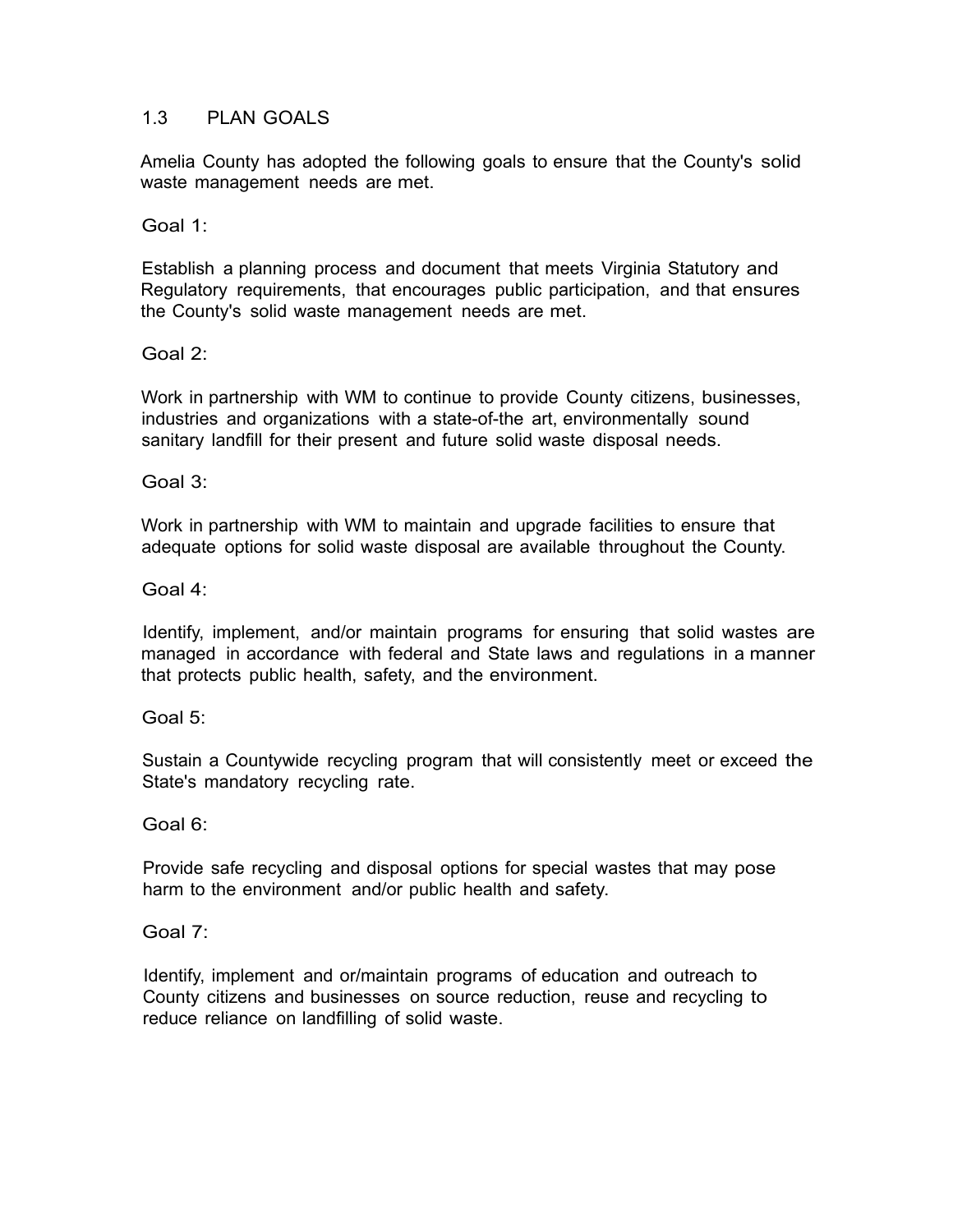# 1.3 Resolution of Approval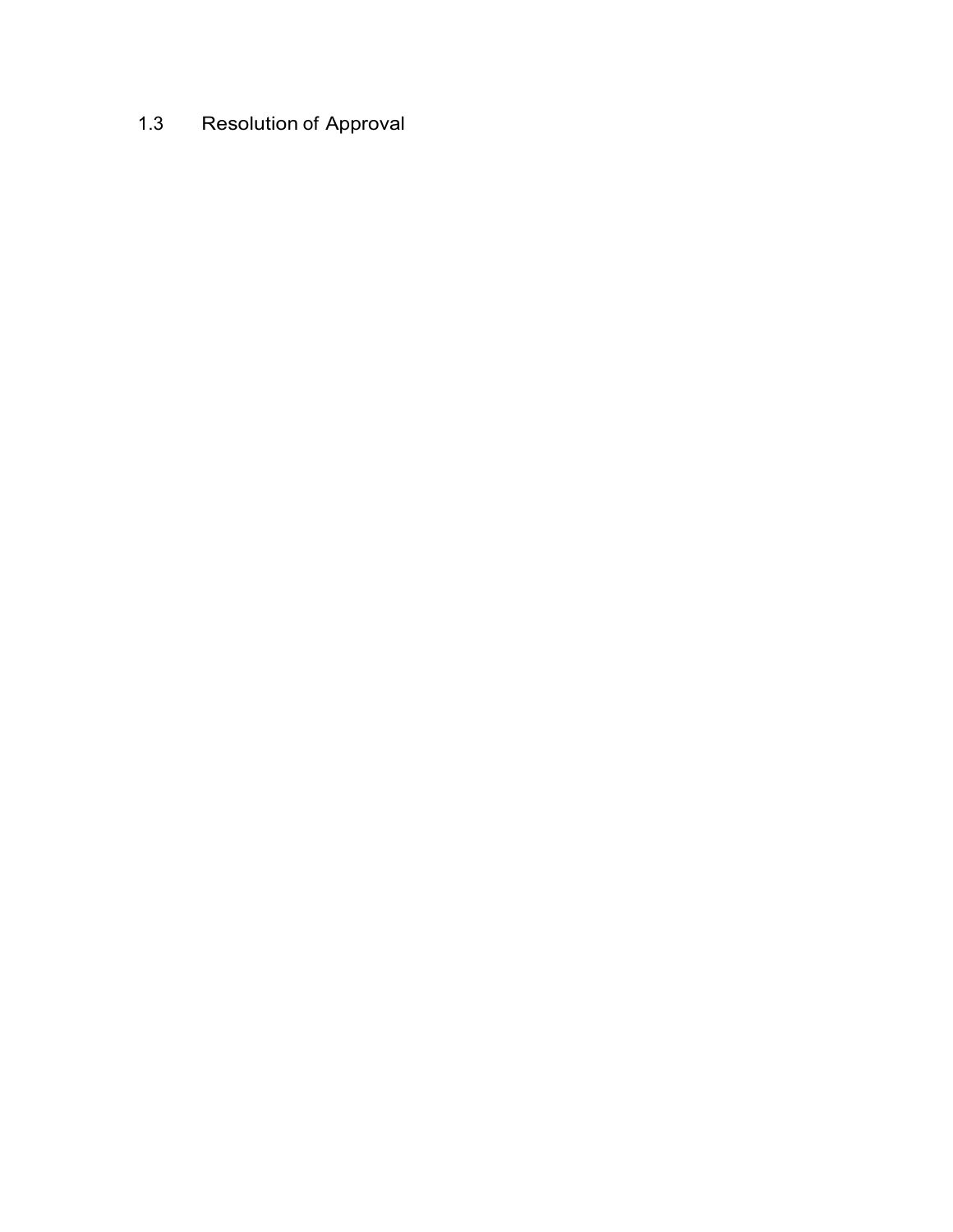#### CHAPTER 2.0 WASTE CHARACTERIZATION AND QUANTITIES

#### 2.0 WASTE CHARACTERIZATION AND QUANTITIES

Population growth and the associated residential and commercial development inevitably lead to greater waste generation and increased demand for services. This Solid Waste Management Plan will identify the current waste management system and needs and in the face of anticipated continued growth, the Plan will also prepare for future demand for services and management needs.

#### 2.1 DESCRIPTION OF PLAN AREA

Amelia County is located approximately 35 miles southwest of the City of Richmond, at the northern edge of the region known as "southside" Virginia.

The County is rural in character, covering an area of 366 square miles, with sparsely developed residences, community businesses and churches, interspersed in a gently rolling, central piedmont landscape of mostly agricultural and forestal land. The County's population in 1990 was 8,787 according to the U.S. Census, 11,400 in 2000, 12,690 in 2010 and 13,145 in 2019. Amelia County is bordered by the Counties of Powhatan and Cumberland on the north, Prince Edward on the west, Nottoway and Dinwiddie on the south and Chesterfield on the east, with the Appomattox River forming the northern and eastern boundary (Appendix 2).

2.1.1 Amelia Courthouse Urban Area. Although the County does not have any incorporated places, the seat of government and density area is generally referred to as Amelia Courthouse. It is located at the intersection of Routes 360, 38, 681 and 614. This approximately 3.4-mile by 3.4-mile area has the greatest concentration of urban and professional services in the County. It has an estimated population of approximately 10% of the County's population.

2.1.2 Transportation Resources. The transportation system in Amelia County for the most provides adequate capacity for the current and short term future needs of local residents and businesses. It features an outstanding major corridor in Rt. 360, a four lane divided state highway, as well as a line of the Norfolk Southern Railroad which closely follows the alignment of Rt. 360. The rural secondary road network, while generally adequate for current needs, still has approximately 13 miles of non-hard surfaced roads, as well as increasing traffic from roadside development which has been the dominant pattern of development in the County. While the road system seems generally adequate for current local needs, its capacity and safety is at great long term risk in light of continued rural development and increased commuter and other through-traffic on Rt. 360 and other major corridors that connect the County with neighboring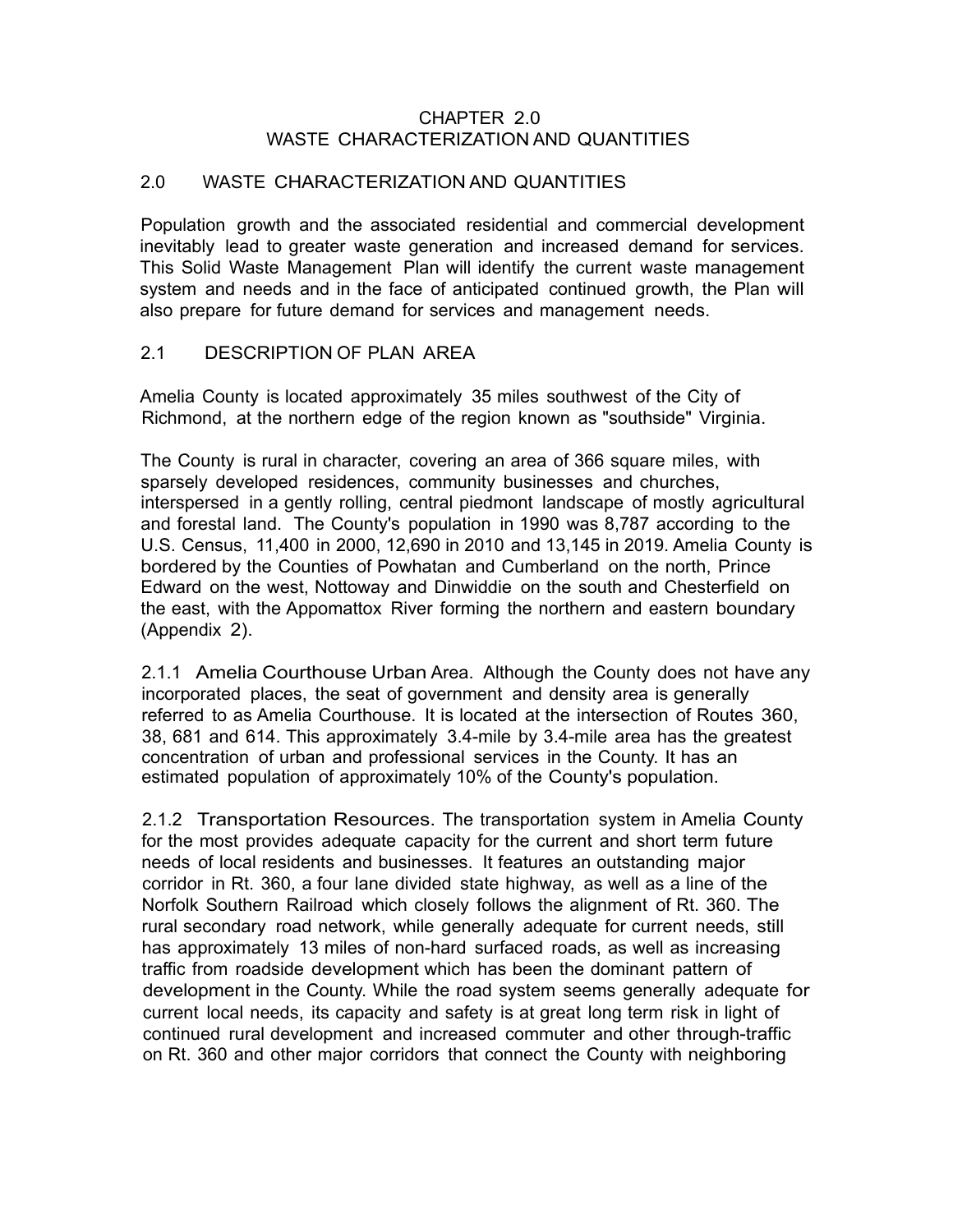jurisdictions. Two secondary roads that receive heavy use by trash haulers delivering waste to the Maplewood landfill are Routes 604 and 609. These routes, while currently in good condition, may require upgrading as a result of their heavy usage.

2.1.3 Railroad Resources. The Norfolk Southern railroad is located parallel to Rt. 360 between Routes 307/360 and Route 604 where it diverts north to Chesterfield County.

The Maplewood landfill has direct rail access to the Norfolk Southern Railroad at the northern boundary of the facility. The landfill was located and designed to utilize this rail access to accept a large portion of its waste stream via rail. A railcar staging yard is located within the facility to allow for staging of both loaded and unloaded railcars. Waste arrives at the landfill in containers such as ISO/Intermodal containers on flatcars, gondola cars, boxcars, hopper cars or end dumps. Following a permit amendment in 1998, an additional 16,000 lineal feet of railroad track was added to expand onsite storage capacity.

Rail service to the Maplewood landfill commenced in January 1994 with a slow build-up of waste deliveries. Rail deliveries increased dramatically in 2016 when WM began receiving contaminated soil and coal ash from the Duke Energy power station located in Eaton, NC, by rail and in 2019 following WM's acquisition of a rail contract for New York City's waste. The largest month to date for rail delivery was July 2016 with 106,668 tons of waste delivered to the landfill by rail.

Amelia County supports the delivery of waste by rail to the Maplewood landfill as an alternative to trucking the waste, thereby reducing traffic congestion, roadway deterioration and pollution.

2.1.4 Land Use and Development Patterns. Amelia County has an extensive land base of mostly undeveloped land in agricultural and forestal uses with only 3,439 total residential units in 1990, an estimated 4,850 units in 2000, and 5,591 in 2019. Those units are generally dispersed, indicating that a low percentage of the County is developed with non-agricultural related uses.

Much of the undeveloped agricultural and forestal land has development potential, although a variety of significant, general constraints to development do exist. These include:

- although it is increasing as a reaction to regional growth pressures, the market demand for development is finite, both Countywide and in specific areas
- site-specific, environmental constraints such as flood plains, wetlands and percolation limitations
- infrastructure availability and cost, particularly roads, water and sewer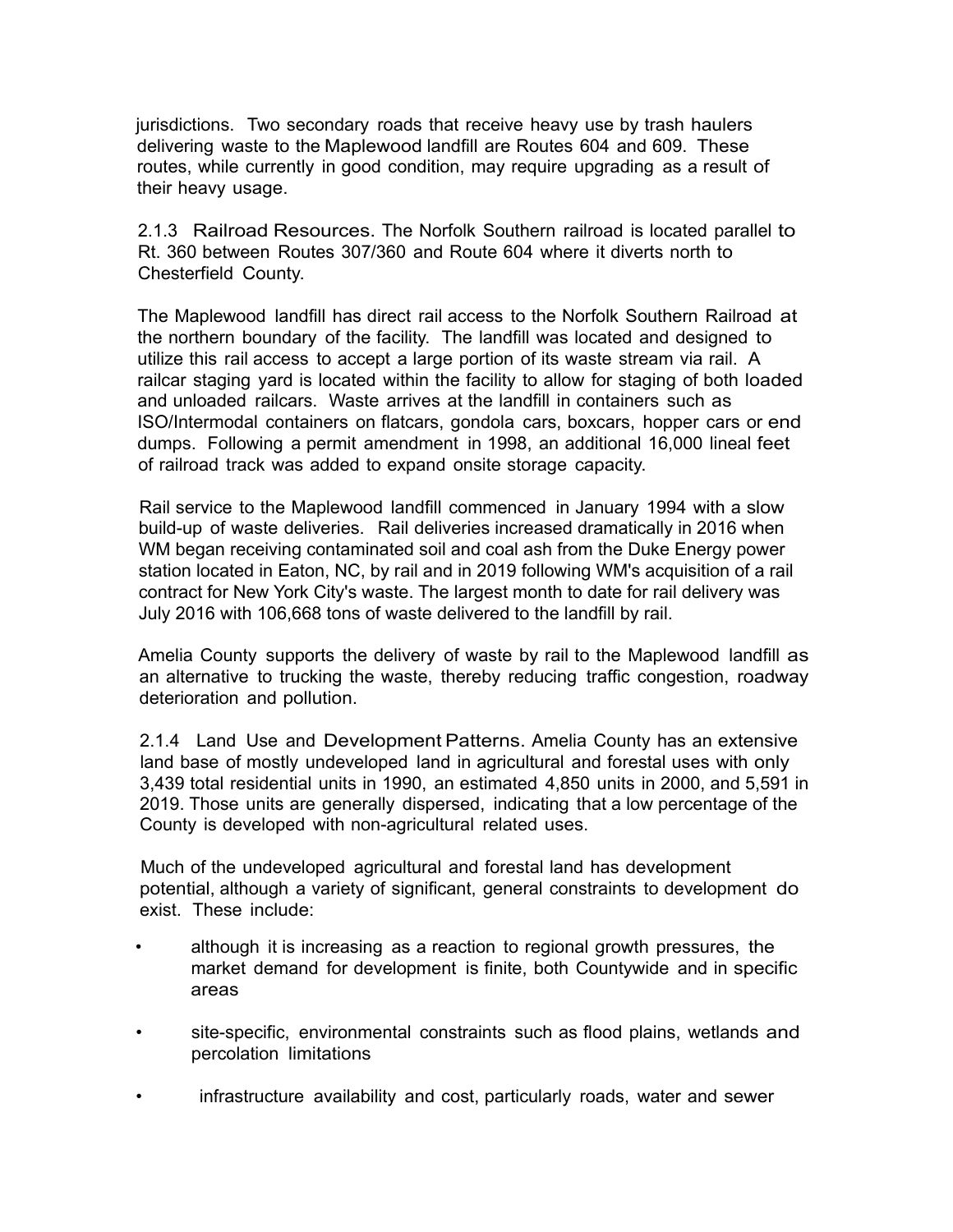- owner intentions and financing capability
- County policies and regulations regarding permitted land uses and density

These constraints affect different properties in different ways, and will vary with changes in the economy, regional growth pressures, the level of government investment in infrastructure and the preferences of home buyers, businesses and industries.

GeneralTrends in Land Use and Development. The traditional development pattern of the County has generally been one of single family dwellings on rural lots, sparsely scattered among forests and farms, as well as small clusters of structures in compact settlements. Small country stores and churches serve as community focal points, with the courthouse area the central focus for the County. New residential development has tended to occur as either incremental, single lot development or small, rural subdivisions in a somewhat scattered, "strip" pattern, based upon the opportunities provided by road frontage, permeable soils and ownership intentions to develop.

During recent years, the relatively low cost of rural residential lots, combined with the access to jobs in the Richmond and Petersburg areas have increased the demand for rural housing development in Amelia. With improved transportation and communication technologies, households and employment centers tend to become more dispersed, as home buyers seek the lowest land prices and more comfortable rural lifestyles.

The larger commercial and industrial establishments have tended to concentrate along the Route 360 corridor, north of Route 360 and along Route 153. Commercial uses have also concentrated in the Courthouse area, along with most of the public buildings. The Courthouse area has declined somewhat, however, as a commercial center for the County, likely due in part to the construction of the nearby shopping center on Route 360 and by the increased accessibility of residents to commercial centers in neighboring jurisdictions.

Development Potential. The development potential allowed by existing zoning of undeveloped land is still very large due to the total acreage involved and far exceeds the expected land demand for the next 20 years. Thousands of houses could be built in the County under the new A-5 and RP-5 districts, in addition to the potential construction in the higher intensity RR-3 and R districts.

Even if soil limitations are assumed to limit development capacity to a small percentage of that allowed under zoning, the County still has more than enough zoning to accommodate expected development, and may still, in fact - despite the rezoning of 1995 - have enough zoning to create severe problems for groundwater supplies, rural character of the landscape and road capacity.

Development Patterns. Taken as a whole, the preceding data show several general land use and development trends in recent years have implications for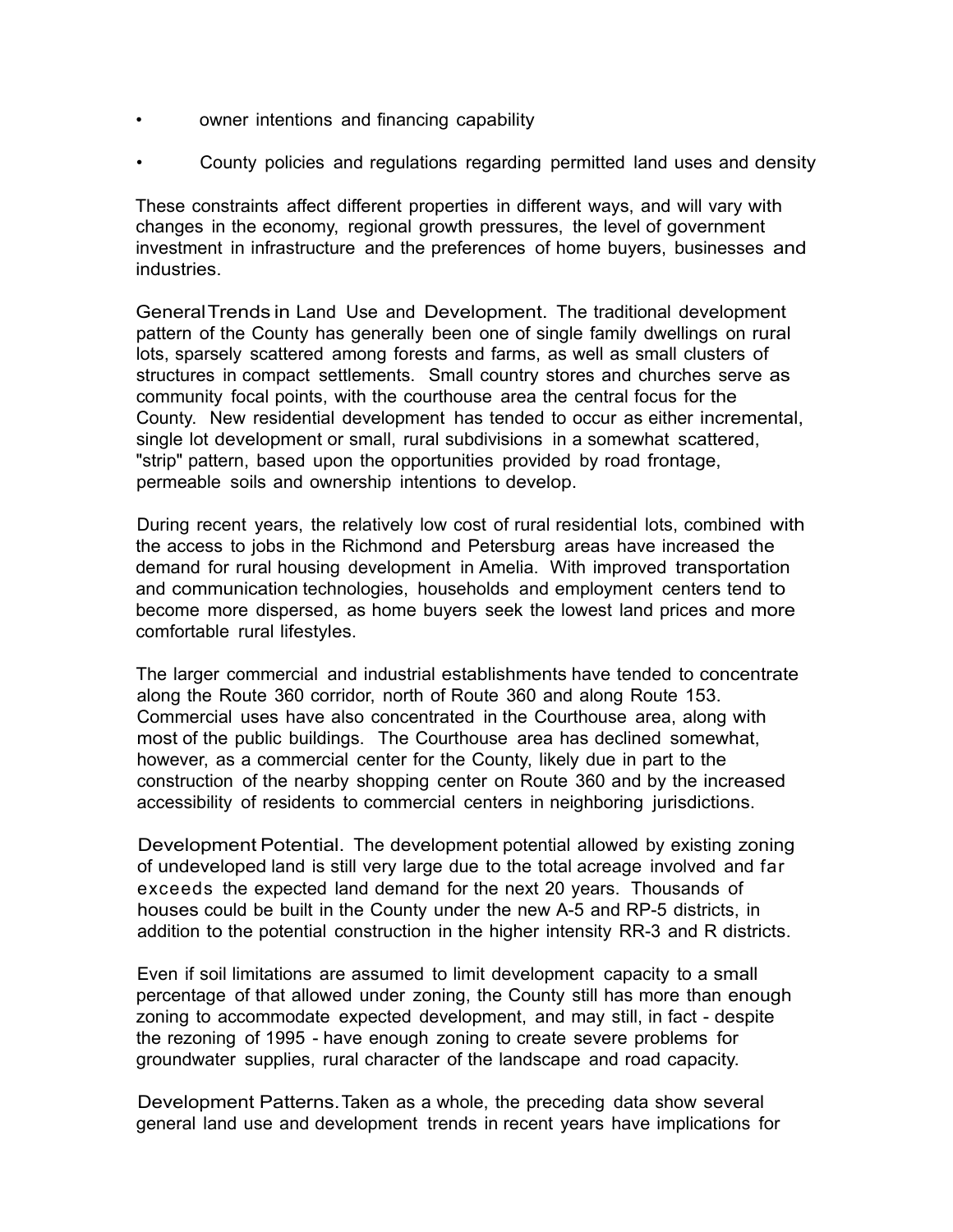the future of the County in terms of water quality, traffic, agricultural character, cost of public services and the like. These trends and implications are discussed below in terms of the rate, pattern, location and type of development and development approvals.

Rate. The overall rate of land development in the County has been relatively steady throughout the past decade. Although it has had its ups and downs, it has not been subject to the "boom and bust" cycle that many other localities have experienced. This steady growth has provided a healthy economic environment for some sectors of the local economy, but it has also raised concerns about the capacity of the public infrastructure.

The subdivision and development of single family residential lots has been relatively strong, while the rate of business and industrial construction was low during most of the past decade with a strong increase in recent years. If this steady growth continues as expected, twill help fuel the local construction and retail economy, but will also create increasing pressures for expanded public facilities and services and higher average tax burdens.

Pattern, Location and Type. Development has continued to occur in a generally scattered and dispersed pattern, spread over a wide area of the County, focused within general proximity to US Rt. 360. Because of the low density of the overall pattern and the relatively high capacity of the existing road system (particularly the main artery, Route 360), the County has been able to absorb this dispersed growth pattern with relatively few negative impacts. However, as this pattern of growth continues, it will be increasingly difficult to manage the impacts, particularly the conflicts between farms and residential units, the demand for public facility improvements and expansions and the increasing congestion and safety problems on rural roads.

#### 2.1.5. Housing Resources.

Housing Types. Amelia County has a generally good housing stock consisting of mostly conventional single family detached dwelling units (SFD), located in and around small traditional hamlets, in rural residential subdivisions and dispersed among farms and forested areas.

Only about two percent of all units are attached duplexes and townhouses or multi-family apartments. Mobile homes account for 23% of the total housing units.

Home ownership is very strong in the County and has remained basically stable, decreasing only slightly from 81.1% in 1980, to 80.5% in 1990 and then rising to 81.9% in 2000, and to 84.4% in 2019. The overall vacancy rate has increased, up from 8% in 2000 and slightly less than 9% in 1990, to 11% in 2019.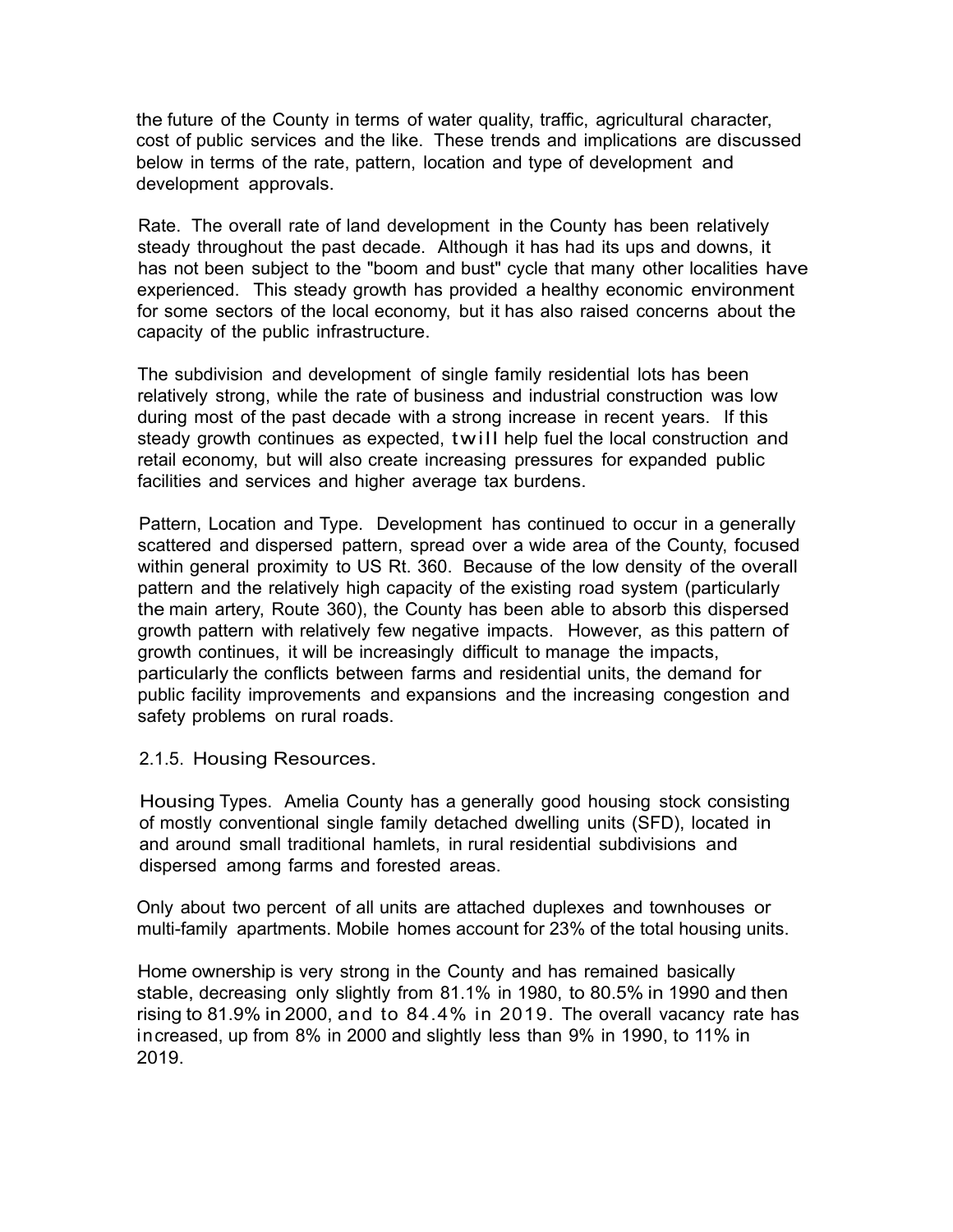As it did in many other jurisdictions, the average household size (persons per housing unit) in Amelia County has declined, from 3.0 in 1980, to 2.8 in 1990, to 2.66 in 2000 and 2.61 in 2019. This I attributable mainly to demographic changes in the nature of household formation. When compared to population changes and dwelling construction, it also indicates that many new household formations were likely created by people moving from an existing household and establishing a new one. These were likely young people starting out, or older people retiring or relocating.

Housing Costs and Affordability. Compared to many other areas of the state and region, housing in Amelia County is relatively affordable to most residents. The median value of owner-occupied dwelling units in the County in 1990 was \$54,100, an increase of 66% from \$32,600 in 1980, but virtually unchanged in value when corrected for inflation. These values compare to median household incomes of \$29,474 in 1989 and \$14,253 in 1979, which represent an increase in median income of about 25% when corrected for inflation.

As of 2019, approximately 17% of homeowners with a mortgage paid 30% or more of their household income in monthly owner costs. The median monthly mortgage payment for mortgaged units was \$1,335 in 2019. 42% of renters paid 30% or more of their gross household income in rent in 2019. The median gross monthly rent was \$826 in 2019.

#### 2.1.6 Natural resources.

Geology. Amelia County is in the Piedmont physiographic province, including both eastern and central Piedmont formations, and is underlain primarily by igneous and metamorphic rocks. Sedimentary rocks of the Triassic age occur in the eastern part of the County, including sandstone and shale formations. The bedrock throughout the Piedmont is overlain by a nearly continuous layer of loose, weathered material called "regolith" which is composed of soil, saprolite (well-weathered rock) and alluvium (deposited from streams.)

Masses of course-grained igneous rock known as pegmatite are common, particularly in the central portion of the County. These rocks have historically been an important source of mineral production. Mica has been the most significant commercial material derived from the pegmatite and was mined intermittently for about a century, reaching a peak of activity during World War II when 55 sites were in production within the County. Some pegmatite mines have yielded feldspar and kaolin for pottery; quartz for ornamental aggregate in concrete; and beryl, columbite-tantalite, as well as a variety of gem minerals such as garnet, topaz and amazonite.

Very limited commercial mining is currently underway in the County, although the Morefield Mine, known for its pegmatite production and located on Route 628, has been reopened for both recreational and commercial purposes. In addition, the County in recent years has granted land use approvals for two quarries for extracting rock.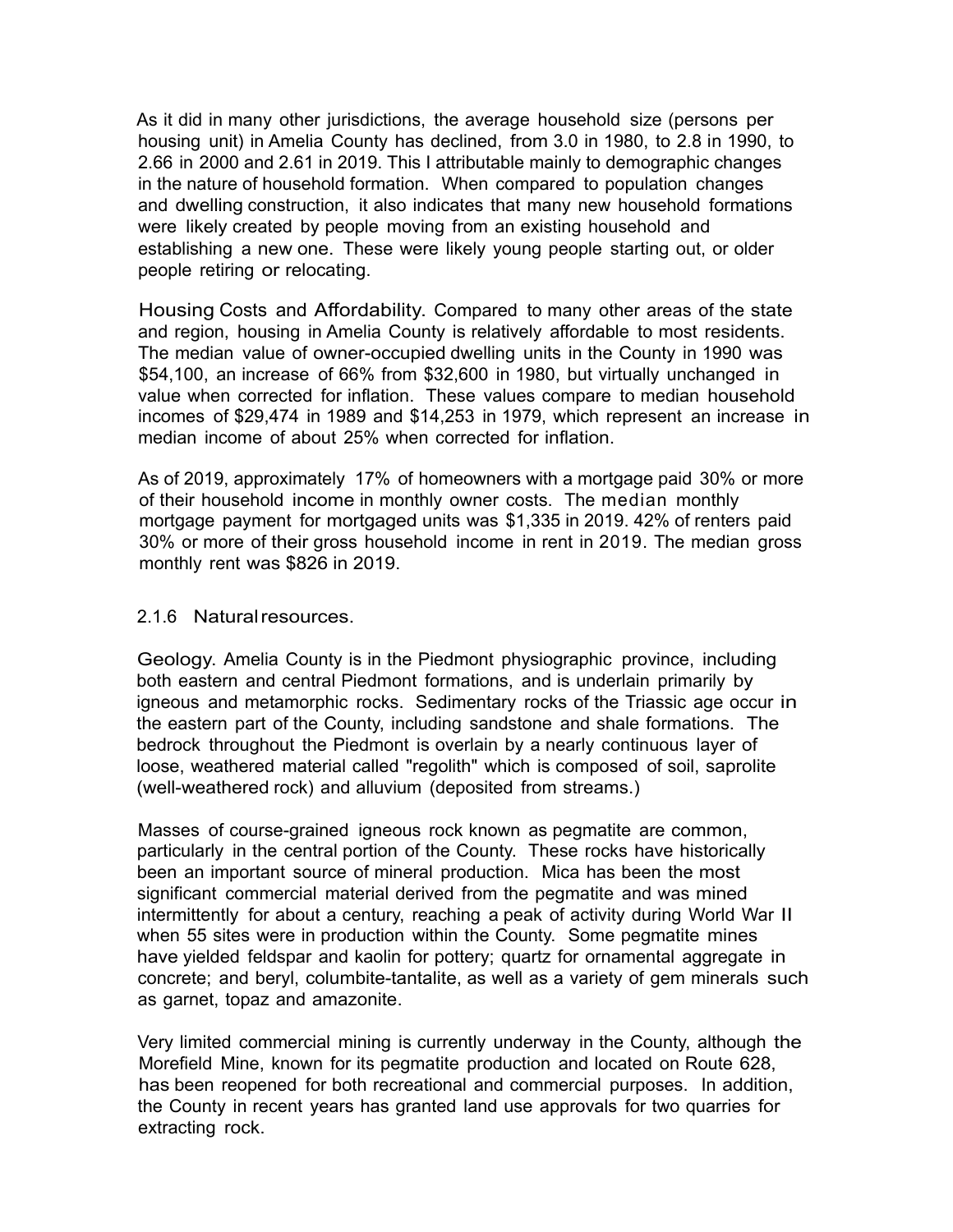Soil Types. A detailed soil survey of Amelia County has been completed and mapped by the U.S. D. A. Soil Conservation Service. The Virginia Department of Conservation and Recreation, Division of Soil and Water Conservation in conjunction with the Information Support Systems Laboratory at Virginia Polytechnic Institute and State University has recently prepared a digitized data base of this information which is available to the County. There are seven general soil associations within Amelia County.

Groundwater. People in the Piedmont region and Amelia County have traditionally relied upon groundwater as the major source of water supply. It has been and remains a relatively abundant and economical source of water for both the region and the County. Early settlers often used springs as convenient water sources and the location of such springs was often a key determinant in the location of population settlements. Excavated wells have been the other source of groundwater and during the course of development, these have become the major source of water in Amelia County.

Most residential users rely on groundwater wells for their water so groundwater remains a vital natural resource for the County's population. The Amelia County Sanitary District provides water and wastewater services to the "District" which encompasses approximately 450 residences and businesses in and around Amelia Courthouse. A 500,000 gallon elevated storage tank is fed by five (5) groundwater wells and the County operates a 300,000 gallon per day oxidation ditch system wastewater treatment plant.

Surface Water and Watersheds. Amelia County is contained entirely within the Appomattox River watershed, with all of the County's creeks and streams ultimately flowing to the Appomattox. The major surface water systems include Nibbs Creek and Flat Creek north of Route 360, Smacks Creek, Beaverpond Creek and Deep Creek south of the Amelia Courthouse area, and the Winticomack and Namozine Creeks draining the southeastern end of the County.

Forests. Forests are a primary element in the natural landscape and economy of Amelia County and its neighboring jurisdictions in the central piedmont area. Forests cover nearly three-quarters of the County's land area and produce multiple environmental, economic and cultural benefits.

In addition to the economic benefits of timber production, forests provide habitats for many plant and wildlife species, resources for outdoor recreation, protection from sedimentation and erosion, groundwater recharge areas and visual buffers between land uses. Forests are an inherently renewable resource and therefore, with the use of proper timber management practices, the County's forest land can continue to provide these multiple benefits to the community.

#### 2.2 POPULATION DATA AND PROJECTIONS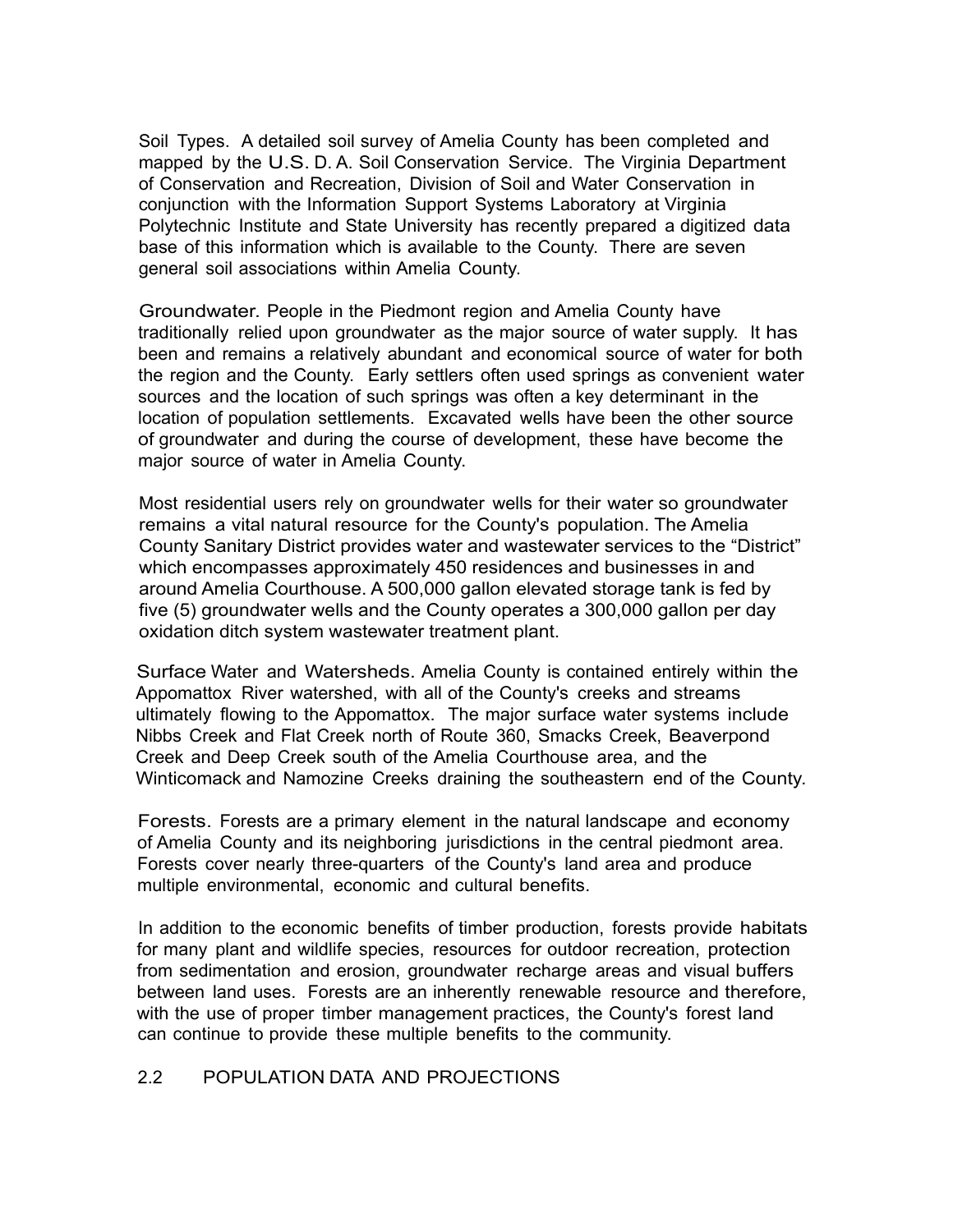## 2.2.1 Population Trends

Local & Regional Growth. Although the size of Amelia County's population declined steadily between 1920 and 1970, the rate of decline slowed during the 1950's and 1960's. The County's population then began growing during the 1970's and has continued to grow substantially during the past two decades, with a substantial increase of nearly 30% during the 1990's. Table 1 below shows the past trends in population growth in the County.

|      |                         | 1220 2012               |                       |  |  |
|------|-------------------------|-------------------------|-----------------------|--|--|
| Year | <b>Total Population</b> | <b>Population Added</b> | <b>Percent Change</b> |  |  |
| 1920 | 9800                    |                         |                       |  |  |
| 1930 | 8979                    | $-821$                  | $-8.40%$              |  |  |
| 1940 | 8495                    | $-484$                  | $-5.40%$              |  |  |
| 1950 | 7908                    | $-587$                  | $-6.90%$              |  |  |
| 1960 | 7815                    | $-90$                   | $-1.20%$              |  |  |
| 1970 | 7592                    | $-223$                  | $-2.90%$              |  |  |
| 1980 | 8405                    | 813                     | 10.70%                |  |  |
| 1990 | 8787                    | 382                     | 4.50%                 |  |  |
| 2000 | 11400                   | 2516                    | 28.60%                |  |  |
| 2010 | 12690                   | 1290<br>11.30%          |                       |  |  |
| 2019 | 13145                   | 455<br>3.50%            |                       |  |  |

| Table 1                                         |  |
|-------------------------------------------------|--|
| <b>Total Population Growth in Amelia County</b> |  |
| 1920-2019                                       |  |

Sources: U.S.Bureau of the Census; Piedmont Planning District Commission; Virginia Employment Commission; Herd Planning & Design

Much of the increase in population in recent years has come from a net "in migration" of people moving into the County from other areas. The growth has been supplemented by a natural increase caused by a greater number of births than deaths within the population.

It is also important to note the regional context in which Amelia County is situated in terms of growth trends and potential. A comparison of recent growth rates of neighboring Counties is shown in Table 2 below.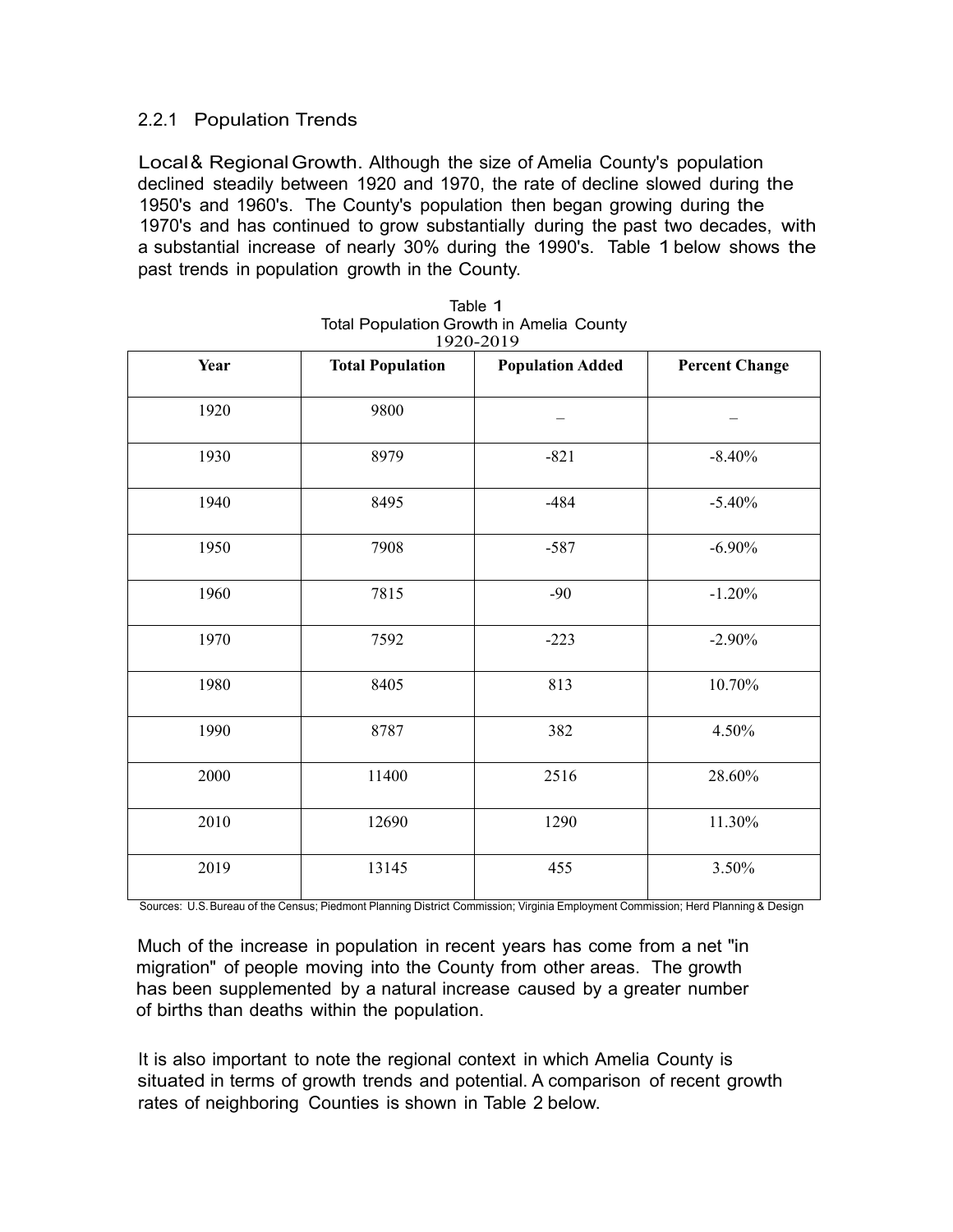| Neighboring<br><b>Counties</b> | <b>Total Population</b><br>1990 | <b>Total Population</b><br>2000 | <b>Total Population</b><br>2010 | <b>Total Population</b><br>2019 |
|--------------------------------|---------------------------------|---------------------------------|---------------------------------|---------------------------------|
| Chesterfield                   | 209000                          | 259903                          | 316236                          | 352802                          |
| Powhatan                       | 16000                           | 22377                           | 28046                           | 29652                           |
| Cumberland                     | 7800                            | 9017                            | 10052                           | 9932                            |
| Prince Edward                  | 17300                           | 19720                           | 23368                           | 22802                           |
| Nottoway                       | 15000                           | 15725                           | 15853                           | 15232                           |
| Dinwiddie                      | 84900                           | 24533                           | 28001                           | 28544                           |

Table 2 Recent Population Growth of Neighboring Counties 1000-2010

Sources: U.S. Bureau of the Census; Herd Planning & Design

The proximity of the cities of Richmond and Petersburg and the Town of Farmville creates further regional growth pressure on Amelia County, particularly in terms of residential demand, as people look for more affordable land prices within a reasonable commuting distance of those employment centers.

Neighboring Chesterfield County also contributes to the regional growth pressure. Planning policies for its southern and western area, which abuts Amelia, call for a conservative approach to growth based on the limitations of public facilities in the area and the environmental importance of the watershed that feeds Lake Chesdin. It will therefore likely be many years before that portion of Chesterfield County is opened for dense, suburban development. However, such a planning strategy does not eliminate the indirect pressures on Amelia from the rapid growth continuing to occur in the other parts of Chesterfield County.

In addition to the regional context for population growth, the state and national contexts should be noted. Virginia continued to be one of the fastest growing states in the nation during the 1990's. It has strong prospects for maintaining that status in the coming decades due to a variety of natural, cultural and economic factors.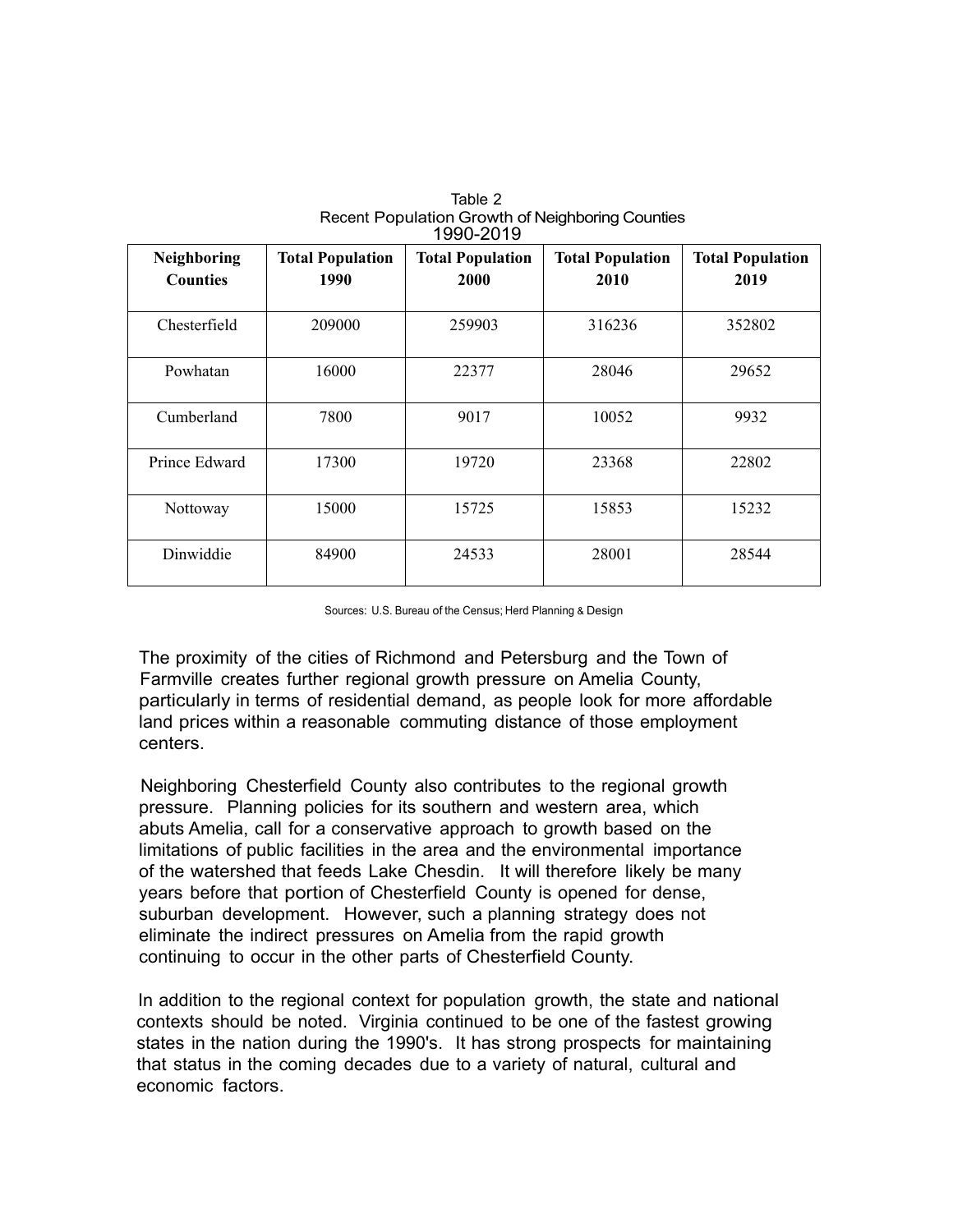The bulk of the Commonwealth's growth has occurred in an area often referred to as the "golden crescent", a multi-jurisdiction region stretching from northern Virginia through the Richmond area and on through tidewater Virginia. Amelia County is situated at the fringe of this dynamic area, and as such, is subject to many direct and indirect impacts, both positive and negative, of the growth that occurs in this larger region.

Population Characteristics. Although generally stable, the composition of Amelia County's population has been changing as growth has occurred. Generally, during the past decade the County's population on average has become older, more educated, earns a higher income, is more likely to have moved to the County from another place, and is more likely to commute outside of the County to their job. These trends are evident in the following comparisons of key census data from 1980, 1990, 2000 and 1990, and some of the early available data from the 2020 Census.

- *The population has become somewhat older,* with a median age of 31.4 in 1980, 34.6 in 1990, 38.5 in 2000, 42.7 in 2010 and 45.1 in 2019.
- *The population has attained* a *higher level of education* on average, with 48% of adults having completed at least four years of high school in 1980 compared to 56% in 1990, 68% in 2000, 79.7% between 2010 and 2014, and 83.9% between 2015 and 2019.
- *The median household income has risen* from \$22,947 in 1979 to \$26,612 in 1989 to \$40,252 in 1999 to \$48,897 in 2009 to \$55,870 between 2010 and 2014 to \$57,946 between 2015 and 2019. In 1979, 9.3% of families in the County had incomes below the poverty level compared to 8.4% in both 1989 and 1999, 9.1% in 2009 12.9% in 2014, 10.4% between 2012 and 2016, and 9.3% in 2019.
- *A greater percentage of the work force commutes outside the area to work.* In 1980, 45% worked outside of the County compared to 58% in 1990, 64.5% in 2010 and 72.7% in 2019. Note that this percentage has increased steadily in recent decades  $-$  it was 24% in 1960 and 40% in 1970. In addition the average travel time to work increased from 31 minutes in 1980 to 33 minutes in 1990 and to 41.5 minutes in 2000 and decreased to 39.9 minutes in 2019.
- *Average household size has fallen.* In 1980, the average size of occupied housing units was 3.0 people per household. In 1990, it had fallen to 2.8 and

# 2.2.2 Population Forecasts

The growth of Amelia County, its neighboring jurisdictions, the Richmond region, or the Commonwealth of Virginia is in a constant state of change, influenced by factors as diverse as national economic news, the decisions of major employers, and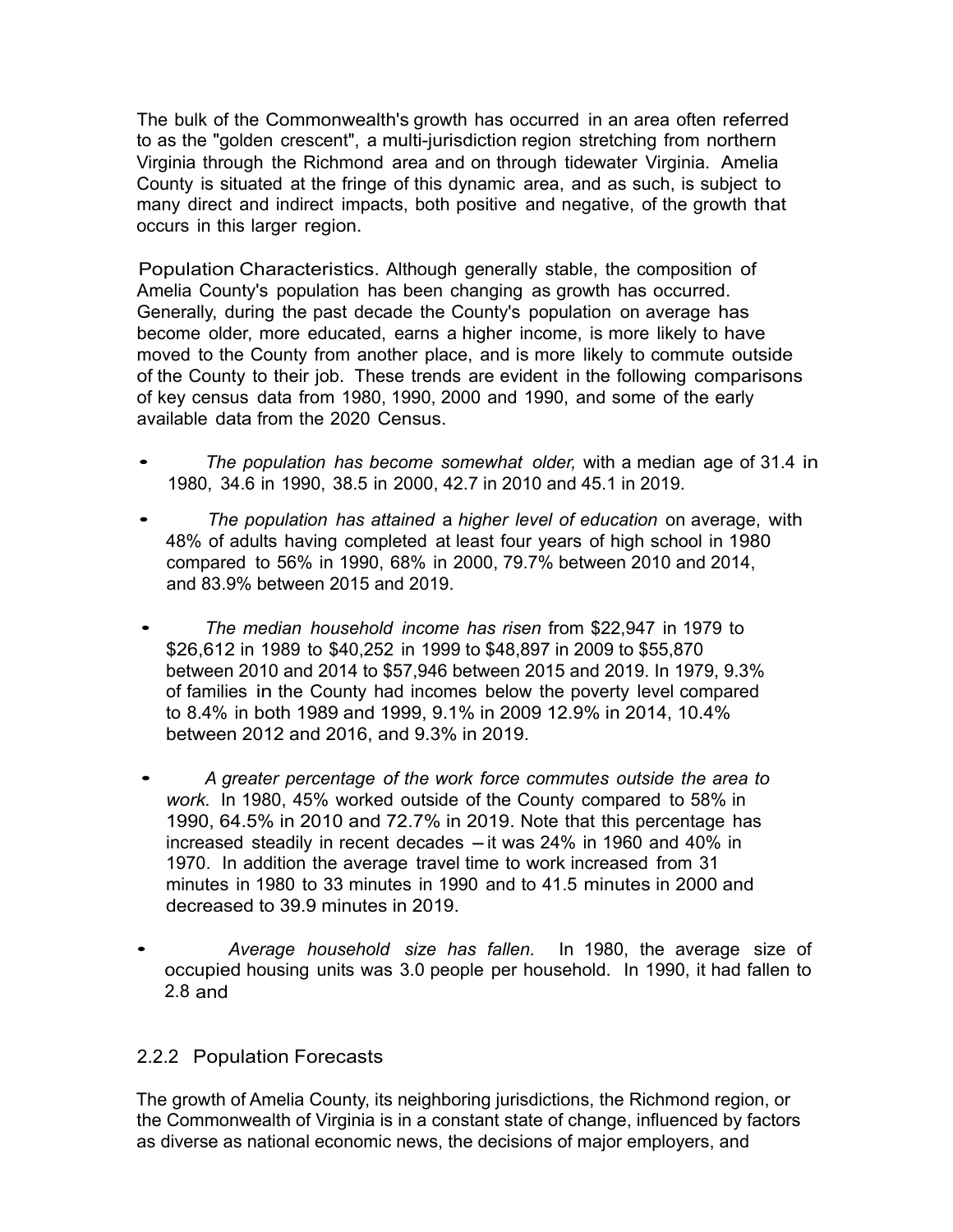generational housing trends. For this reason, accurate forecasting of future population growth is difficult to achieve, if not impossible. The Virginia Employment Commission attempts to predict future population growth using a proprietary model, and predicts modest growth in Amelia County over the coming 20 years, averaging roughly 5% for each 10 year period between US Census studies. These updated forecasts are shown in Table 3.

| Year | <b>Population</b> | %Change |
|------|-------------------|---------|
| 2010 | 12690             |         |
| 2020 | 13413             | 5.70%   |
| 2030 | 13968             | 4.10%   |
| 2040 | 14449             | 3.40%   |

Table 3 Virginia Employment Commission Population Forecasting

*Source: Virginia Employment Commission* 

While the rates of growth predicted by the VEC would be easy enough for the County to absorb and manage, much higher rates of growth are possible. For this reason Amelia must plan for future growth at a variety of scales. The 2017 Amelia County Comprehensive Plan uses three population scenarios to analyze a broad range of future growth possibilities, from slow to explosive shown in Table 4 below.

| Table 4                                      |
|----------------------------------------------|
| 2016 Comprehensive Plan Population Scenarios |

| <b>Growth Scenario</b> | <b>Ten Year Growth</b> | 2025  | 2035  |
|------------------------|------------------------|-------|-------|
| Slow - Moderate        | 5.00%                  | 13548 | 14225 |
| Moderate - Rapid       | 12.00%                 | 14451 | 16185 |
| Rapid – Explosive      | 25.00%                 | 16128 | 20160 |

*Source: Amelia County Comprehensive Plan 2017 Amended September 18, 2019* 

- 2.3 EMPLOYMENT
- 2.3.1. Resources and Trends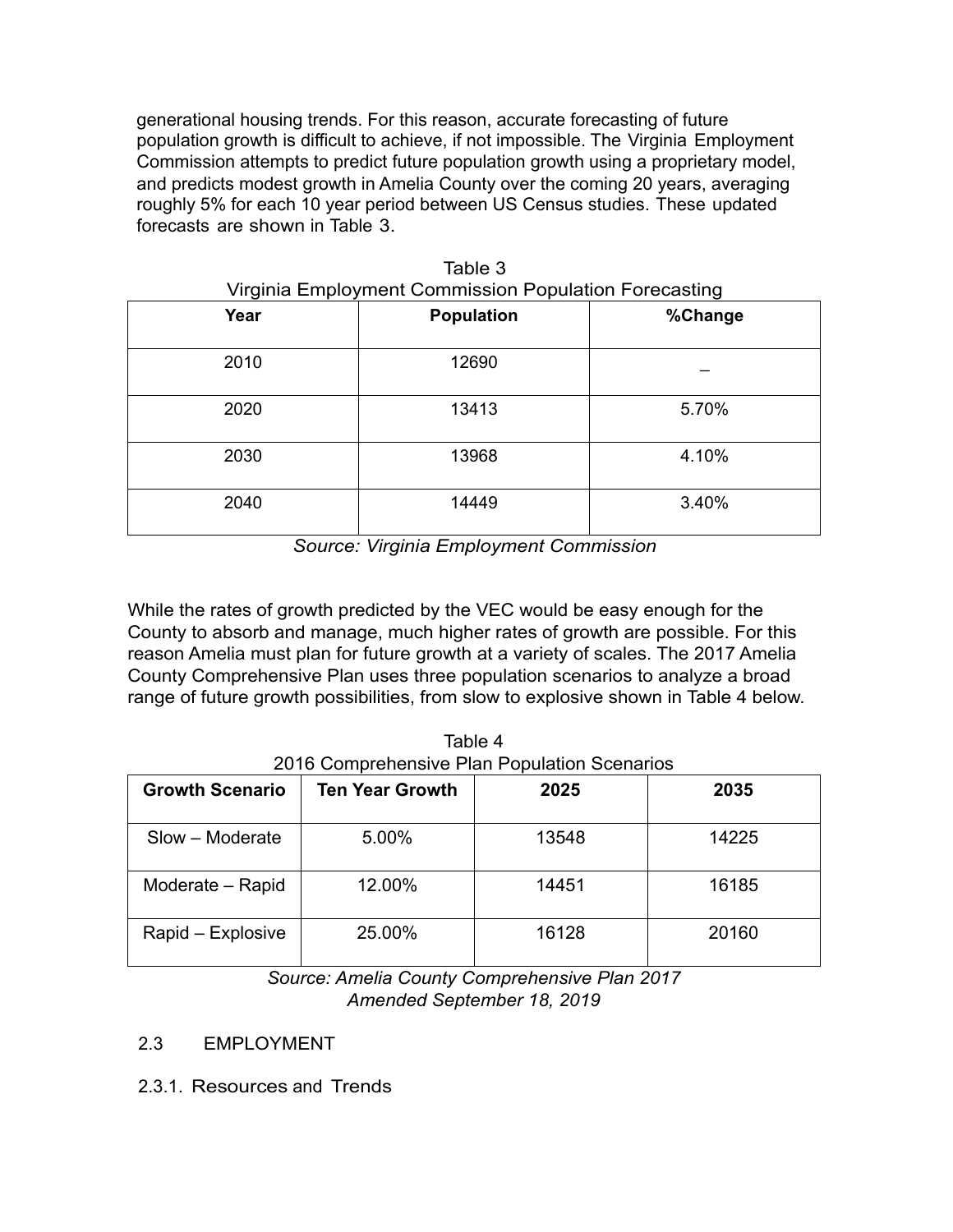Competitive Advantages. Amelia County has a strong set of fundamental local economic resources that have historically provided substantial economic stability as well as a reasonable level of prosperity for the County. These competitive advantages are based mainly on the County's natural resources, particularly the agricultural and forestal land base. In addition, the County has a variety of human resources that enhance its capability and potential for economic strength. The primary economic resources include:

- a high quality natural resource base of hardwood and softwood forests, surface and ground water supplies, farmland, clean air, developable land, various natural recreational resources, historic areas and a scenic piedmont landscape
- a good local labor force known for its honesty, work ethic and self reliance (note that in 1990 over 56% of persons over 25 years of age were High School graduates, the third highest percentage among the Counties in the Piedmont Planning District, but still well below the State average of 75%)
- proximity to economic, cultural, governmental and educational centers such as the neighboring cities of Richmond and Petersburg and the Town of Farmville
- major regional highway transportation facilities, including the Route 360 corridor and the Norfolk Southern Railway line which bisects the County
- a relatively moderate cost of living in terms of housing and local taxes
- an overall high quality of life and "small town" rural life style
- a modern landfill for solid waste disposal

Competitive Disadvantages. The County also, however, suffers from several disadvantages in terms of employment and economic development activity and potential. These include:,

- very limited area served by public sewer and water
- relatively limited recreational facilities, cultural resources, health care facilities and other resources that provide a more complete community facility environment
- a relatively small number of existing employers and few major industries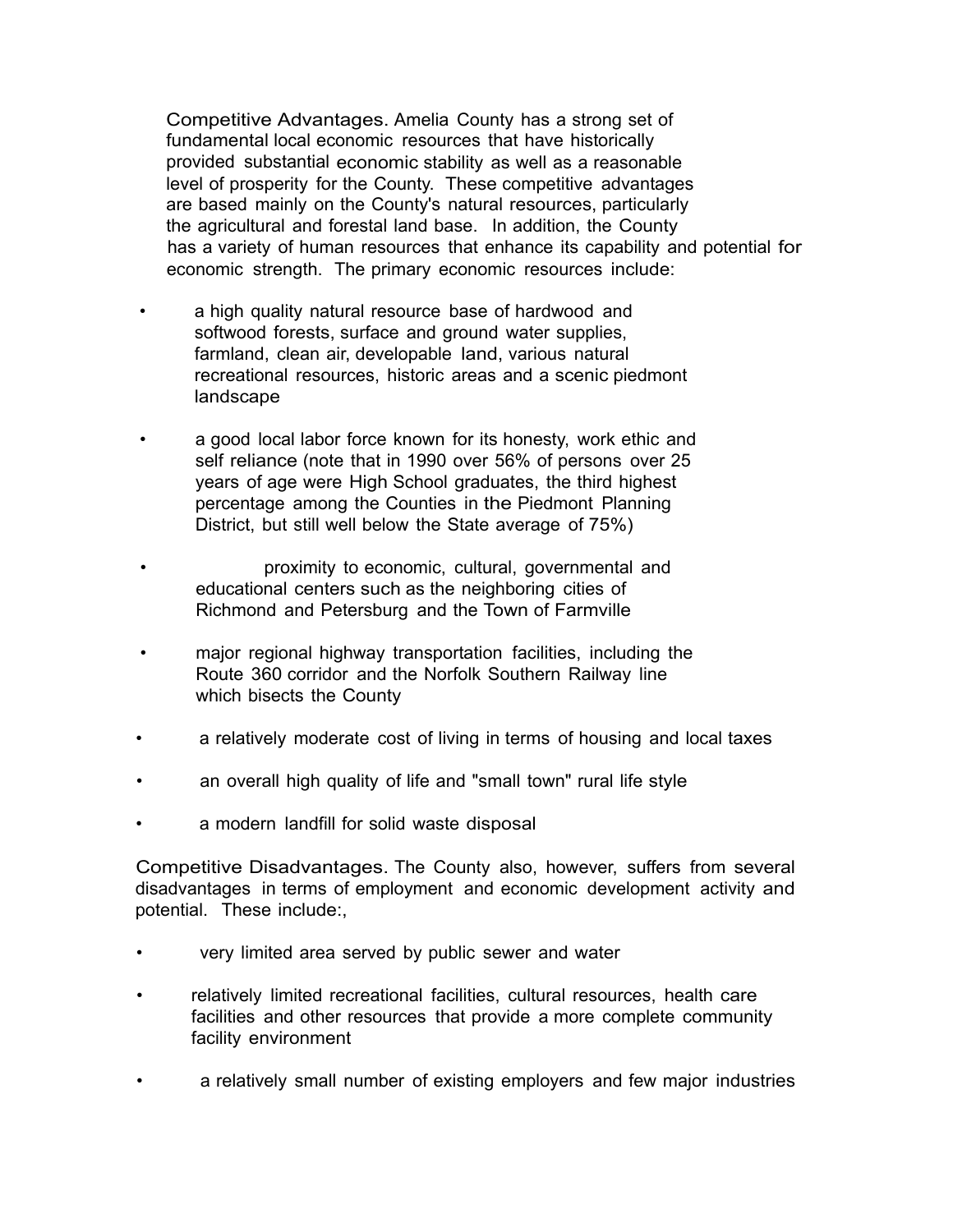- a work force, that while relatively well-trained, does not provide the capability needed for certain industries and companies
- intensifying competition, automation and productivity improvements that require higher and more specialized labor force skills
- limited job opportunities and relatively low wages which contribute to the decreasing size and capability of the labor force

Elements of LocalEconomic Strength. Considered as a whole, these elements reflect the basic economic strengths and weaknesses of the Amelia County community for creating, attracting and fostering economic activity. The economic strength of a given jurisdiction relies on three primary elements:

- the production and export of goods and services to other areas in order to "import" dollars into the local area and create a vibrant economy
- the diversification of the local economic base in order to provide stability and variety in employment opportunities, and
- the development of jobs that use higher skills and produce higher incomes in order to increase the prosperity of the local economy, as well as to remain competitive in the increasingly demanding and constantly changing regional, national and international economies

Factors Beyond the County's Control. Many factors that affect the local economy are largely beyond the control or influence of local citizens and leaders. These would include:

- interest rates
- energy prices
- inflation
- topography and geology
- location of federal and state government facilities, and
- national and international monetary, fiscal and trade policies

Factors the County Can Control. However, the County can exert substantial control over various critical elements such as:

- provision of public facilities and services
- quality of the local education system
- protection and enhancement of the existing natural resources, and
- availability and promotion of appropriate sites for residential, commercial and industrial development

Effects of Economic Development. The type and amount of economic development which occurs in the County can strongly influence the kind of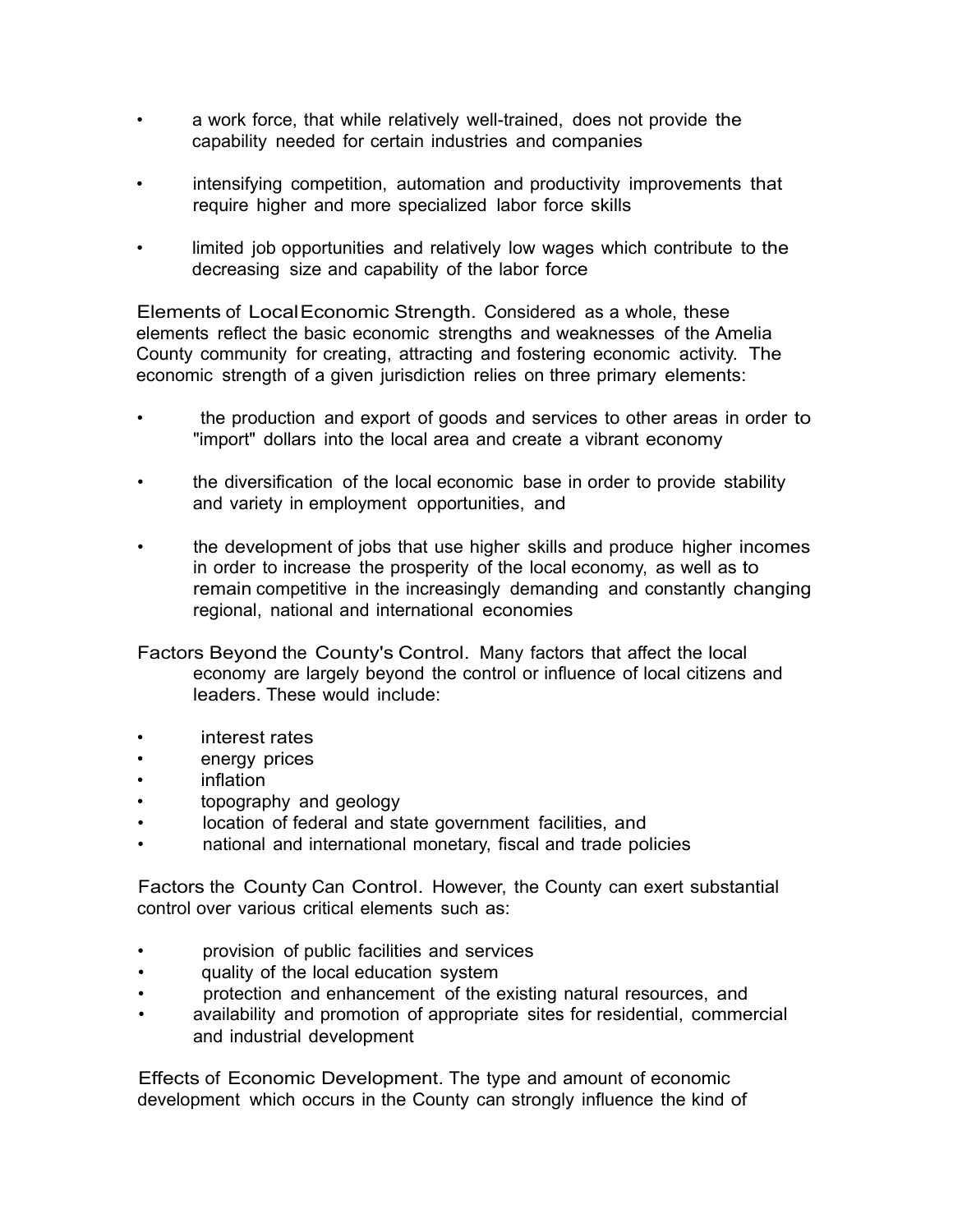residential development that supports it, and vice versa. The type of economic development will also affect the cost of providing local public services and facilities, the health and character of the natural environment and the overall character of the community as it grows.

While the effects of economic growth are not necessarily all positive, there is broad consensus among most local leaders that the risks of not encouraging economic development are greater than the possible "side effects" of such growth. The potential negative impacts of economic growth should be identified however, in order to begin mitigating them. These impacts can include:

- increases in new residents to hold the jobs that are created, who then demand additional public services, thereby increasing the tax burden on existing residents
- increases in traffic congestion, environmental pollution, crime and other impacts of greater population and crowding
- economic growth can produce higher incomes in the labor force, requiring increases in salaries of local government workers in order to recruit and retain them, thus causing upward pressure on local taxes, as well as greater wage competition among local employers• to the extent that incomes rise and demand for housing increases as job opportunities expand, the cost of housing can also increase and/or its availability to broad segments of the community can decrease

The desire to capture the positive effects of economic growth while minimizing the potential negative impacts is a central purpose of community development programs. In order to be fully successful, economic growth must have a net positive effect on the overall quality of life of local residents, not just on income.

localEconomic Development Initiatives. Amelia County has undertaken a variety of substantial efforts at promoting and encouraging local economic development, including establishing its own Industrial Development Authority and the purchase of a County Industrial Park Site.

The County is proceeding with sewer line extensions along the Route 360 corridor near the Courthouse area, and installation of a water supply system, which will assist in encouraging further business development in that corridor.

In addition to its own efforts, the County is also an active member in the Piedmont Planning District Commission, which coordinates the Economic Development District Program established by the Economic Development Administration. Through this program, Amelia County has been designated as a Re-development Area since 1972, making it eligible for certain community development grant programs.

Two recent efforts that could enhance the tourism industry are now complete. First is the establishment of a Veteran's Cemetery by the U.S. Department of Veterans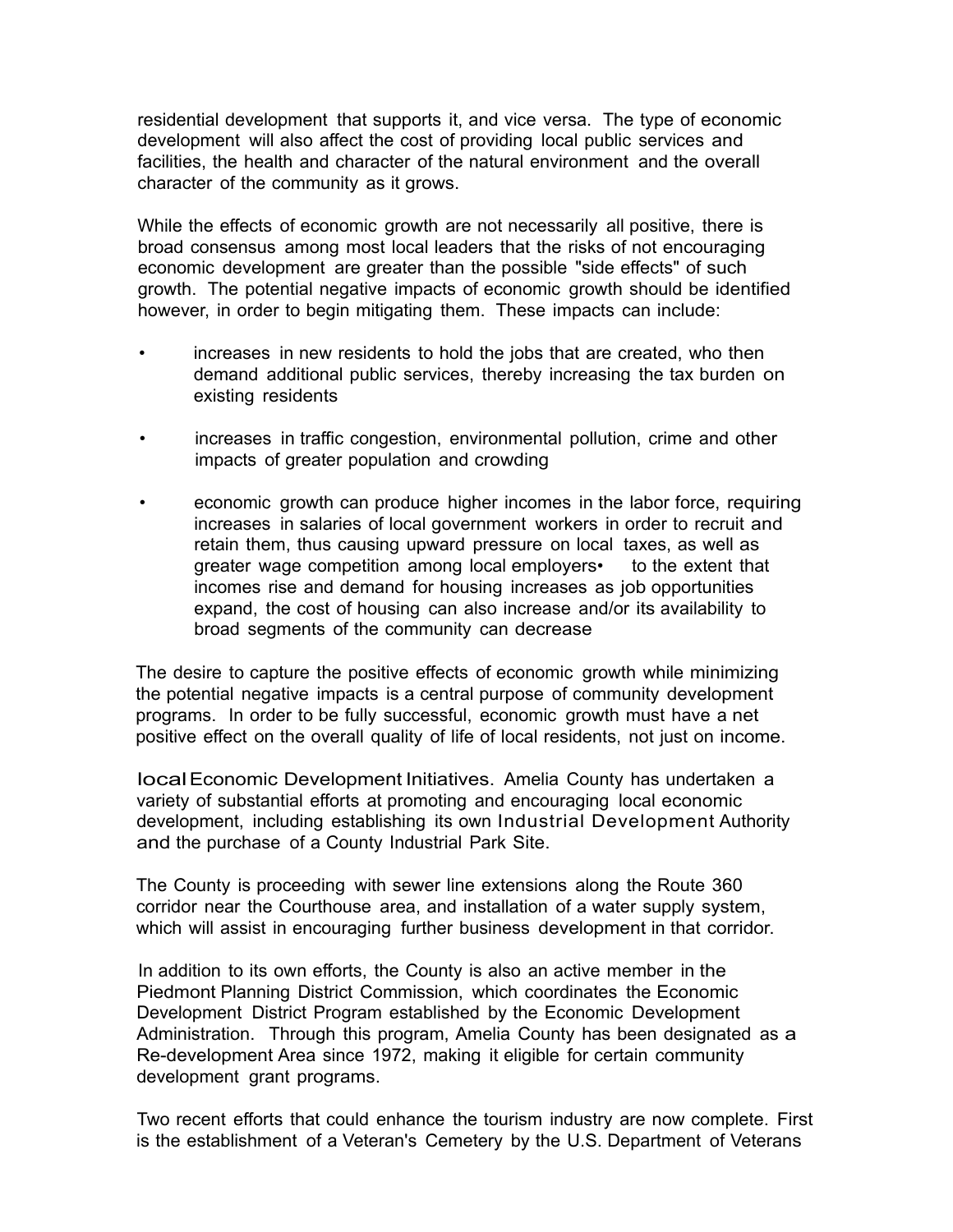Affairs, located on Route 681 north of the Courthouse area. Although this project is not designed as a tourist resource, it is expected to create "spin-off'' benefits by attracting visitors to the County. Second, six Counties and the City of Petersburg formed the Southern Piedmont Retreat Group which developed a driving tour of the Route of lee's Retreat from Petersburg to Appomattox. In addition, State officials have recommended that the roads along the Route be designated as Virginia Byways that could further enhance public awareness of this historic resource.

As with many rural counties, Amelia has a strong agricultural economy, including crop operations, nursery stock growing, and livestock farming, but it is limited in other commercial, industrial, and service employment categories. Overall though, Amelia has a relatively low unemployment rate at 5.3%, roughly in line with state and regional averages, and slightly better than the national rates of 6.2%.

#### Top 10 Amelia County Employers

- 1. Amelia County School Board
- 2. Amelia Life Care LLC
- 3. County of Amelia
- 4. Star Children's Dress Company
- 5. Glenwood Farms
- 6. McDonald's
- 7. Food Lion
- 8. Goodman Truck and Tractor Company
- 9. Amelia Lumber Company
- 10. Swift Creek Forest Products

#### *Source: Virginia Employment Commission*

While data shows that Amelia County residents are employed at similar rates to state and regional averages, many find employment outside of the County by commuting to Chesterfield, among other regional employment destinations. Unfortunately, when many citizens are commuting out of the county for work, there can be resulting impacts on the local economy. When Amelia residents work in neighboring jurisdictions, the taxes paid by their employers goes to fund the locality in which the employer is located, meaning that the work of any Amelia residents ultimately helps to fund the schools, services and improvements in Chesterfield and other nearby areas rather than in their home county. Also, when residents commute daily to neighboring jurisdictions, they are more likely to combine their work trip with shopping, dining out, and other spending rather than contributing to Amelia County businesses.

> *Source: Amelia County Comprehensive Plan 2017 Amended September 18, 2019*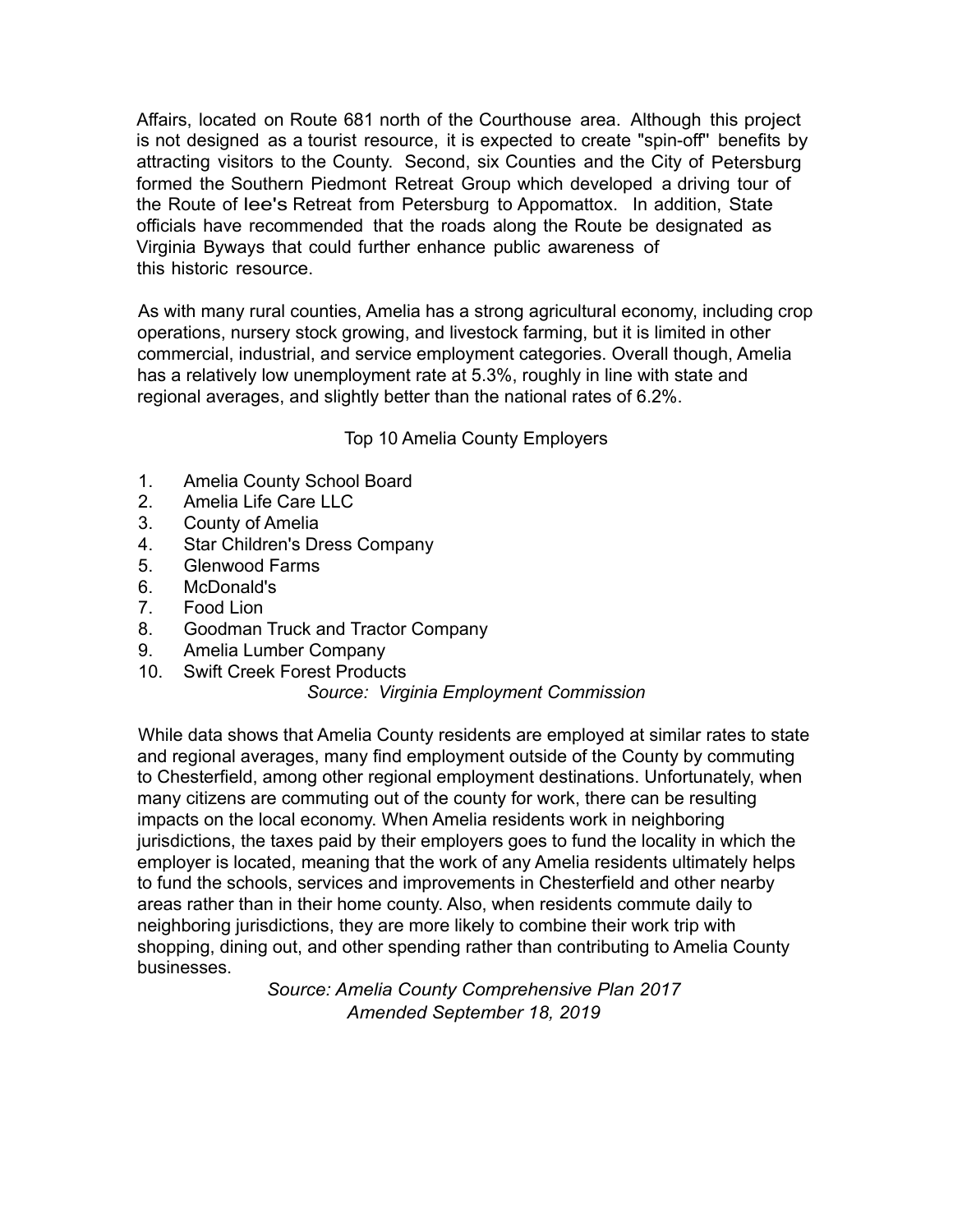# 2.4 COMPOSITION OF SOLID WASTE

Solid waste is defined in the Virginia Solid Waste Management Regulations (VSWMR) as "any garbage, refuse, sludge and other discarded material, including solid, liquid, semisolid or contained gaseous material, resulting from industrial, commercial, mining and agricultural operations, or community activities but does not include (i) solid or dissolved material in domestic sewage, (ii) solid or dissolved material in irrigation return flows or in industrial discharges that are subject to a permit from the State Water Control Board, or (iii) source, special nuclear, or byproduct material as defined by the Federal Atomic Energy Act of 1954, as amended."While detailed waste stream evaluations are desirable for use in solid waste planning, they are expensive and time consuming to perform, and often do not provide sufficient new information to justify their cost. The waste composition described here is based on the known waste handled in Amelia County by WM at the Maplewood landfill.

There are six different "waste types" generated in Amelia County. The waste types are listed and then defined below:

- 1. Municipal Solid Waste (MSW)
- 2. Construction and Demolition Waste (C&D)
- 3. Vegetative Waste (VW) includes yard waste and landclearing debris<br>4. Consumer Separated Recyclables
- 4. Consumer Separated Recyclables
- 5. Household Hazardous Waste (HHW)
- 6. Special Wastes
- 2.4.1 Municipal Solid Waste (MSW)

MSW is comprised of those wastes generated daily by residential, institutional, or commercial sources. Examples of MSW include household garbage, food waste, inorganic wastes, container packaging, durable and non-durable goods and agricultural wastes.

# 2.4.2 Construction and Demolition Waste (C&D)

C&D wastes are generated from the renovation, demolition or construction of homes, buildings or development activity. Examples of C&D waste include concrete, lumber, steel, wire, sheetrock/drywall, bricks, shingles, plaster, glass, metal and plastic construction materials.

2.4.3 Vegetative Waste (VW)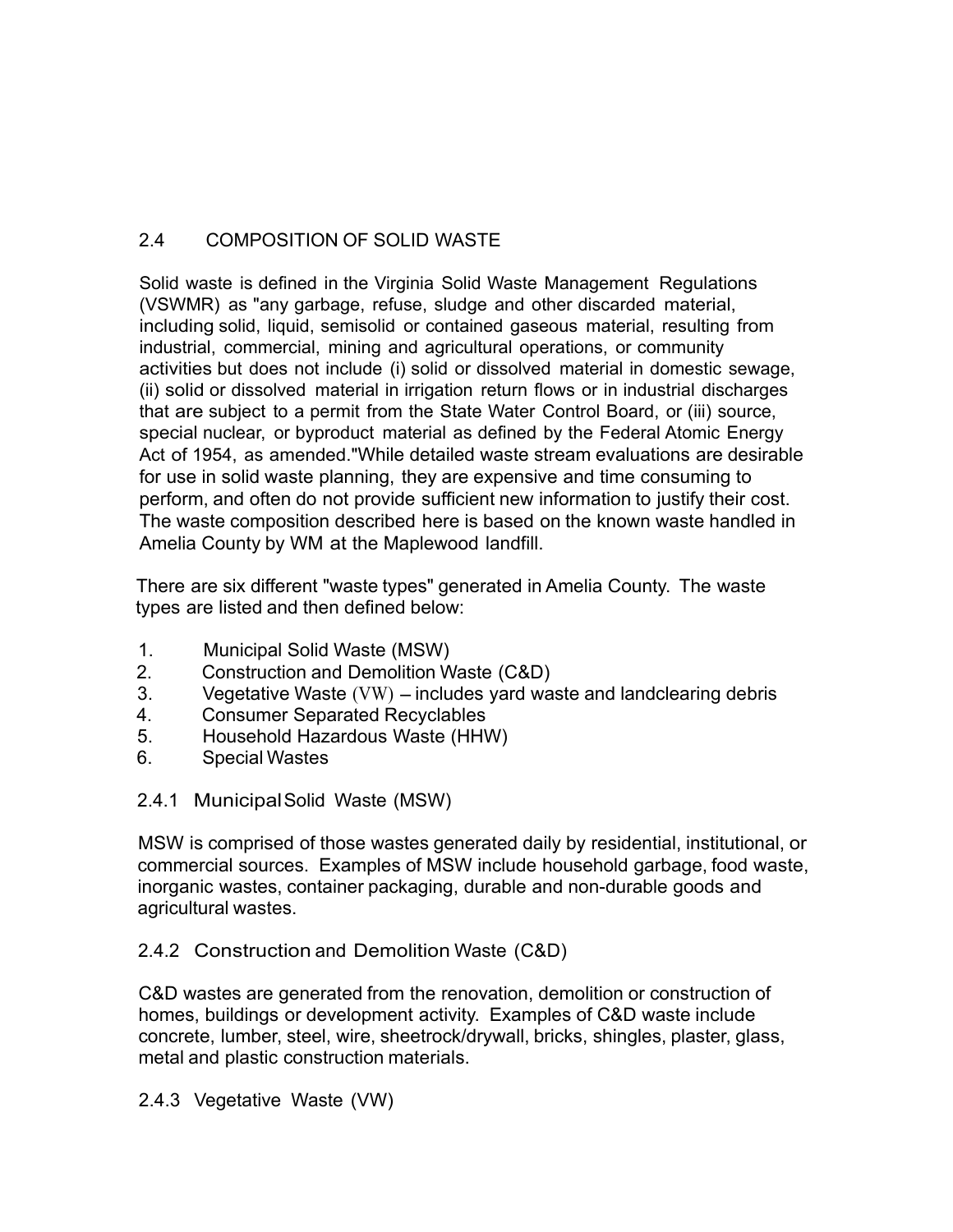VW includes yard waste generated by lawn or yard care activities, and debris generated from landclearing activities-or operations. Examples of VW include decomposable materials such as leaves, grass trimmings, brush, wood chips, tree/shrub trimmings, stumps, logs and tree trunks.

## 2.4.4 Consumer Separated Recyclables

Consumer separated recyclables are those materials transported to recycling collection centers. Examples of recyclables include newspapers, magazines, junk mail, cardboard, aluminum and steel cans, plastic bottles, glass bottles and jars and appliances.

# 2.4.5 Household Hazardous Wastes (HHW)

HHW are those residentially generated products that may contribute to ground and water contamina t i o n if disposed of improperly. Examples of HHW include oil-based paints and stains, degreasers and solvents, insecticides and pesticides.

## 2.4.6 Special Wastes

Special wastes are those defined in the Virginia Solid Waste Management Regulations as "solid wastes that are difficult to handle, require special precautions because of hazardous properties or the nature of the waste creates waste management problems in normal operations." Examples of special wastes include ash, asbestos, sludge, petroleum contaminated soils, electronic devices and waste tires.

## 2.4.7 Tracking of Waste Types

WM provides the County with a monthly "waste type analysis" that tracks the type of waste disposed of at the Maplewood landfill (Appendix 4). Waste types include sludge, asbestos, ash, municipal solid waste, contaminated soil, and residual special wastes. WM also provides the County with a monthly report of all materials recycled by WM in the County to include commingled recyclables and white goods (Appendix 5). WM provides annual reports to the County for other waste types disposed of or recycled such as HHW, waste oil, Christmas trees, tires, etc. Furthermore, WM is required to provide Form DEQ 50-25 Solid Waste Information and Assessment Program- Reporting Table to DEQ on an annual basis which describes waste types and originating jurisdictions for the waste (Appendix 6).

## 2.5 SOLID WASTE GENERATION PROJECTIONS

Amelia County's solid waste generation rate depends on previously discussed factors of population, households, employment, development and other business, institutional, industrial, agricultural and manufacturing solid waste sources.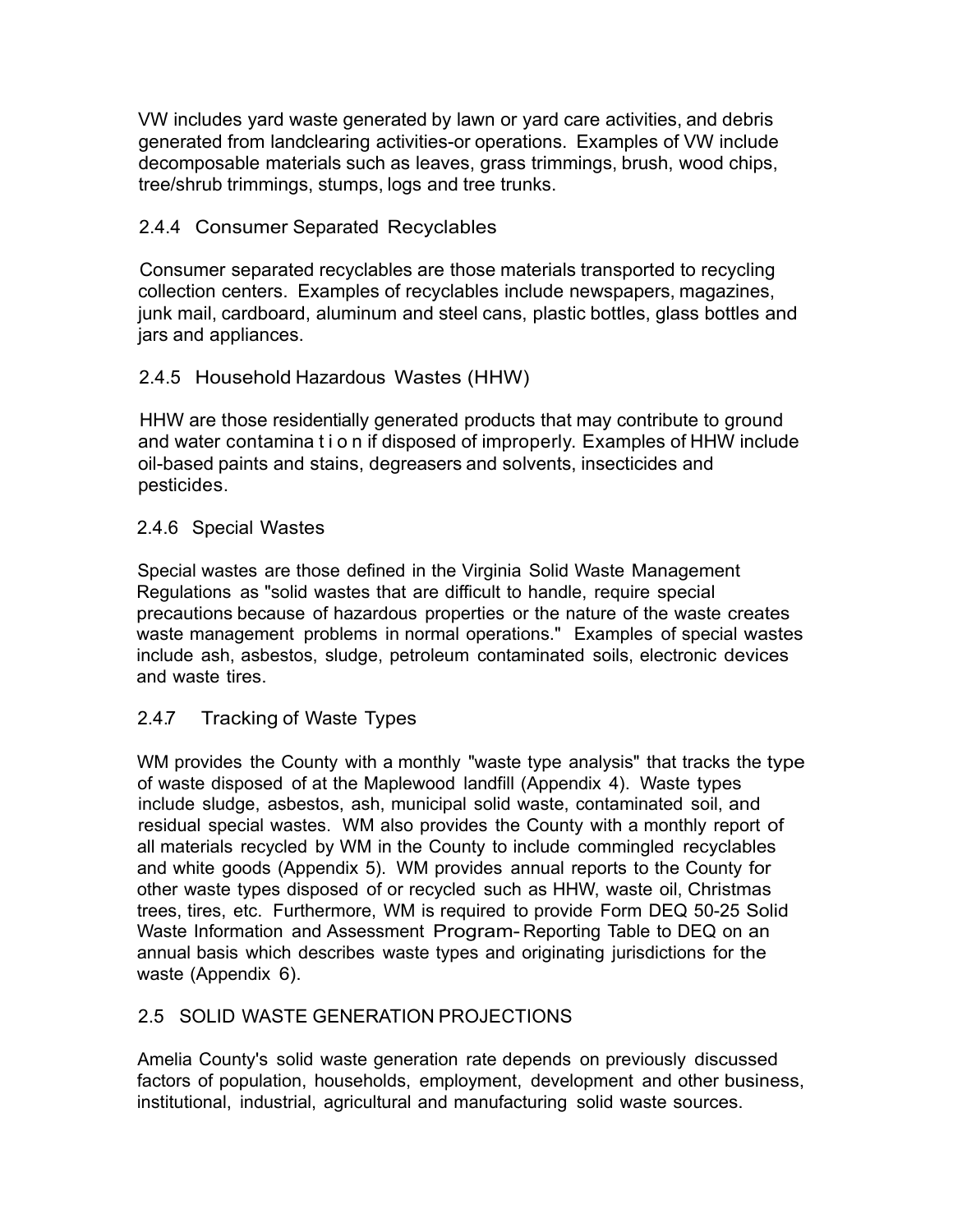# 2.5.1 Data Sources Used in Determining Waste Generation

Amelia County receives both monthly and yearly reports from WM on the amount of waste generated in Amelia County and disposed of in the Maplewood landfill. These figures are shown in Table 7 below.

|       | $\sim$ |       |       |       |  |       |       |       |       |      |       |
|-------|--------|-------|-------|-------|--|-------|-------|-------|-------|------|-------|
| 1994  |        | 1995  | 1996  | 1997  |  | 1998  | 1999  | 2000  | 2001  | 2002 | 2003  |
| 7892  |        | 9235  | 10756 | 10597 |  | 11252 | 9946  | 9325  | 9456  | 9590 | 15531 |
| 2004  |        | 2005  | 2006  | 2007  |  | 2008  | 2009  | 2010  | 2011  | 2012 | 2013  |
| 14078 |        | 15989 | 13472 | 11705 |  | 11088 | 10158 | 8638  | 9729  | 9630 | 10289 |
| 2014  |        |       | 2015  | 2016  |  | 2017  |       | 2018  | 2019  |      | 2020  |
| 10186 |        |       | 11132 | 10683 |  | 13613 |       | 12896 | 12194 |      | 12809 |

| Table 5                                                                       |  |
|-------------------------------------------------------------------------------|--|
| Waste generated in Amelia County and disposed of in the Maplewood landfill in |  |
| tons per year                                                                 |  |

Using the reported waste disposal figure of 12,194 for the year 2019 and the population for that year of 13,145 as reported by the U.S. Census, we can calculate the actual net per capita discard rate (after recovery for recycling) at 5.8 pounds per person per day. (12,194 tons of waste x 2,000 = 24,388,000 lbs of waste divided by 13,145 persons = 1,855 lbs of waste divided by 3 days = 5.1 lbs of waste per person per day. Using the Forecast for population growth estimates outlined in Table 3 of Chapter 2, we can estimate the waste disposal amounts for the years 2030 through 2040 using a per capita disposal rate of 5.1 lbs as shown in Table 8.

| Table 6<br>Estimated waste disposal for for Amelia County in tons per year |       |  |  |  |  |
|----------------------------------------------------------------------------|-------|--|--|--|--|
| 2030                                                                       | 2040  |  |  |  |  |
| 13001                                                                      | 13448 |  |  |  |  |

*Figures calculated using actual net per capita disposal rate of 5.1 pounds for 2019* 

Quantifying solid waste can serve as a basis for important policy and management decisions. Policy decisions can begin with a review of the solid waste system, how well the system is working for current and future conditions, and whether new or changed policies can affect the system. Management decisions can be made based on waste estimates for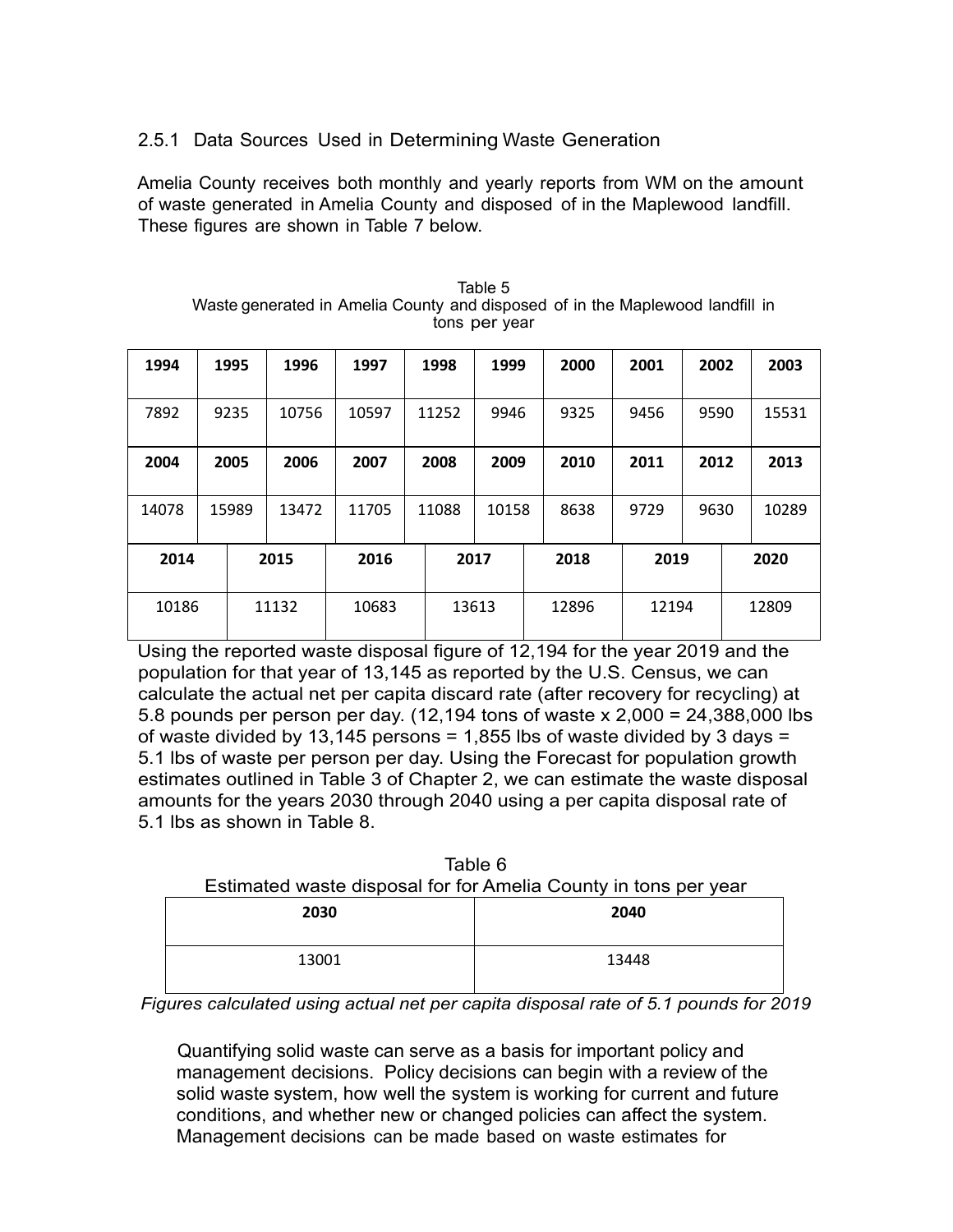planning desired future solid waste management infrastructure and programs.

#### CHAPTER 3.0 SOLID WASTE MANAGEMENT SYSTEM

#### 3.0 SOLID WASTE MANAGEMENT SYSTEM

#### 3.1 INTRODUCTION

This chapter describes the programs and approaches currently in place to meet the solid waste management needs of the County. The system involves citizens, private enterprises, and local government. The solid waste management system includes collection, processing, disposal, recycling, policy planning, environmental compliance and enforcement, and environmental monitoring.

#### 3.2 COLLECTION

There are several solid waste collection and transportation companies licensed to operate in Amelia County. In addition to those companies offering solid waste disposal services, there are also a number of companies collecting and disposing of construction and demolition waste (C&D) within the County.

#### 3.2.1 Municipal Solid Waste Collection by the Private Sector

Amelia County does not provide trash collection services to residences and businesses. Residents, businesses, property management companies, institutions and industries contract directly with private refuse collection companies.

Residents of the County have several options for meeting their solid waste disposal needs. They can hire one of several private haulers to pick up their trash or they can transport their own waste to the landfill or to one of six drop-off trash collection/recycling sites that are serviced by WM. Residents of multi family housing units such as apartments typically receive refuse collection service utilizing dumpsters that are located in the complex by the property management

Businesses in Amelia County typically hire a private refuse collection firm to remove waste. Trash dumpsters are utilized by businesses for on-site storage of solid waste. These containers, which range generally from two to six cubic yards in volume, are placed in parking lots or specially designed enclosures. In addition, some businesses and small industries use their own company trucks to haul solid waste to the landfill.

#### 3.2.2 Role of the County in Collection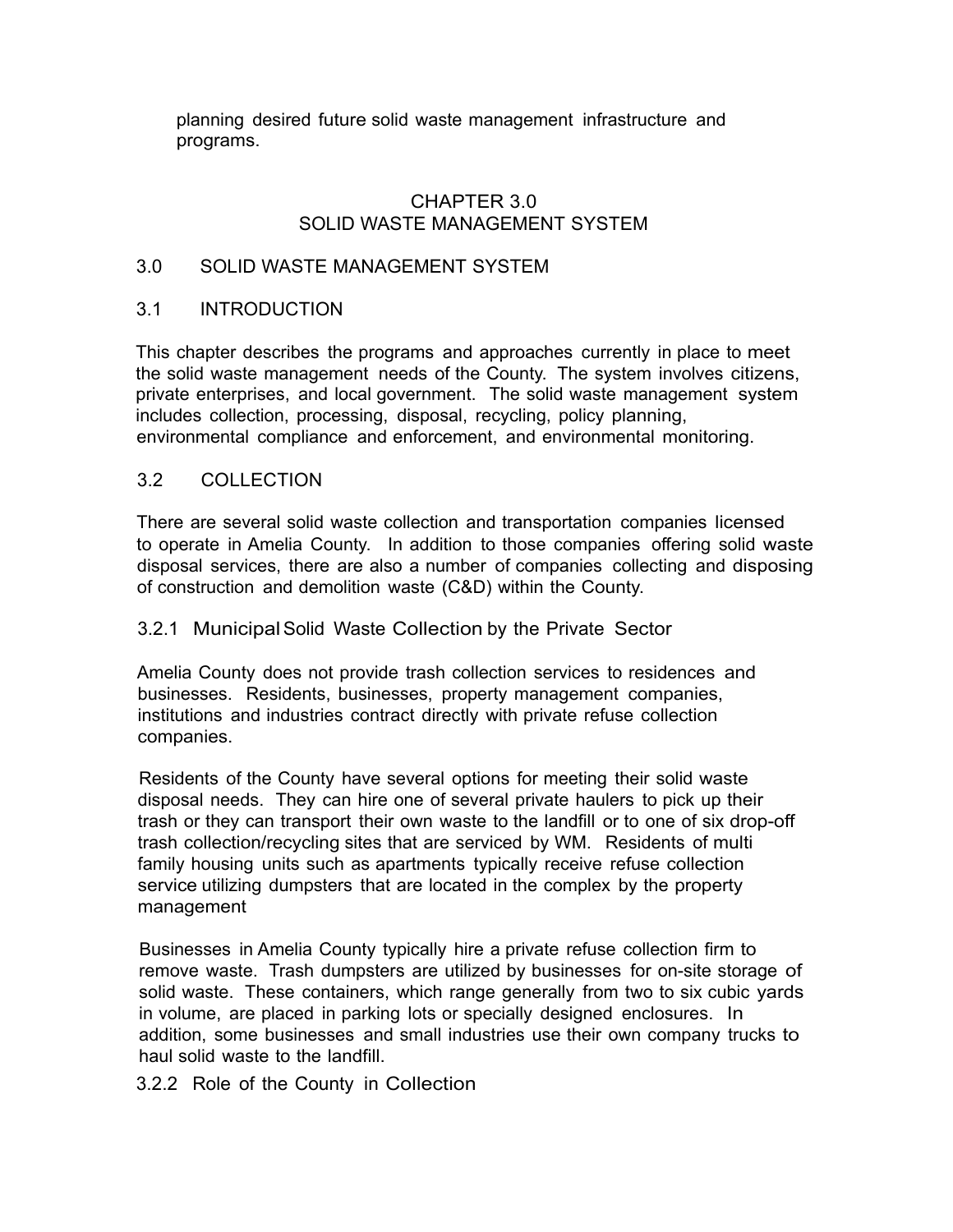Amelia County does not provide trash collection services to residences and businesses. The county's primary role is to regulate the storage, collection, transportation and disposal of solid waste and recyclables within the County.

"AN ORDINANCE OF THE COUNTY OF AMELIA, VIRGINIA, REGULATING THE COLLECTION, TRANSPORTATION, DISPOSAL, AND RECYCLING OF SOLID WASTE, OTHER WASTE MATERIALS AND RECYCLABLE MATERIALS; GOVERNING THE MAINTENANCE AND CONDITION OF PROPERTY; REGULATING THE STORAGE OF INOPERABLE VEHICLES; ESTABLISHING PENALTIES FOR THE VIOLATION OF PROVISIONS OF THIS ORDINANCE; REPEALING A PRIOR COUNTY ORDINANCE REGULATING THE COLLECTION AND DISPOSAL OF SOLID WASTE; AND SUPERSEDING ANY PREVIOUSLY ADOPTED COUNTY ORDINANCES IN CONFLICT WITH THE PROVISIONS HEREOF" (County Solid Waste Ordinance) (Appendix 7) was adopted and became effective on August 20th, 1997. This Ordinance regulates solid waste collection and transportation activities conducted within the County. This Ordinance also ensures that activities associated with MSW storage are conducted in a manner that does not create a public nuisance, pollute the air, cause a discharge of pollutants to the waters of the County and, in general, impair the quality of the environment or create a hazard to the public.

## 3.2.3 Individuals

Most residents transport their solid waste directly to the Maplewood landfill or to one of five drop-off trash collection/recycling sites located throughout the County. Residents typically transport MSW, small amounts of C&D waste, VW, source separated recyclables, and appliances for processing, recycling, and disposal. A small number of households contract with private haulers for waste collection services.

## 3.2.4 Commercial Waste Collection

Businesses in Amelia County typically hire a private refuse collection firm to remove waste. Trash dumpsters are utilized by businesses for on-site storage of solid waste. These containers, which range generally from two to six cubic yards in volume, are placed in parking lots or specially designed enclosures. In addition, some businesses and small industries use their own company trucks to haul solid waste to the landfill.

#### 3.2.5 Construction and Demolition Waste Collection

C&D collection services are provided by several private companies that supply roll-off containers. Containers are serviced when full or on a pre-arranged schedule. The contracted company picks up the roll-off and hauls it to the landfill. C&D is also hauled by private companies in trucks or trailers directly to the landfill.

#### 3.2.6 Vegetative Waste Collection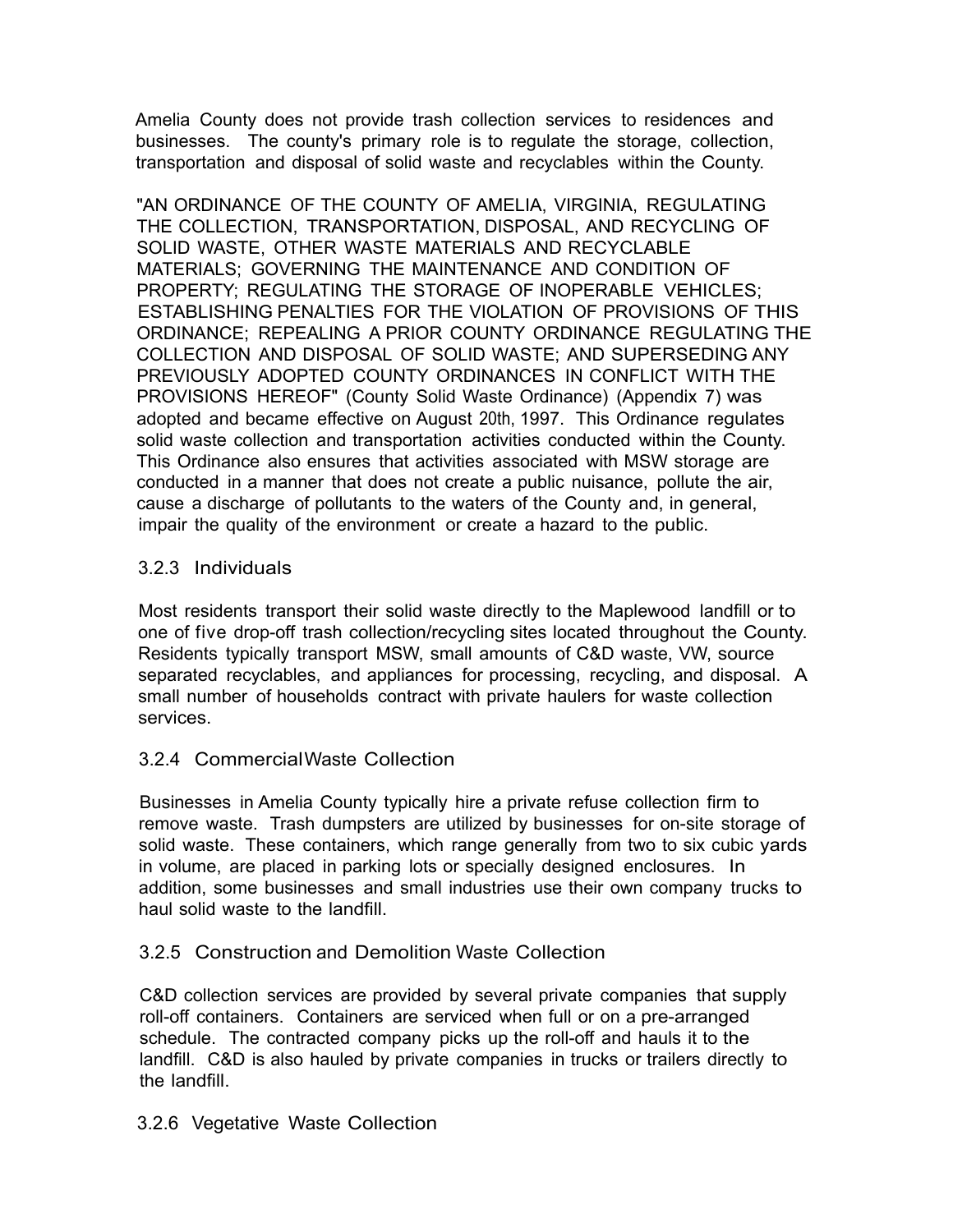Residents of the County typically deliver their yard waste directly to the landfill. Businesses and institutions usually contract directly with a landscaping company for grounds maintenance services and any resulting yard waste is typically taken off site by that company. This VW is usually delivered to the landfill for disposal. Companies generating VW as part of land-clearing operations usually directly haul the waste to the landfill.

## 3.2.7 Special Waste and Household Hazardous Waste

Special wastes such as waste motor oil and antifreeze, household hazardous waste (HHW), scrap tires, and automotive batteries must receive special handling and are collected only by specialized contractors for disposal or recycling. These contractors are hired by individual businesses or entities. Special waste collectors offer services transporting regulated medical waste, HHW and waste oil, waste antifreeze, and wet cell batteries. These special waste collectors must be permitted by the DEQ and /or the Environmental protection Agency (EPA).

Citizens of Amelia County may bring HHW to the Maplewood landfill. WM then hires a contractor to pick up the HHW and ensure that the materials are recycled or disposed of properly.

## 3.2.8 Industrial Waste Collection

The majority of waste generated in industrial offices and warehouse is similar to household refuse in composition and is handled as MSW. A small amount of industrial waste is created that may require special handling and disposal. Such wastes receive proper treatment and disposal by specialized contractors who collect and dispose of the waste.

## 3.3 WASTE DISPOSAL, TRANSFER AND PROCESSING

## 3.3.1 The Maplewood Recycling and Waste Disposal Facility

The Maplewood Recycling and Waste Disposal Facility (Maplewood landfill) owned and operated by Waste Management of Virginia, Inc., a subsidiary of Waste Management, Inc. (WM), is a state-of-the-art, double-lined sanitary landfill. The Maplewood landfill is located approximately 37 miles west of Richmond, Virginia, and approximately 5 miles west of Amelia Courthouse. The landfill is situated on a 794.22-acre parcel that includes a waste area footprint of 403.6 acres. It is bordered by Virginia State Route 640 to the east, North Buckskin Creek to the south, the Maplewood Branch of Buckskin Creek to the west, and the Norfolk Southern Railway and U.S. Interstate Highway 360 to the north (Appendix 8). Surrounding land use consists of small farms, undeveloped acreage, residences, and commercial properties.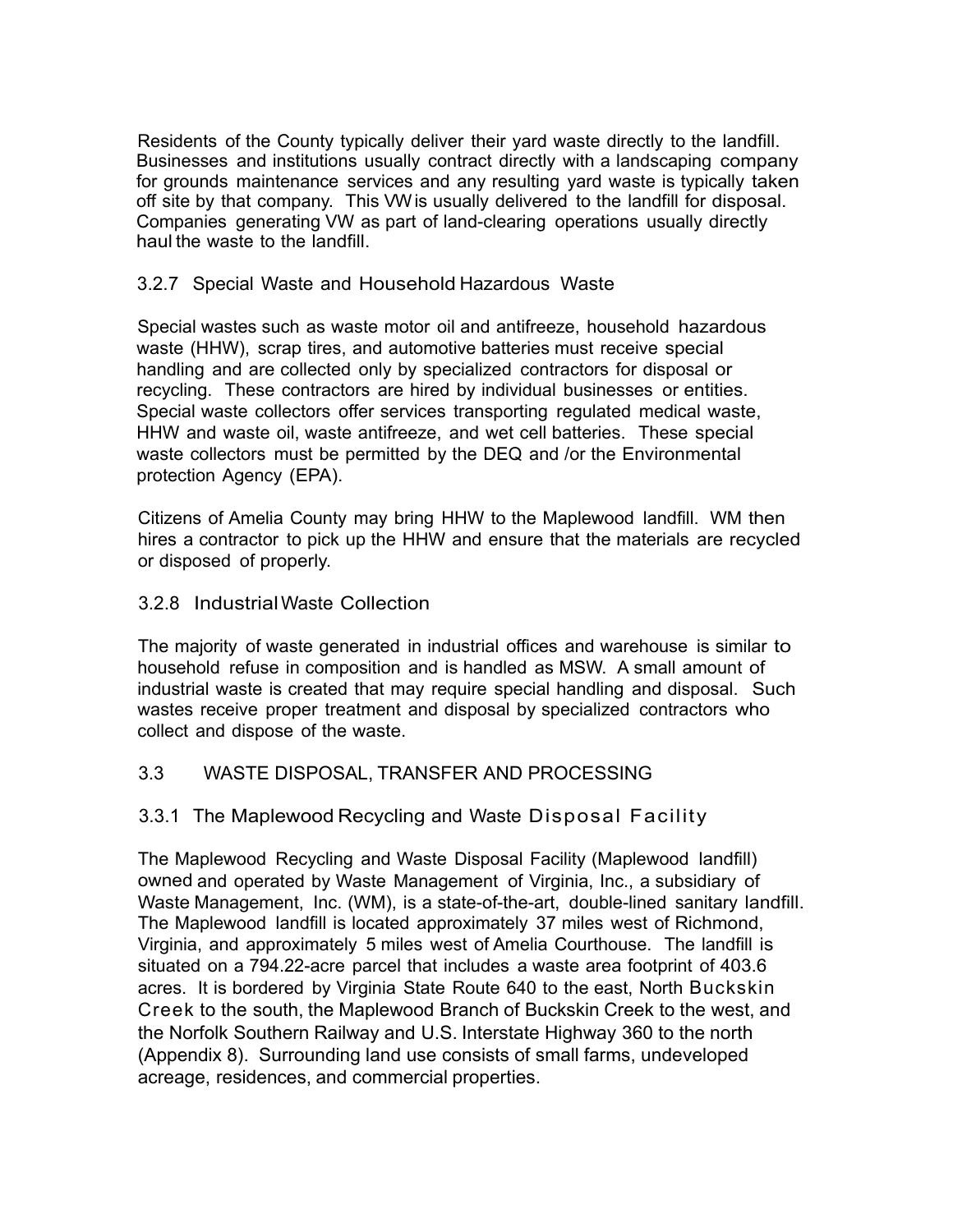The Maplewood landfill began accepting waste in May 1993 and operates under Permit No. 540, issued by the DEQ. The waste disposal area is divided into 34 phases ranging in size from 7.1 to 16.8 acres each (Appendix 9), designed to provide 47,184,22 cubic yards of solid waste disposal capacity. The 2019 "Expected Remaining Permitted Life" reported by WM to DEQ is 128 years. Phases 1, 2, 3, 4, 5, 7A, 8A, 11, 12, 13, 16, 17, 18, 22, 23, 26 and 27 are completed and waste is currently being placed in Phase 27. Portions of Phase 1, 2, 3, 4, 5, 7A, 8A, 11, 12, and 13 have been capped. Future cap and closure projects will occur as capacity is utilized.

The Maplewood landfill is permitted to receive up to 7,000 tons per day (tpd) of waste. Landfill tonnages have ranged from an average high of 4,000 tpd in November 1997 to an average low of 718 tpd in January 2000. Current tonnages are in the range of 3,500 tpd.

Amelia County government, schools, residents, and businesses and charitable institutions in operation at the date of the signing of the Agreement, receive free disposal of their waste at the Maplewood landfill. This county generated waste currently totals approximately 41 tpd which has remained fairly steady over recent years. However, projected population increases should result in an overall slow but steady increase in this county generated tonnage.

The Maplewood landfill is permitted to accept agricultural waste, asbestos, ash, commercial waste, compost, construction waste, debris, demolition waste, discarded material, garbage, household waste, industrial waste, inert waste, institutional waste, municipal solid waste, putrescible waste, refuse, residential waste, rubbish, scrap metal, sludge, tires, trash and white goods as such terms are defined by the DEQ. The landfill may not accept infectious waste, radioactive waste, hazardous waste, free liquids, wastes containing more than 1.0 parts per billion (ppb) Dioxins, solid waste containing more than 50 ppb PCB's, sludges that have not been dewatered, pesticide containers that have not been triple rinsed, or any material which is toxic,highly flammable, explosive or otherwise reasonably determined to be dangerous.

WM also maintains and services five trash collection and recycling sites throughout the County in addition to a site located outside of the secured area of the Maplewood landfill (Appendix 10). The sites are now fenced, and are opened and manned five days a week for a total of 40 hours for usage by Amelia County residents for disposal of household waste. Each site contains 2-4 roll-off containers, a compactor or a tractor trailer for the collection of household waste and a recycling bin for the collection of newspaper, mixed paper, cardboard, aluminum and steel cans, plastic bottles, and glass bottles and jars.

## 3.3.2 Inventory of DisposalSites

Section 9 VAC 20-130-120 of the Virginia Solid Waste Management Regulations requires localities to maintain an inventory of known disposal sites in the locality. In addition to the Maplewood landfill described above, which is owned and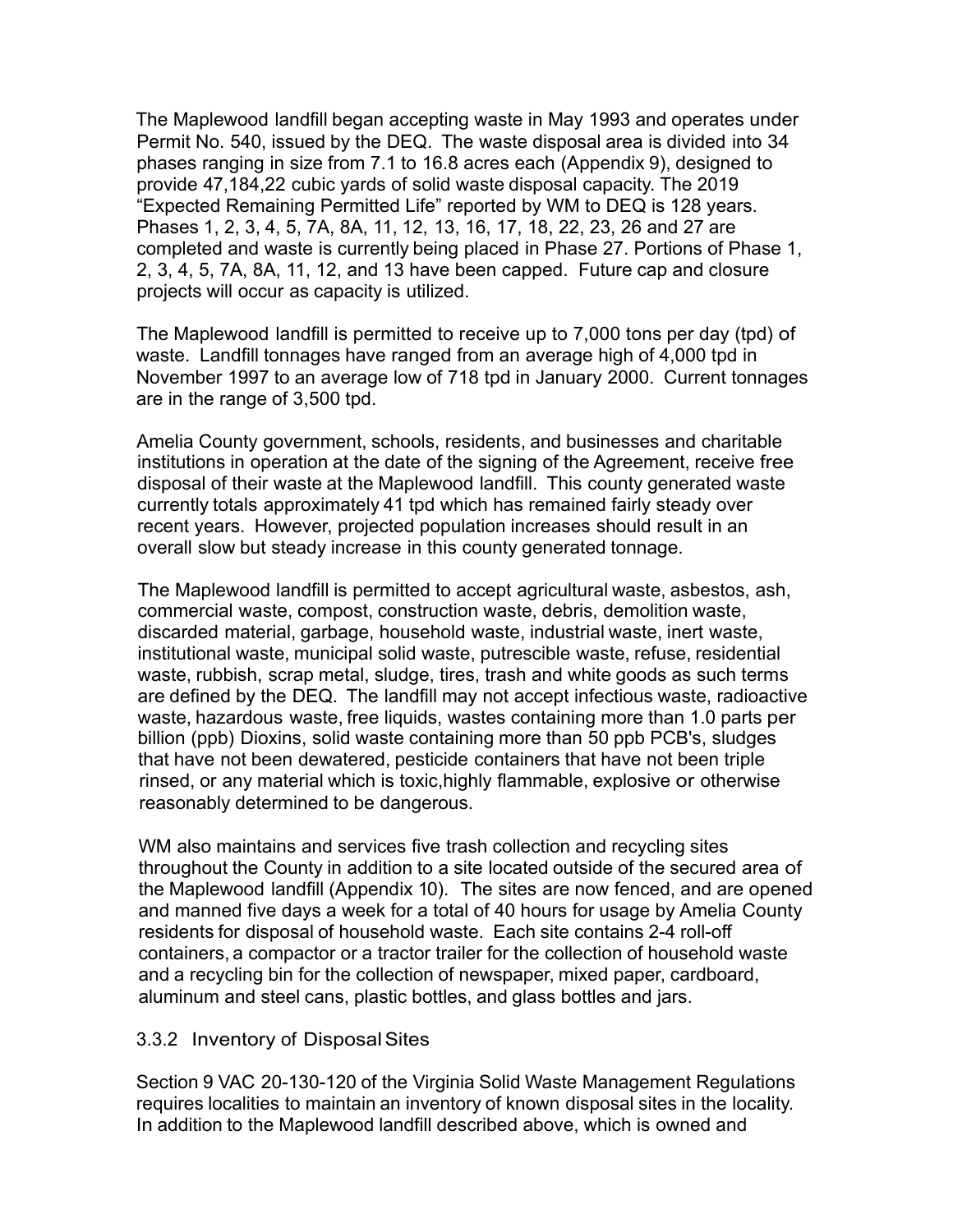operated by WM, Amelia County owns and operated two waste disposal sites, Permit #129 and Permit #350, which are both now closed and inactive. These sites are monitored and maintained according to state regulations. An inventory of these facilities is maintained by Amelia County and is summarized in Appendix 11.

## 3.3.3 Solid Waste Diversion and Recycling in Amelia County

Title 10.1-1411 of the Code of Virginia requires that local solid waste management plans identify how the State's mandated recycling rates shall be achieved. In 2006 the General Assembly established a two-tier recycling mandate of 15% and 25% (effective July 1, 2006). Individual localities or solid waste planning units/regions with population densities of less than 100 people per square mile or with unemployment rates of 50% above the state's average unemployment rate qualify for the 15% mandated level which Amelia County does.

9 VAC 20-130-10 et seq. sets forth requirements for comprehensive and integrated solid waste management plans that follow a solid waste hierarchy which places source reduction, reuse and recycling above energy recovery/incineration and landfilling.

Free disposal of solid waste for Amelia County government, schools, residents, and businesses and charitable institutions in operation at the date of the signing of the Agreement is a great benefit, but provides somewhat of a disincentive for waste diversion and recycling. However, the CUP governing the operation of the landfill requires WM to assist Amelia County in meeting all recycling mandates as established by the state. CUP condition #39 states, WM "agrees to cooperate in good faith with the County and agrees to consult with and provide technical expertise to the County to insure compliance with 10.1-1411 of the Code of Virginia and to make such reasonable modifications in recycling operations as the County shall request..."

Recycling Infrastructure. The CUP requires WM to operate and maintain recycling drop-off stations at the Maplewood landfill and at each of the five (5) remote trash collection/recycling sites located throughout the county. These drop-off centers are designed to accept newspaper, mixed paper, magazines, cardboard, aluminum and metal cans, brown, green and clear glass, and  $#1$ and #2 plastic bottles. In addition, white goods, used oil, antifreeze, textiles, automotive batteries, electronics and Christmas trees are accepted for recycling at the landfill only. WM is also responsible for transportation and marketing of these recyclable materials. Amelia County is entitled to 25% of any net profits realized from recycling, but transportation and equipment costs have exceeded any revenues received to date.

AdditionalRecycling Programs. Amelia County also operates a recycling program in county government offices. Recycling bins are placed throughout the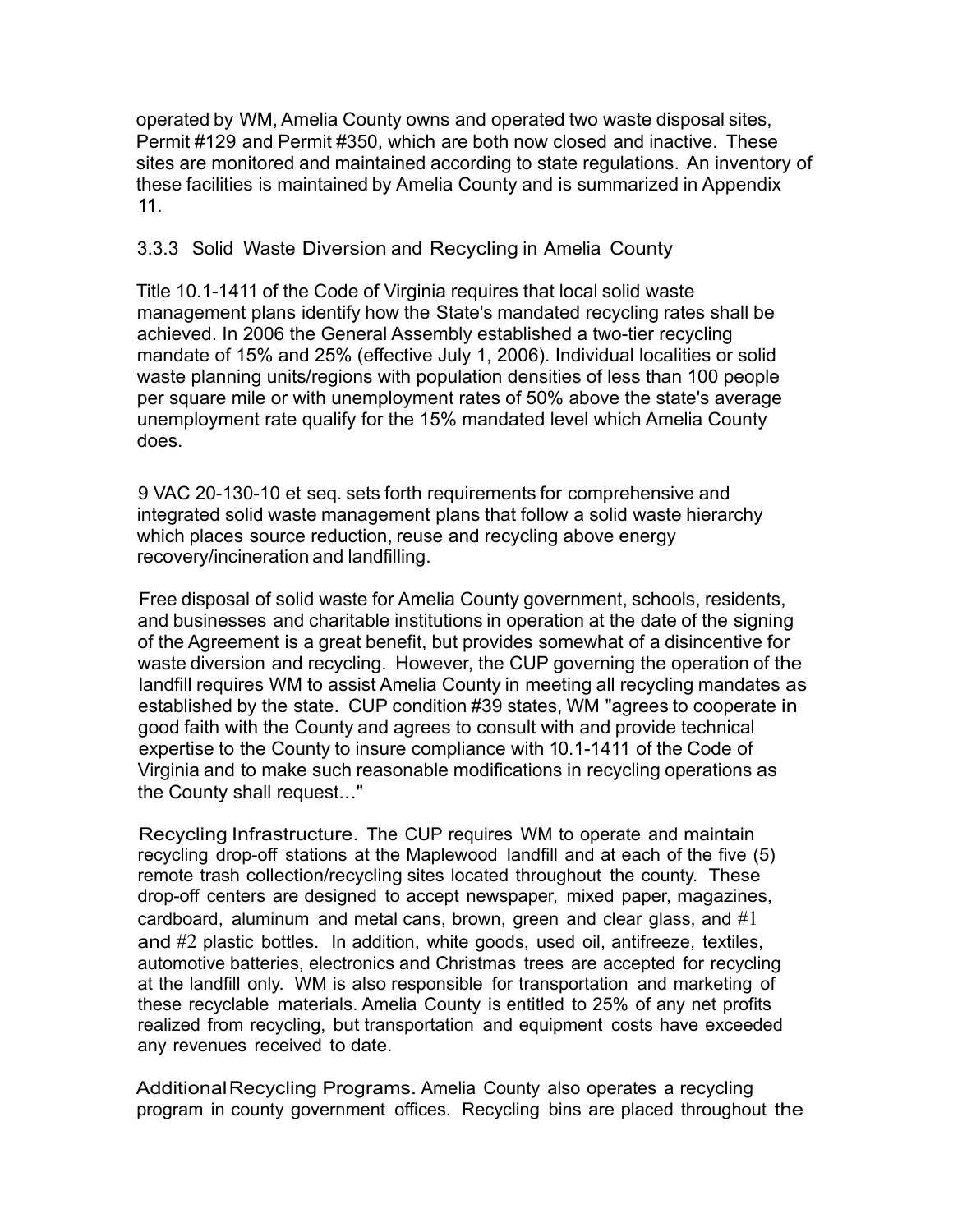government complex for the collection of white office paper, mixed paper, newspaper, cans, glass and plastic bottles. The County also operates ongoing recycling programs for ink jet and laser computer printer cartridges, cell phones, rechargeable batteries, textiles, electronics, used tires and plastic bags. The local Food Lion grocery store accepts plastic bags for recycling and a local NAPA auto parts store accepts automotive batteries for recycling. In addition, a local towing company picks up and delivers many inoperable vehicles to a scrap metal yard for recycling.

Household Hazardous Waste Collection Program. Amelia County, in partnership with WM, also operates a Household Hazardous Waste (HHW) collection program at the Maplewood landfill. The County is responsible for collection of the HHW brought to the landfill by County citizens and WM provides for the pickup and disposal of the materials collected. Items accepted into this program include drain cleaners, oven cleaners, spot cleaners, tile cleaners, metal polish, solvents, turpentine, paint thinner, furniture strippers, pesticides, herbicides, insecticides, antifreeze, pool chemicals, oil based paints & stains, etc. Items that cannot be accepted include smoke detectors, explosives, asbestos, radioactive materials, or infectious wastes.

County of Amelia Recycling Policy. Article Ill of the Amelia County Solid Waste Ordinance establishes the County's recycling policy. It states, "It is the policy of the Board of Supervisors that the citizens of the County should be encouraged to recycle with the goal to meet or exceed the recycling requirements mandated by the Commonwealth of Virginia (Recycling Goals)". Recycling is not mandatory in Amelia County but is strongly encouraged through this policy, a strong infrastructure of recycling programs, and education and outreach through presentations, local media, event displays, websites, etc.

Tracking Recycling Rates. WM submits an annual recycling report to Amelia County, which includes all materials recycled for the county for the year and a profit/loss statement for recycling activities.

Forms are sent to County businesses on an annual basis to collect their recycling tonnages for the year (Appendix 12). This information is used to comply with State regulations 9 VAC 20-130-10 *et seq.* and to complete DEQ Form 50-30, Locality Recycling Rate Report. The County uses the State formula for calculating the recycling rate: Rate=(Recycled Total) x 100% where "Recycled" equals the amount of principal recyclable material (plus supplemental recyclable material) received during the previous 12 months for recycling and "Total" is the amount of municipal solid waste (plus supplemental recyclable material) generated within the jurisdiction during the previous 12 months. For 2020 Amelia County reported a 44.7% recycling rate (Appendix 13). For the past decade, Amelia County has exceeded the state's recycling requirement for every year except one in which the guidelines provided by the state were changed, creating some confusion and underreporting.

#### 3.3.4 Public Education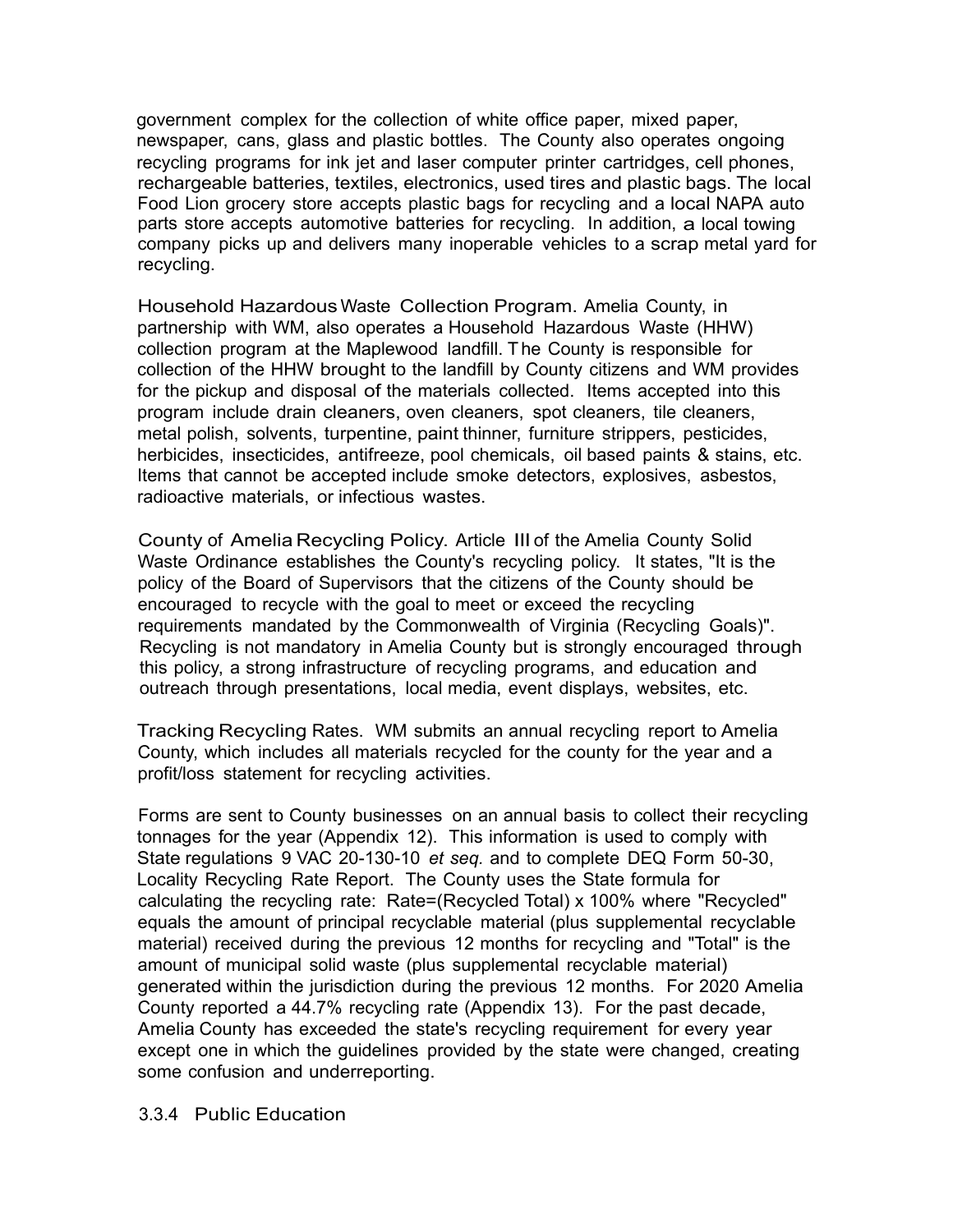Amelia County recognizes the need for ongoing education of the public about solid waste issues and solutions. Many avenues are used to disseminate this . information. The County has strived to keep a Litter Control and Recycling Coordinator on staff whose primary responsibility is public education. In addition, the Agreement governing the operation of the Maplewood landfill provides for the hiring by Amelia County of one or more landfill inspectors at WM's expense to oversee the landfill. These individuals also play an important role in educating the public about solid waste issues.

County Recycling Logo. The County of Amelia recognized early on the need for outreach and education about recycling in our community. We wanted to create a special, "catchy" recycling logo and slogan that citizens would instantly recognize. County employees brainstormed and came up with the slogan "START A REVOLUTION: REDUCE-REUSE-RECYCLE" which features the chasing arrows symbol outlined in a circular pattern with the words "REDUCE REUSE-RECYCLE" surrounding the county coat of arms (Appendix 14). This design has graced recycling t-shirts, banners, brochures and projects aimed at drawing attention to recycling and imprinting recycling habits on our citizens.

Recycling Brochure. Another of the County's first recycling projects involved the development of an Amelia County recycling brochure (Appendix 15). This brochure outlines the materials currently recycled in the County, locations for collection of recyclable materials, tips on proper recycling methods, tips on reducing trash generation, tips on reuse of materials, and related contacts and phone numbers. It is displayed and available for pickup in County offices and is also posted on the County's website at www.ameliacova.us. The brochure is also available for pickup at recycling displays set up at the annual Amelia Day celebration held each May, the annual Amelia County Fair held each fall and the annual America Recycles Day event held each November 15th.

Newspapers. One of the County's most successful and ubiquitous avenues of information sharing has been in partnership with the County's local newspapers. The Amelia Bulletin Monitor has published a weekly newspaper for over 30 years that is mailed to County citizens at no cost. For several years during the 1990's, a second weekly newspaper also operated in the County. Both newspapers have partnered with the County in educating the public about solid waste issues. This is accomplished by newspaper coverage of Board of Supervisor meetings, other county meetings and special events. In addition, both the Recycling and Litter Control Coordinator and the County Landfill Inspectors provide periodic reports to the newspaper, as well as pictures and articles about special events. On some occasions, The Richmond Times-Dispatch, The Farmville Herald, and the Crewe-Burkeville Journal have also featured articles about solid waste issues in Amelia County.

Presentations. Amelia County also utilizes the forum of presentations to children and school groups, as well as civic clubs and organizations to spread the word about solid waste management and recycling. The Litter Control and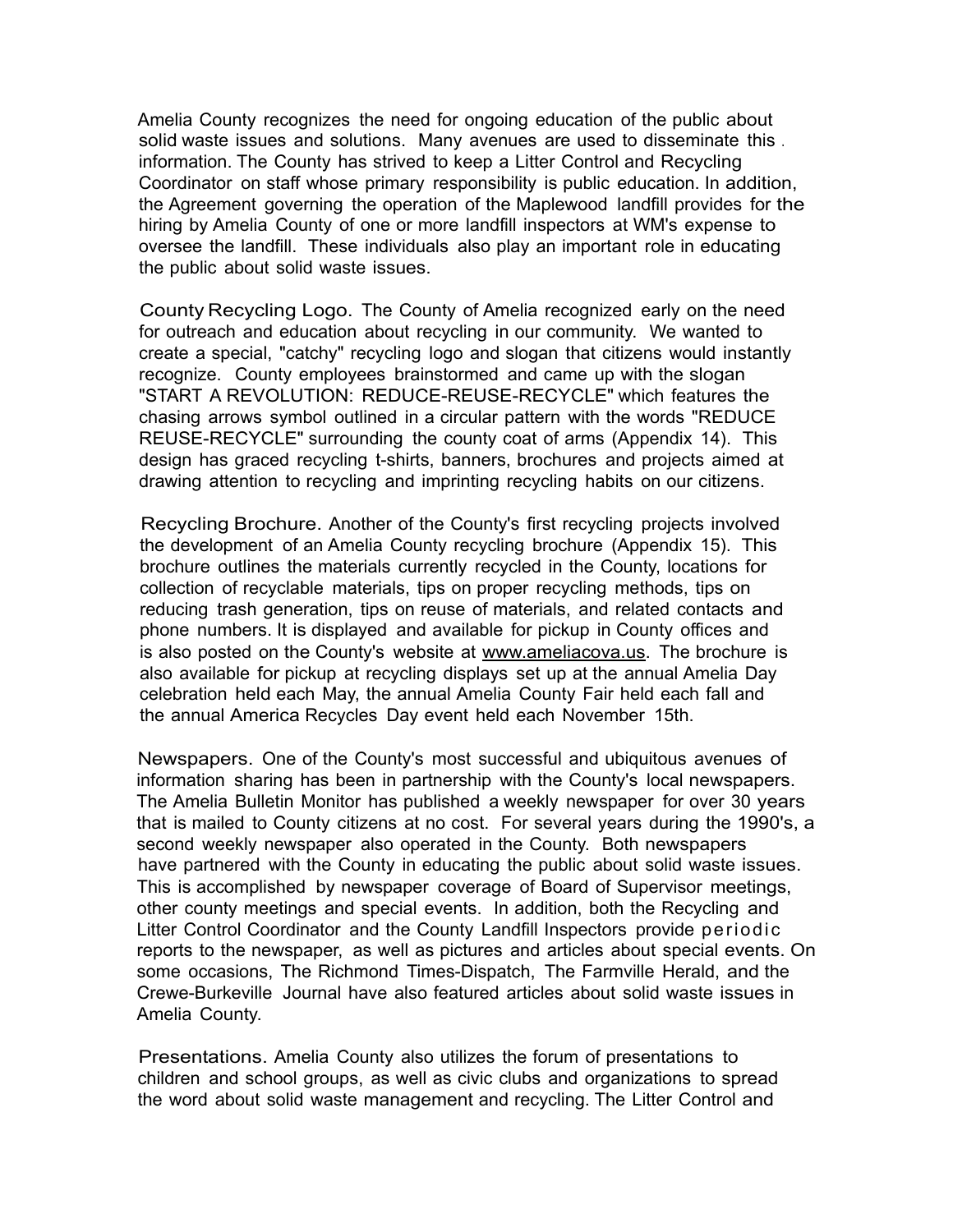Recycling Coordinators and the Landfill Inspectors have presented many individualized programs over the years to local pre-schools, the County Elementary, Middle & High Schools, Amelia Academy, and to children attending public library programs. Programs and educational tours of the Maplewood landfill are offered to the local school systems on an annual basis.

In addition, Litter Control Funds have been used to bring in outside groups to present special litter control and recycling programs to schoolchildren. Two very successful programs included "The Magic of Recycling", a magic show produced by Timothy Wenke, and the "Critters Don't Need Litter" program produced by the Wildlife Center of Virginia. The magic show captivated students with magic tricks while educating them about recycling. The Wildlife Center's program mesmerized the students with snakes, owls and possums that had been injured by littering and taught them valuable lessons about litter control.

The Department of Environmental Management also make presentations to local clubs and organizations such as the Amelia County Garden Clubs, the Ruritan Club and the Lions Club on topics such as the Maplewood landfill, litter control and recycling.

Community Events and Displays. Several annual community events offer tremendous opportunities to reach a large segment of our County citizenry with educational materials and outreach. One is the annual Amelia Day celebration held every May to promote Amelia County's resources. We set up a litter control and recycling educational booth for this event each year. We present educational materials such as recycling brochures and tips on preventing litter, as well as giveaways such as recycling t-shirts, reusable shopping bags, automobile litter bags, pocket ashtrays, recycling bumper stickers, coloring books, pencils, stickers, etc.

We present a similar display each fall at the annual Amelia County Fair which runs for 5-7 days. Prizes are awarded for educational booths at the fair and the litter control and recycling booths have been awarded ribbons each year for their educational content.

A third annual event is America Recycles Day, held every November 15th. We set up a display at a location that experiences heavy pedestrian traffic and talk with citizens about the importance of recycling. The display includes items that can be recycled in our community, products made from those recycled materials, more hand-outs and giveaways, and drawings for prizes.

Each of these events is advertised and promoted though our local newspaper and the County website. We set up other educational displays at the County's public library and schools from time to time, as well.

The County Administrator's staff adopted the Business 360/Highway 360 interchange in 1994 and performs approximately four trash pickups of these highway ramps each year. The pickups are planned to coincide with the state's beautification and litter awareness campaigns such as Operation Spruce-Up held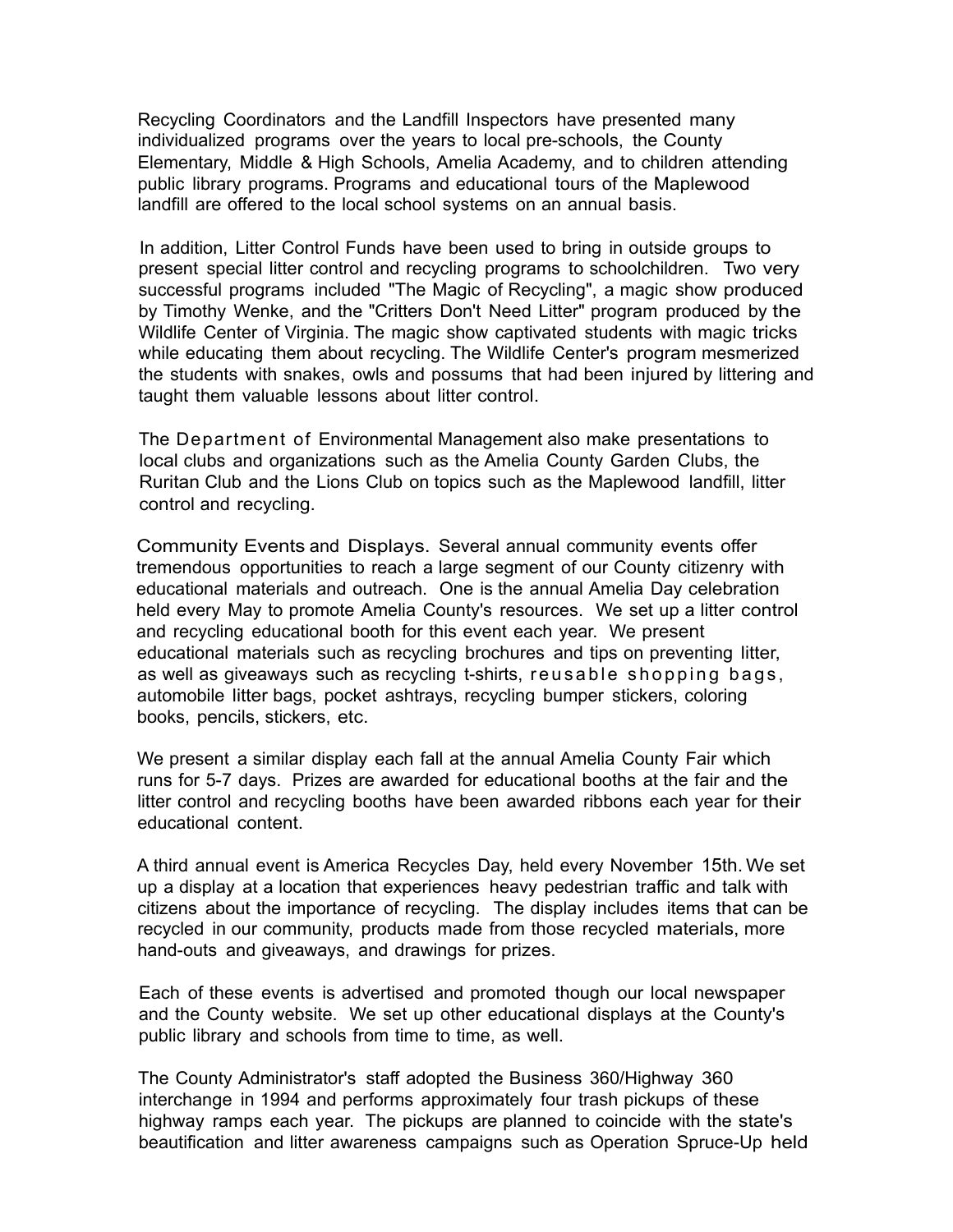each April, the Annual Great State Trash-Off held each October, and the International Adopt-A-Highway Day held in September. We invite the public to participate in these events and offer incentives such as free recycling t-shirts to participants. We utilize these events to educate the public about litter prevention and control through example, direct mail, and pictures and articles in our local newspaper.

Fliers. Whenever Amelia County implements a new recycling program, or holds a special collection event (i.e., Tire Amnesty Day, textile recycling, Earth Day events, etc.), we generate fliers to be posted at each of the trash collection/ recycling sites and at conspicuous locations throughout the County. Some locations include the Post Office, the Food Lion grocery store, the public library, etc.

Websites. Amelia County hosts its own website at www.ameliacova.com. Posted on this website is a copy of the County recycling brochure, regular updates on solid waste issues, copies of articles on the Maplewood landfill and recycling issues, and contact information. This Solid Waste Plan is also available for review/public comment on our website.

In addition, Amelia County participates in the. Www.EARTH911.com website. This website is an interactive website that provides consumers with community specific environmental information, 24 hours-a-day. Local residents can retrieve recycling and HHW information, as well as general information on topics such as energy conservation, water quality, and waste reduction. Listed on this website are directions to the Maplewood landfill and the other five drop-off trash collection/recycling sites in the County. Also listed are items that can be accepted for disposal or recycling at each site. In addition, we may list special collection events on this website such as our Christmas tree recycling event and our America Recycles Day event.

A third website that contains County solid waste and recycling information available to the public is the DEQ's website a t www.deq.state.va.us. Local contact information and a listing of disposal and recycling locations are provided on this website.

## 3.3.5 Public/Private Partnerships

Amelia County has an outstanding public/private partnership with WM as a host community for WM's Maplewood Recycling and Waste Disposal Facility. As described previously, the Agreement and CUP governing operation of the Maplewood landfill provide the framework for this relationship. Some of the most valuable aspects of this partnership for Amelia County are listed below:

• Free disposal and recycling of solid waste for all Amelia County residents;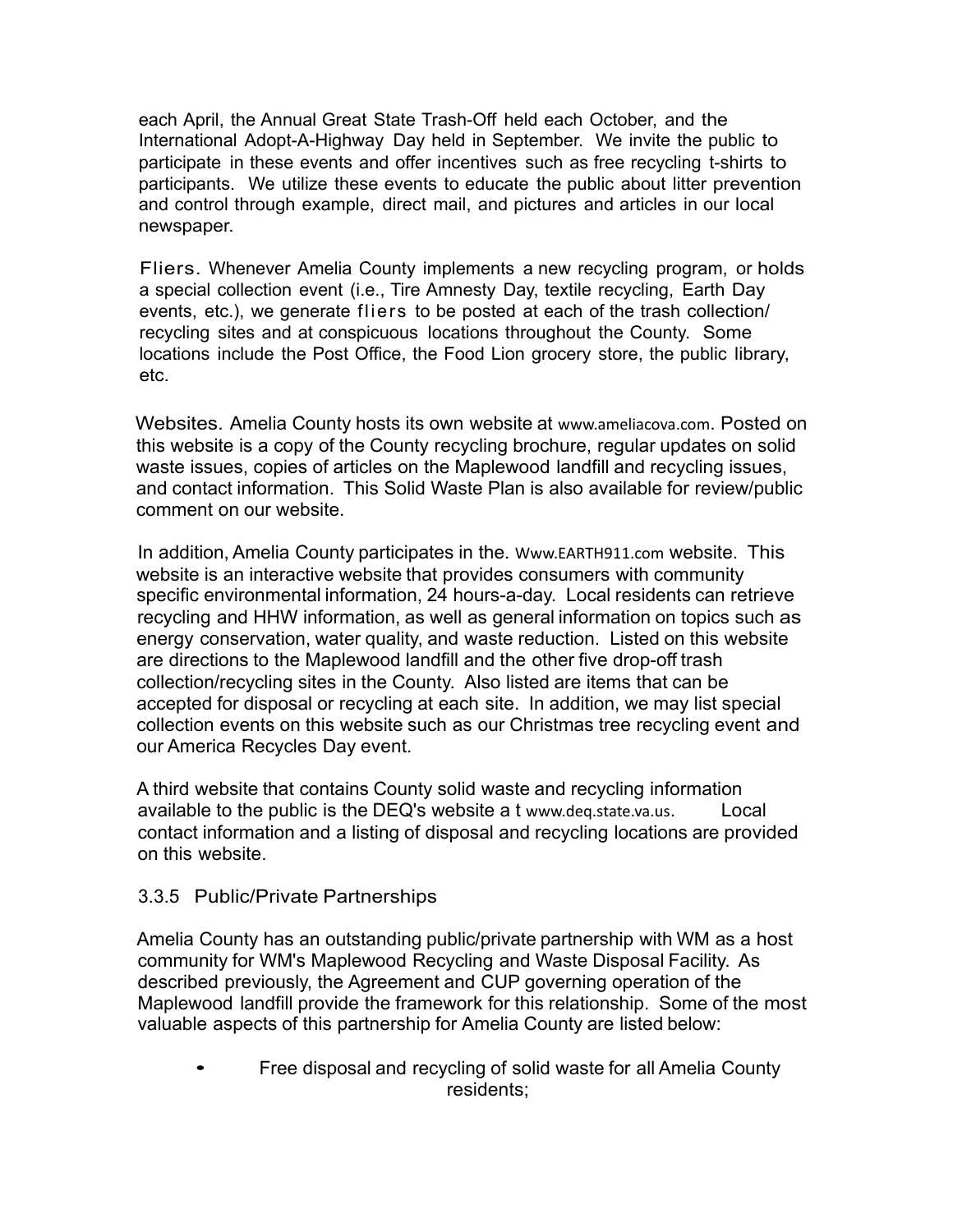- Free disposal of commercial solid waste for all Amelia County businesses operating within the County on the date of the Agreement (January 12, 1990);
- Free disposal of solid waste generated by the County, its schools and charitable institutions;
- Construction, maintenance and servicing of the six drop-off trash collection/recycling sites located throughout the County by WM;
- Collection, transportation and marketing of County generated recyclable materials by WM;
- A host fee paid to the County by WM for every ton of out-of-County solid waste, or in-County solid waste for which a tipping fee is charged, that is deposited in the Maplewood landfill;
- Technical assistance and \$200,000.00 from WM for closure of the County's landfill;
- Financing of transportation and disposal of materials collected by the County's HHW program by WM;
- An annual payment to the County by WM to cover expenses for sampling and on-site County-employed Landfill Inspectors;
- Provision of waste bins and their associated servicing by WM to the County for waste disposal associated with natural disasters (tornadoes and hurricanes), County renovation projects, and County activities such as the annual Amelia County Fair and Amelia Day;
- Assistance to the County by WM for special recycling programs such as textiles, Christmas trees, tires, and electronics;
- Financial support by WM for many non-profit County organizations and activities such as out annual Spring Green/Clean program.

This public/private partnership is mutually beneficial to both parties. An adjunct to this partnership is a relationship with Industrial Power Generating Corporation (INGENCO), a 16 megawatt landfill gas-to-energy plant that is located at the Maplewood landfill. This plant was built in 2002. INGENCO purchases landfill gas produced by the Maplewood landfill and converts it to electricity using 48 diesel engines. It then sells the electricity to the Dominion Virginia Power distribution system. Amelia County receives a monthly royalty for the gas, making this another positive public/private partnership.

In addition to these partnerships, Amelia County also contracts with private companies for certain solid waste engineering services and environmental monitoring services. Furthermore, the County school system contracts with private haulers for collection and delivery of their waste to the Maplewood landfill.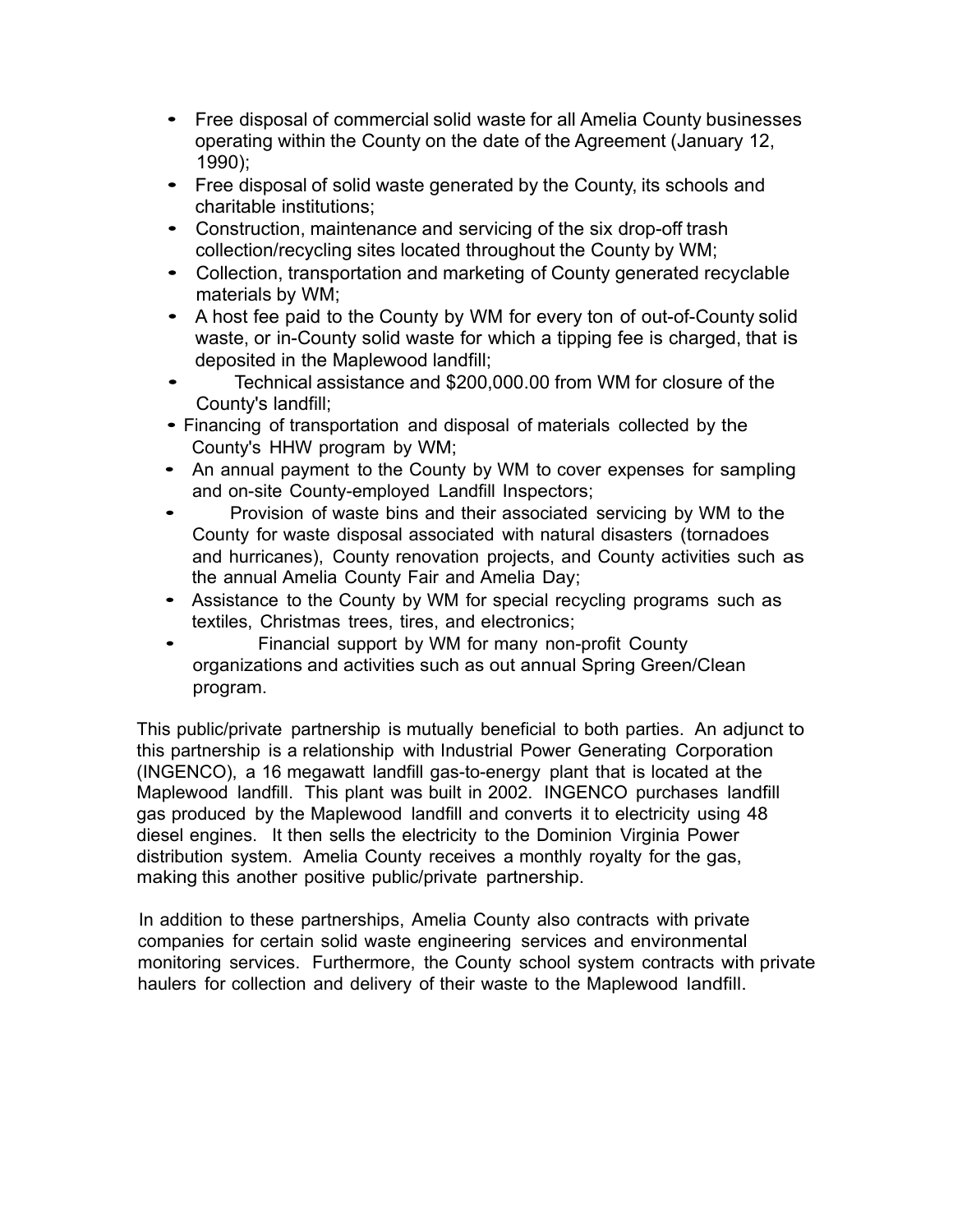# CHAPTER 4.0 CONSIDERATION OF THE SOLID WASTE HIERARCHY

## 4.0 CONSIDERATION OF THE SOLID WASTE HIERARCHY

#### 4.1 THE SOLID WASTE HIERARCHY

The Code of Virginia (Section 10.1-1411) and the Virginia Solid Waste Management Regulations (9 VAC 20-130-175.F *et seq.)* require local governments to develop and maintain a comprehensive and integrated solid waste management plan. The Plan, at a minimum, must consider and address all components of the solid waste hierarchy for all types of nonhazardous solid waste generated in the locality. The solid waste hierarchy ranks methods of handling solid waste from most preferred methods of source reduction, reuse, and recycling, in that order, to least preferred methods of energy/resource recovery/incineration and landfilling.

The Plan must provide an integrated solid waste management strategy that considers all elements of waste management during generation, collection, transportation, treatment, storage, and disposal. Finally, the Plan must describe how the mandatory recycling rate of 15% of the MSW generated annually will be met or exceeded (9 VAC 20-130-120 B & C).

No single waste management approach is appropriate for all communities. Integrated solid waste management uses a combination of techniques and approaches to handle targeted portions of the waste stream. It is important to realize that the portions of the hierarchy interact with each other and that change on one level will impact or influence another level.

## 4.2 SOURCE REDUCTION

According to the VSWMR, "source reduction means any action that reduces or eliminates the generation of waste at the source, usually within a process. Source reduction measures include process modifications, feedstock substitutions, improvements in feedstock purity, improvements in housekeeping and management practices, increases in the efficiency of machinery, and recycling within a process."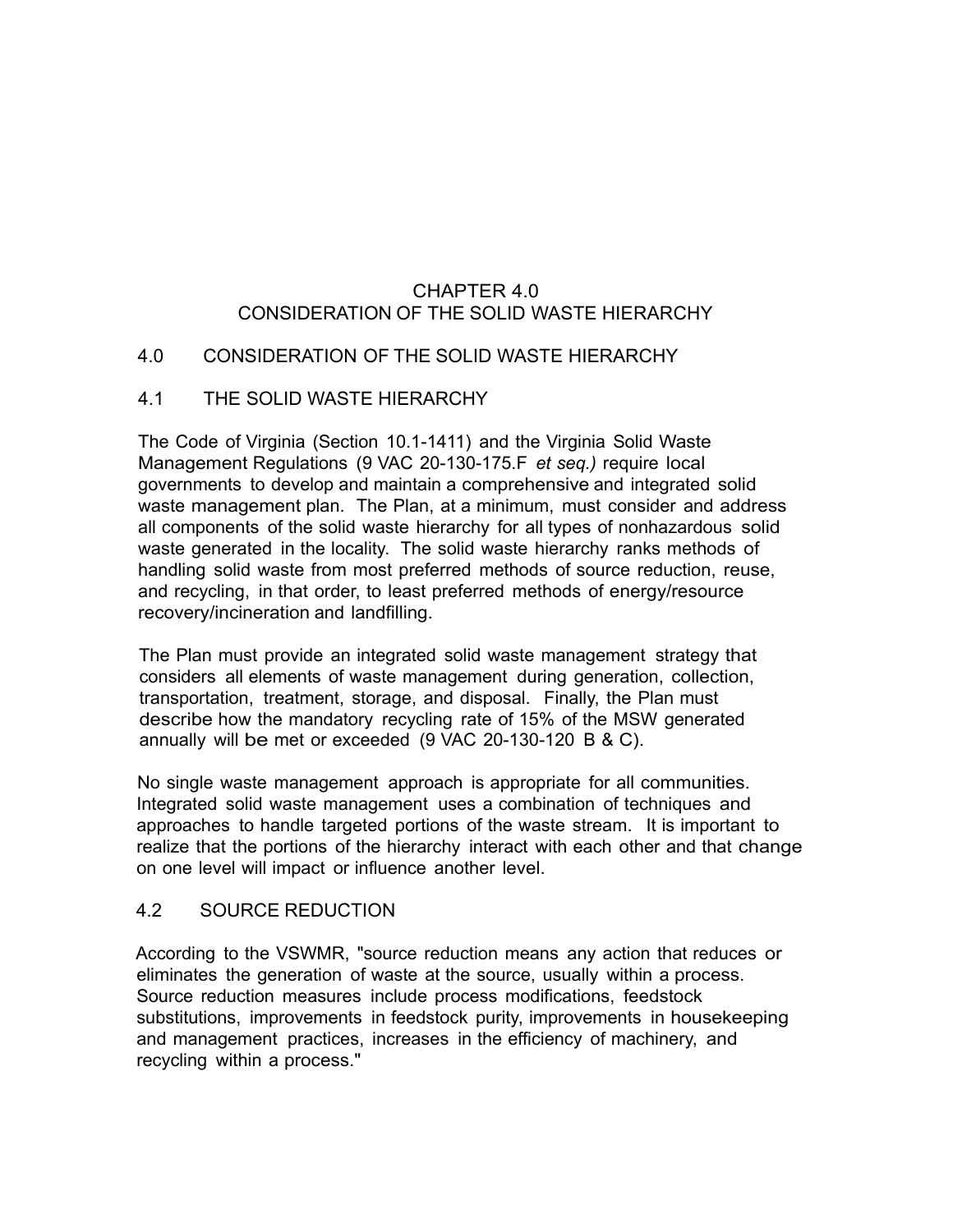Source reduction is the highest overall goal of solid waste management - the least expensive method of handling solid waste is not to generate it in the first place. Therefore, source reduction is at the top of the hierarchy and is the most preferred method identified to reduce both the amount of waste generated and the toxic constituents involved. Source reduction is generally a front-end waste management approach considered in the design and manufacturing of products. It is difficult to quantify source reduction because the purpose is to not produce or generate waste.

Individual consumers can practice source reduction by buying less and throwing less away. Examples include buying products with minimal packaging, using a permanent cloth bag or basket for purchases rather than accepting disposable store bags, using cloth towels instead of paper towels, and implementing a backyard composting program for kitchen waste and yard clippings.

Businesses and industries can practice source reduction by reducing packaging content for their products, a frequent source of inefficient resource utilization. In addition, they can examine their manufacturing processes and implement technology to reduce the use of hazardous materials during production.

The DEQ encourages businesses, manufacturers, consumers and local governments to implement Pollution Prevention (P2) programs to eliminate or reduce wastes at the source of generation and provides assistance for implementing these programs.

## 4.3 REUSE

The VSWMR defines reuse as "the process of separating a given solid waste material from the waste stream and using it, without processing or changing its form, other than size reduction, for the same or another end use."

Reuse, like source reduction, is difficult to quantify because reused materials don't reach the end of the waste stream but are withdrawn prior to calculations of waste amounts.

Citizens can practice reuse by donating clothes to our local Clothes Cottage or consignment shop for resale. They can return their plastic grocery bags to Food Lion for reuse. Household items can be sold at yard sales and flea markets since "one man's trash is another man's treasure"! Kitchen waste and yard clippings can be composted into rich amendments to add to gardens. Magazines can be shared with libraries, doctors' offices and nursing homes. Old cellular telephones and computers can be donated to non-profit agencies for upgrade and reuse. The most appealing aspect about reuse is that the only limitation to it is one's imagination.

Many County businesses and industries practice reuse. The local Southern States Cooperative returns wooden pallets used in shipping to the pallet manufacturer. Automotive batteries are returned to manufacturers by virtually all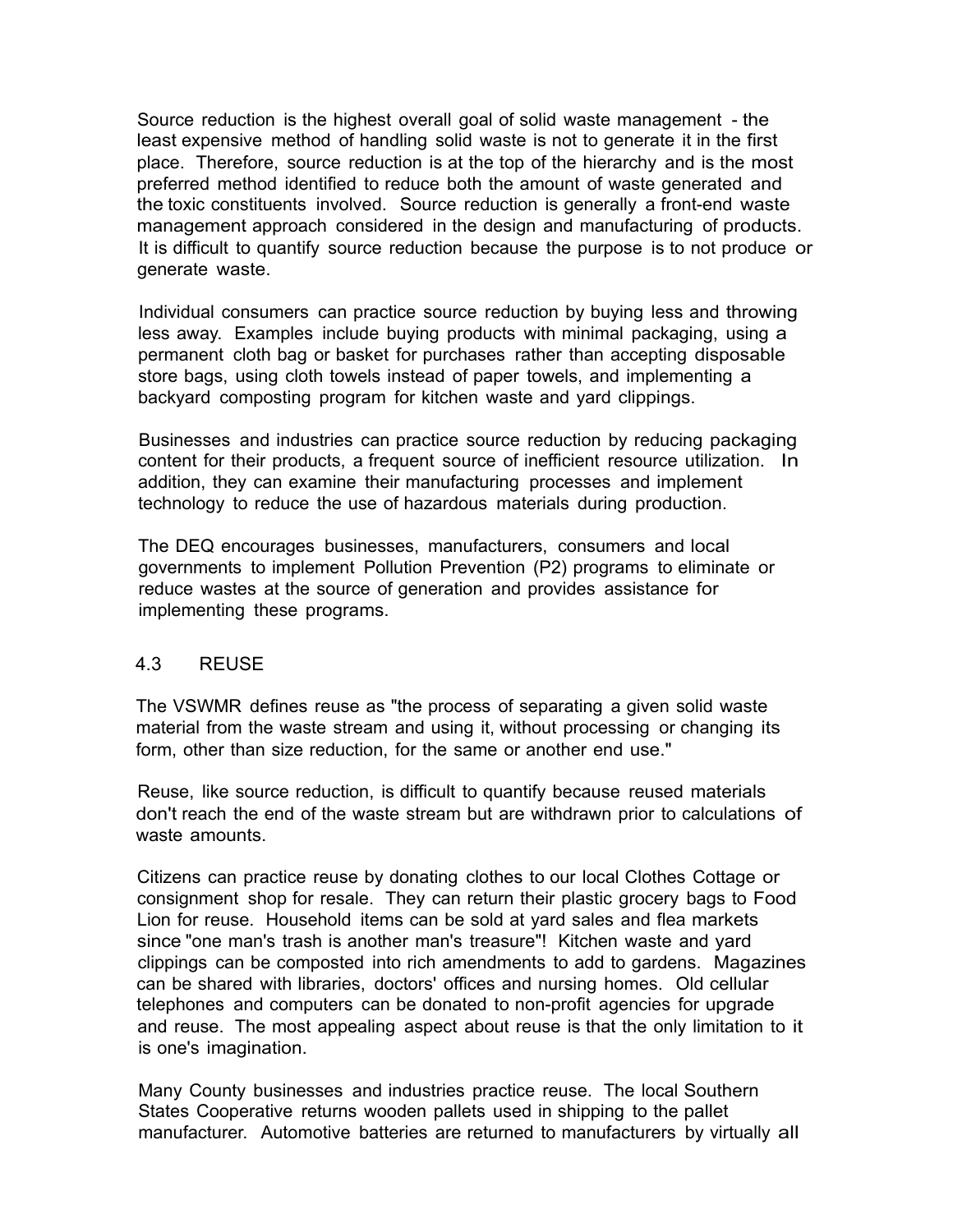automotive businesses in the County. The County sponsors a computer ink jet and laser cartridge "return for reuse" program. Several County businesses burn used motor oil for fuel. County tire businesses reuse large quantities of tires for retreads and also reuse antifreeze in tractor tires. Two County lumber yards and a pallet manufacturer reuse their wood waste in various ways: wood chips to paper, bark to mulch, shavings to litter, and slabs to boards.

Reuse is a very important, very pervasive and very successful element of solid waste management in Amelia County. It makes good sense for the environment, the economy and the bottom line for businesses.

## 4.4 RECYCLING

Recycling, as defined by the VSWMR "means the process of separating a given waste material from the waste stream and processing it so that it may be used again as a raw material for a product, which may or may not be similar to the original product."

Recycling provides the opportunity to reclaim valuable resources and to minimize the amount of waste placed in landfills. Recycling diverts materials (such as metal, glass, plastic and paper) from final waste disposal back into the consumer market and contributes to considerable energy savings in the manufacturing of new products made from recycled feedstock.

Amelia County has a strong recycling infrastructure as a result of the Agreement and CUP that provides a framework for our public/private partnership with WM. The CUP requires WM to operate and maintain recycling drop-off stations at the Maplewood landfill and at each of the five remote trash collection/recycling sites located throughout the county. These drop-off centers are designed to accept newspaper, mixed paper, magazines, cardboard, aluminum and metal cans, brown, green and clear glass, #1 and #2 plastic bottles. In addition, white goods, used oil, antifreeze, and Christmas trees are accepted for recycling at the landfill only. WM is responsible for transportation and marketing of these recyclable materials.

Amelia County also operates a recycling program in county government offices. Recycling bins are placed throughout the government complex for the collection of white office paper, mixed paper, newspaper, cans, glass and plastic bottles. The County also operates ongoing recycling programs for ink jet and laser computer printer cartridges, rechargeable batteries, cell phones, textiles, electronics, automotive batteries, used tires and plastic bags. WM partners with the County to help fund used tire recycling events and Food Lion accepts our collected plastic bags into their recycling program.

County businesses are also encouraged to recycle and several have been recognized for their effort over the years with presentations and awards. The major materials recycled by businesses and industries in Amelia include tires,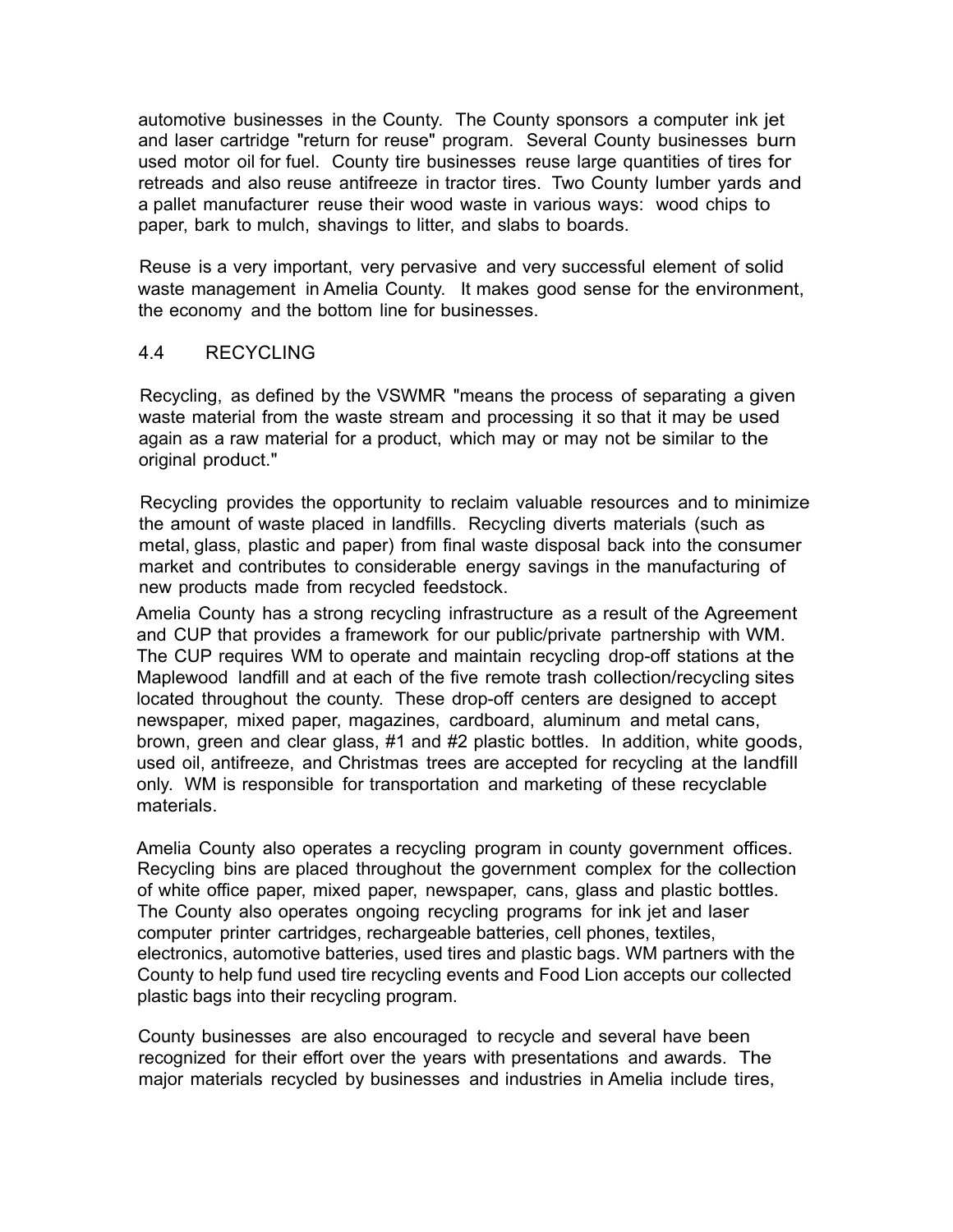used oil, inoperable automobiles, automotive batteries, wood waste, cardboard, cooking oil, and plastic.

Forms are sent to County businesses on an annual basis to collect their recycling tonnages for the year. This information is used to complete DEQ Form 50-30, Locality Recycling Rate Report. For 2020 Amelia County reported a 44.7% recycling rate to the state.

Amelia County is committed to maintaining recycling at a high level in its solid waste management hierarchy. It makes good sense for the environment, the economy and the bottom line.

## 4.5 RESOURCE RECOVERY

Resource recovery, also know as Waste-to-Energy (WTE), uses solid waste combustion to produce energy. Ash is a by-product of this program and is usually landfilled.

Since Amelia County is a host community for a large, commercial WM landfill, there have been no plans for construction of a WTE plant. The Maplewood landfill is capable of handling both Amelia County's waste and waste from throughout the region for many years into the future. An alternative such as a WTE plant is not currently necessary or even feasible given the waste flow in the region.

Although not strictly considered WTE facilities, Amelia County has several businesses that utilize combustion of waste products for fuel or energy generation. Two lumber mills and one pallet manufacturer burn their wood waste for fuel and/or power generation. Several automotive businesses burn their waste oil for heat. And Industrial Power Generating Corporation (INGENCO) operates a 16 megawatt landfill gas to energy plant at the Maplewood landfill.

The INGENCO plant consists of 48 engines each producing 350 kW of electricity at peak rating. Each engine drives a 480 volt generator. Each group of six engines is controlled by a common switchgear unit and supplies electricity to a transformer which steps the voltage up to 34,500 volts. The power is then transmitted through the Dominion Virginia Power distribution system. The engines are equipped with an INGENCO-developed dual fueling system which allows the engines to simultaneously burn diesel oil and landfill gas. The diesel oil serves to ignite the landfill gas and is therefore required.

The plant has three modes of operation; peak power, maximum economy, and off. In the peak mode the plant maximizes the power output by burning all available landfill gas and supplementing the fuel requirements with as much diesel as necessary to supply peak rated output. In the maximum economy mode, overall efficiency is optimized by again burning all the available landfill gas, but only burning the minimum diesel fuel required for ignition. This mode results in a plant economy rating of 9 megawatts. As the landfill gas supply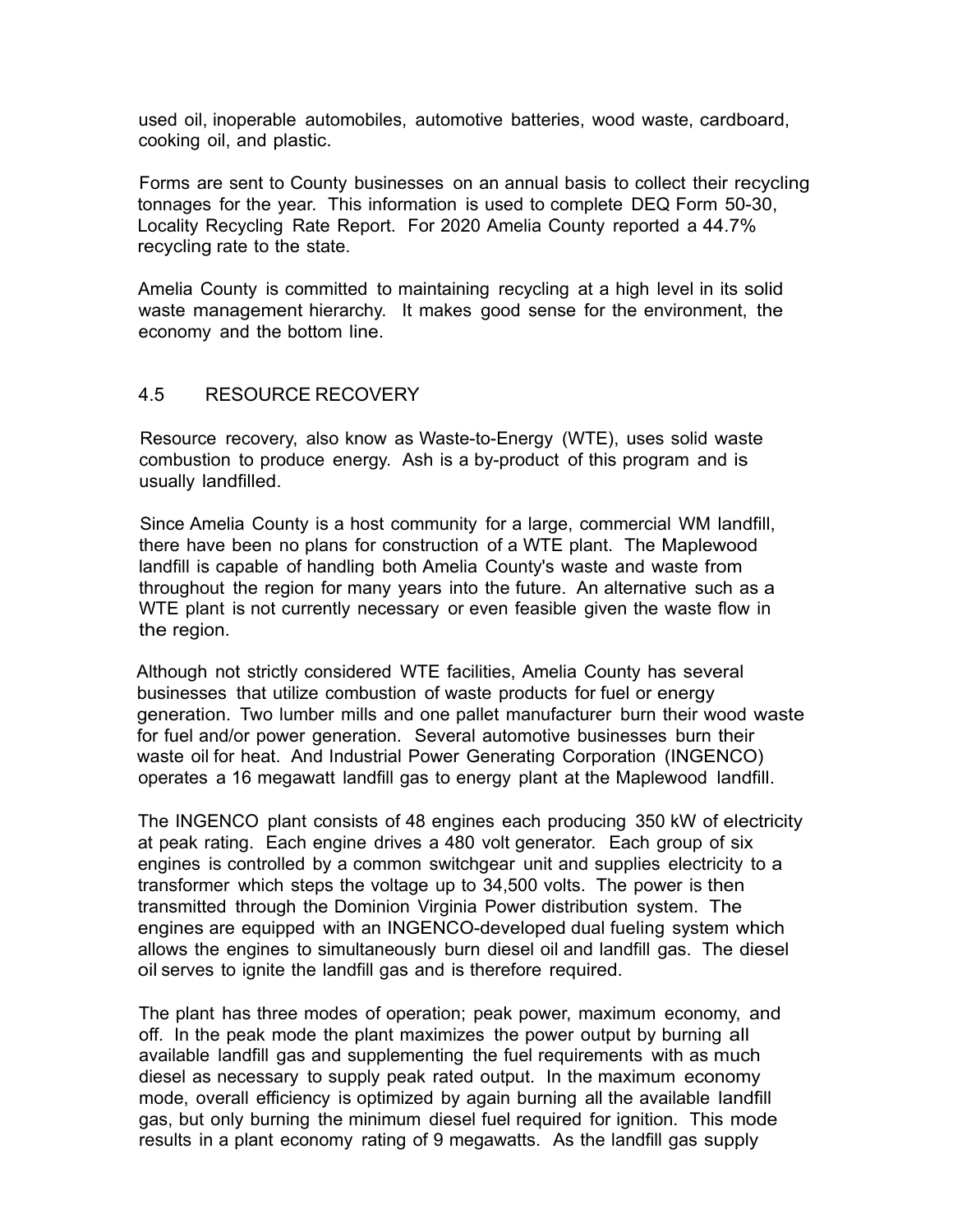increases, the economy rating will also increase. During periods of very low electric demand, the plant is shut down and all landfill gas produced during this time is consumed by a landfill gas flare.

INGENCO estimates the amount of energy produced by the Maplewood landfill is equivalent to 3,000,000 gallons of oil per year. This helps the environment by reducing dependence on imported fuels and the need to build more large power generating plants. Prior to construction of this plant the landfill gas produced at the Maplewood landfill was simply burned off at the flare. Now, this waste product is being used as a valuable resource to generate electrical power during periods of peak demand. In addition, both Amelia County and WM receive fees for the amount of landfill gas burned by INGENCO in a definite "WIN-WIN" partnership.

## 4.6 LANDFILL

The most common form of waste disposal is landfilling. A sanitary landfill is an engineered waste burial facility designed to minimize the possibility of environmental degradation to surface and ground water, soil and air. Landfills are designed and constructed with liners according to specifications set forth in Federal and State law and regulations. Operating landfills must maintain active environmental monitoring and media management programs such as leachate and gas extraction systems. Landfilling requires daily operation and maintenance of the active disposal area and also requires closure construction and post closure care for the inactive or closed areas. Landfilling is necessary to manage non-recyclable and noncombustible wastes and is the only actual waste "disposal" method in the hierarchy. If waste cannot be recycled, incineration then sanitary landfilling are the next preferred methods of treatment. While landfilling is the least preferred method in the hierarchy, it remains the most prevalent in many jurisdictions because it is the cheapest method of disposal.

In Amelia County, the presence of the WM Maplewood landfill makes landfilling the obvious choice for waste disposal, particularly since waste disposal is free for residents, local government and schools, non-profit institutions, and some businesses. At the current waste flow into the Maplewood landfill, WM calculates the expected remaining permit life of the landfill a t 128 years (Appendix 6).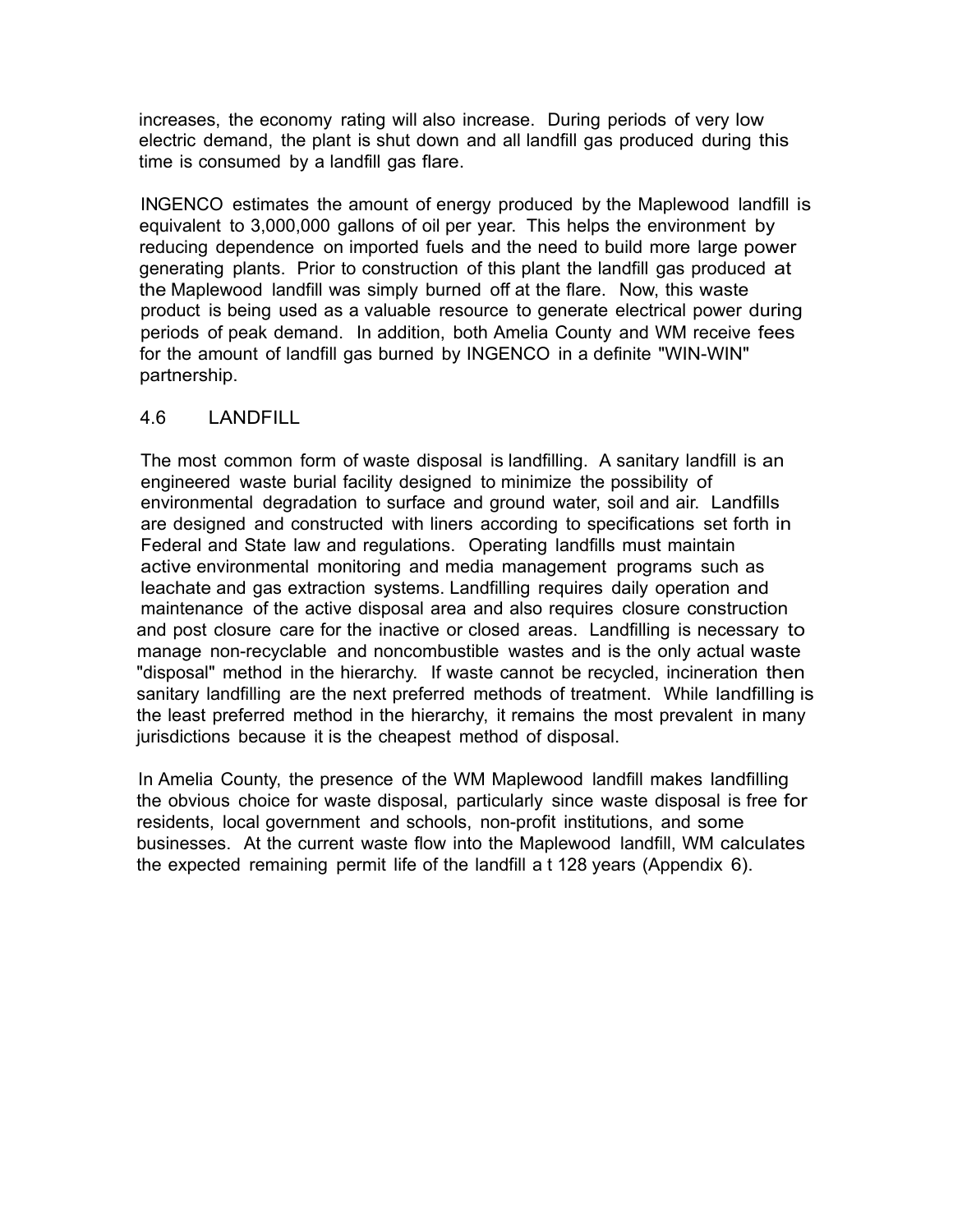## CHAPTER 5.0 OBJECTIVES FOR THE SOLID WASTE PLAN

## 5.0 OBJECTIVES FOR THE SOLID WASTE PLAN

The goals of the Solid Waste Management Plan are stated in Chapter 1 and provide a structure for evaluating the plan's success. Amelia County has set forth these goals to demonstrate that we have fulfilled our responsibility in assessing and planning for Amelia County's solid waste management needs. This Chapter outlines more specific objectives related to the goals and establishes a background for Chapter 7, Implementation of the Solid Waste Plan, which provides greater detail as to how the Goals and Objectives will be accomplished.

The chapter is structured by re-stating the Goals found in Chapter 1 followed by the related supporting objectives.

Goal 1:

Establish a planning process and document that meets Virginia Statutory and Regulatory requirements, that encourages public participation, and that ensures the County's solid waste management needs are met.

- A) Identify and project for the planning period the volume and types of waste generated in Amelia County.
- B) Identify the solid waste management system components that will handle all non-hazardous solid waste generated in Amelia County.
- C) Maintain a comprehensive, integrated solid waste management approach that addresses collection, transportation, and disposal. The approach will address the Solid Waste Hierarchy elements of source reduction, reuse, recycling, resource recovery, incineration, and landfilling, in proportions appropriate for the County's needs.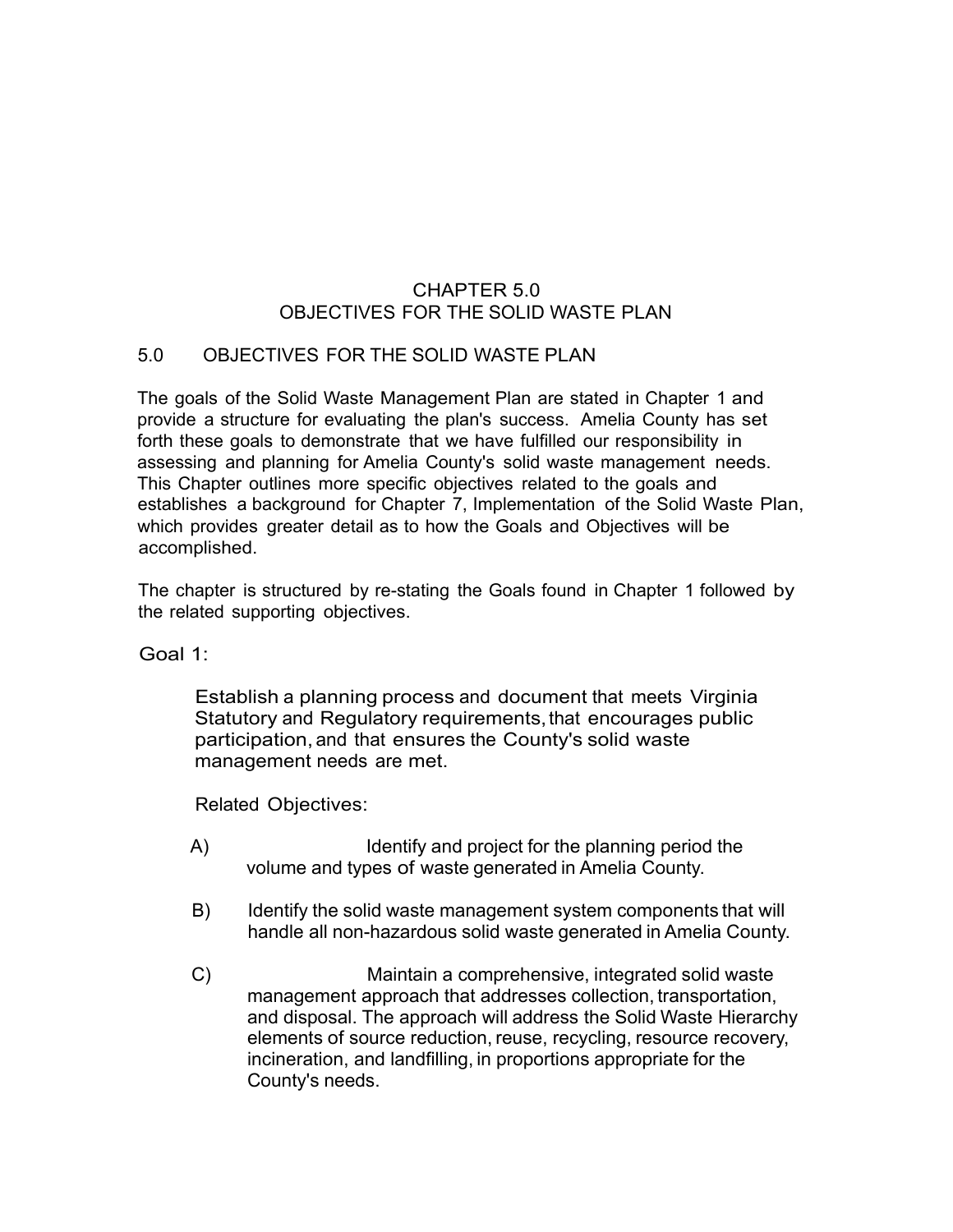- D) Provide a framework that will allow for a periodic review and evaluation of the recommendations and guidelines set forth in the Solid Waste Management Plan to ensure that the Plan remains responsive to County needs.
- E) Foster the participation and involvement of the general public in solid waste management planning and implementation.

## Goal 2:

Work in partnership with WM to continue to provide County citizens, businesses, industries and organizations with a state-of-the-art, environmentally sound sanitary landfill for their present and future solid waste disposalneeds.

## Related Objectives:

- A) Continue to provide County personnel to oversee the operation of the Maplewood landfill.
- B)Encourage regular meetings of the Landfill Advisory Committee for citizen input about landfill operations.
- C) Work in partnership with WM and DEQ on permit issues connected with the Maplewood landfill.
- D) Maintain good communication between WM and Amelia County concerning solid waste issues.

## Goal 3:

Work in partnership with WM to maintain and upgrade facilities to ensure that adequate options for solid waste disposal are available throughout the County.

- A) Continue to provide County oversight and monitoring of the Maplewood landfill and the trash collection/recycling sites located throughout the County.
- B) Work with WM to provide new locations and programs for solid waste management.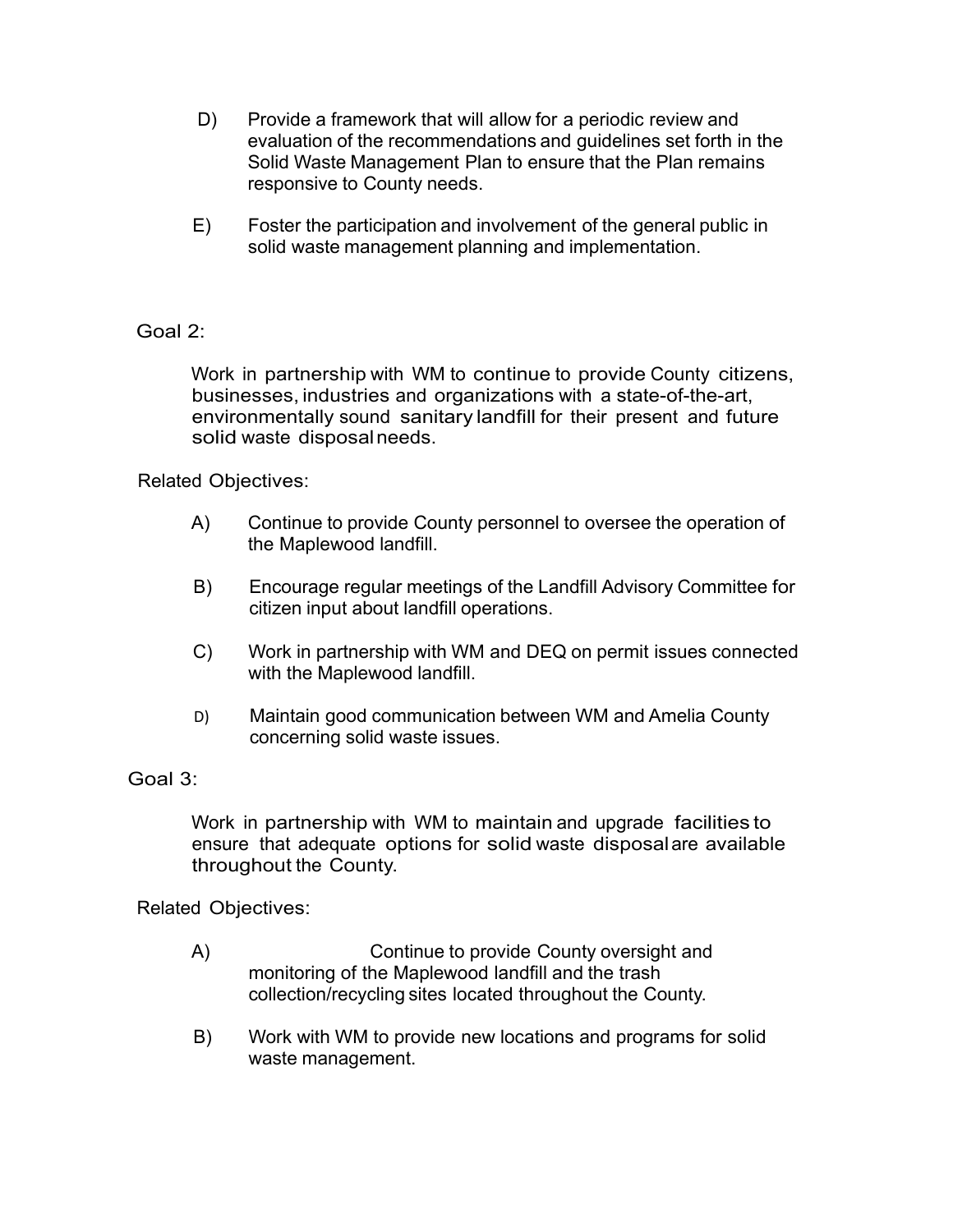- C) Encourage WM to invest in improvements and upgrades to solid waste collection equipment and sites.
- D) In conjunction with WM, develop an enforcement program to prevent illegal dumping at the trash collection/recycling sites located throughout the County.

#### Goal 4:

Identify, implement, and/or maintain programs for ensuring that solid wastes are managed in accordance with Federal and State laws and regulations in a manner that protects public health, safety and the environment.

## Related Objectives:

- A) Protect the environment by fulfilling the laws, regulations, ordinances and other requirements as set forth by the County, Commonwealth of Virginia, and U.S. EPA.
- B) Inspect and oversee the environmental management and monitoring systems at the Maplewood landfill and insure that they are in compliance with the law.
- C) Promptly address environmental concerns at any privately or publicly owned solid waste management facility in accordance with the Virginia Department of Environmental Quality standards.
- D) Enforce the County's Solid Waste ordinance, which sets minimum standards and requirements for solid waste management and regulates open dumping.

## Goal 5:

Sustain a Countywide recycling program that will consistently meet or exceed the State's mandatory recycling rate.

- A) Maintain minimum standards and requirements for recycling that are achievable and understandable.
- B) Preserve the recycling infrastructure currently in place and expand it when practical.
- C) Educate businesses and the public about the importance of recycling.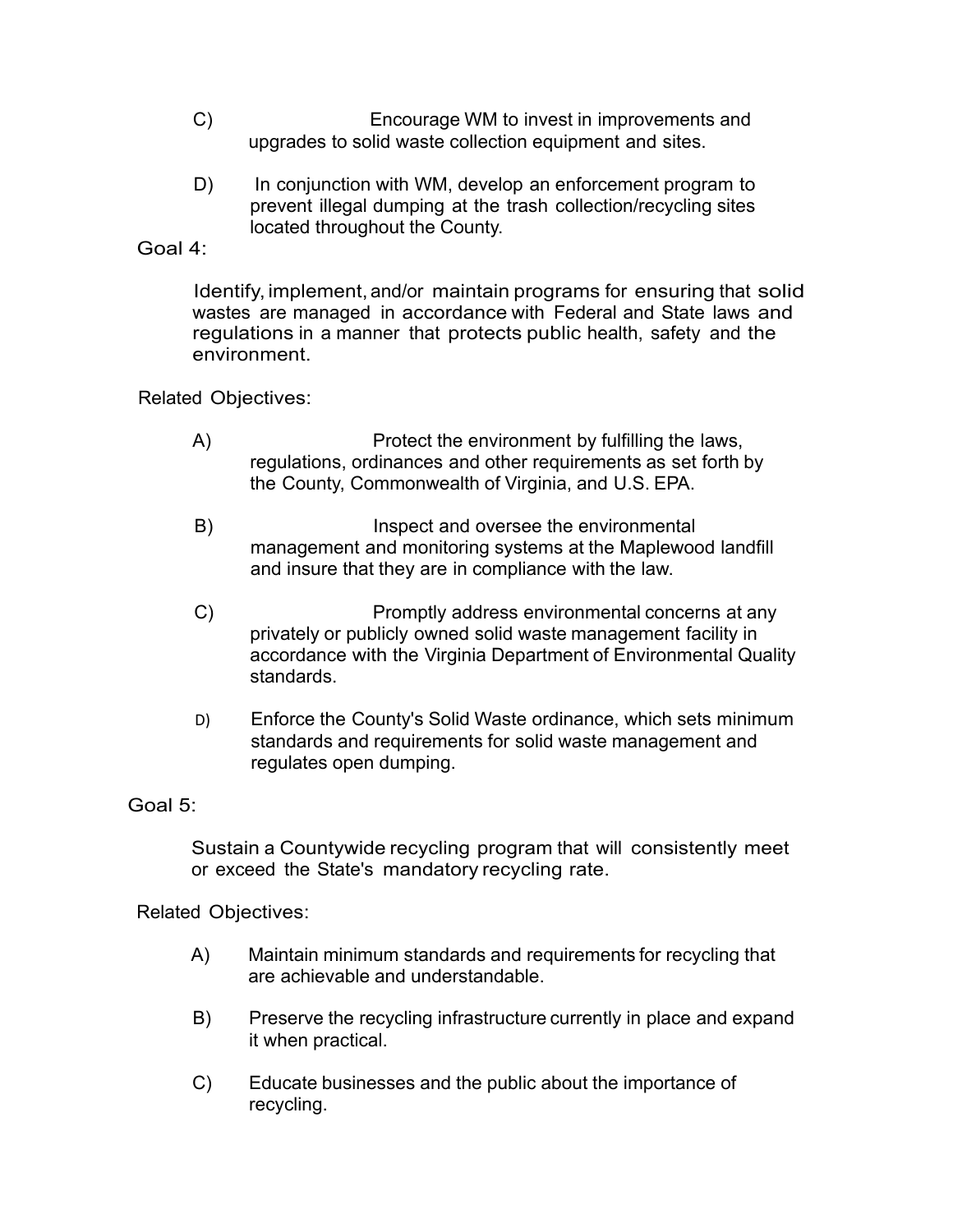- D) Ensure that County government leads by example in effective recycling.
- E) Encourage the County school system to develop a recycling program.

Goal 6:

Provide safe recycling and disposaloptions for special wastes that may pose harm to the environment and/or public health and safety.

#### Related Objectives:

- A) Maintain a permanent Household Hazardous Waste collection program for residents or provide for a yearly collection event.
- B) Partner with WM and local businesses to provide recycling services for special wastes such as used motor oil, automotive batteries, antifreeze and other wastes that require special handling and transport and/or that contain hazardous materials.
- C) Provide collection programs for special wastes such as tires and electronics when funds are available.

## Goal 7:

Identify, implement and/or maintain programs of education and outreach to County citizens and businesses on source reduction, reuse and recycling to reduce reliance on landfilling of solid waste.

- A) Continue to provide regular informational articles to the local weekly newspaper for publishing about solid waste management issues and programs.
- B) Continue and expand presentations to school groups and civic clubs and organizations on solid waste management issues.
- C) Continue and expand educational displays at community events and centralized locations such as schools and the public library.
- D) Distribute fliers to promote special events.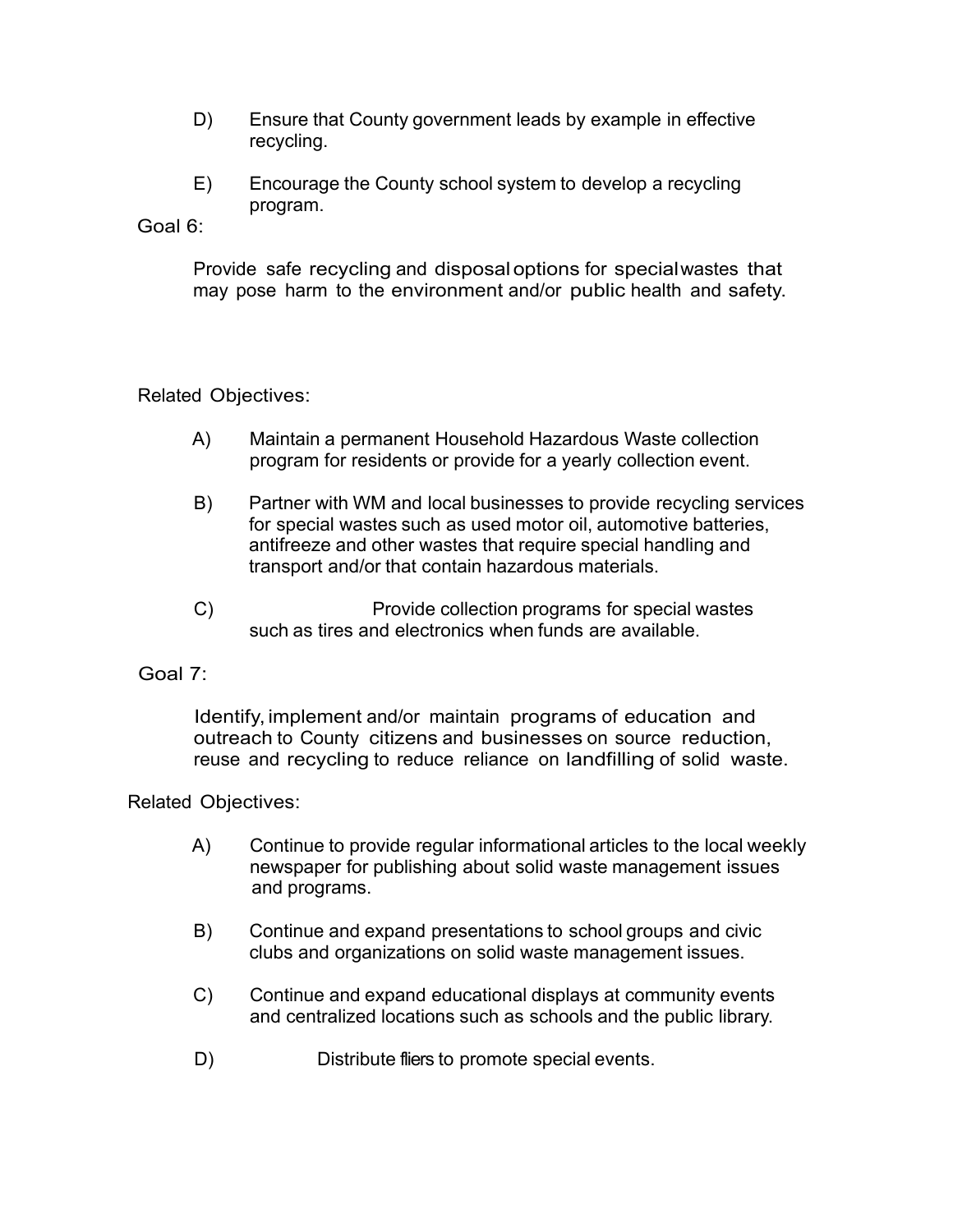E) Update our County website on a regular basis and identify and participate with other environmental websites to disseminate information on solid waste management issues.

## CHAPTER 6.0 IMPLEMENTATION OF THE SOLID WASTE MANAGEMENT PLAN

# 6.0 IMPLEMENTATION STRATEGY

The following implementation strategy outlines the actions needed to implement the Goals listed in Chapter 1 and the Objectives outlined in Chapter 5. The implementation strategy discusses the current system elements that will continue, the plan's new initiatives, the responsible party or parties, the milestones or deadlines for accomplishing the objectives, the expected benefits and outcomes, and the anticipated sources of funding. This solid waste management plan (SWMP) has been designed to respond to Amelia County's 20-year solid waste management needs by being proactive, flexible, and responsive.

This chapter reiterates the Objectives found in Chapter 5 (identified by a Goal number and an Objective letter) and then lists the related supporting implementation strategies.

6.1 GOAL 1:

Establish a planning process and document that meets Virginia Statutory and Regulatory requirements, that encourages public participation, and that ensures the County's solid waste management needs are met.

6.1.1 Objective A: Identify and project for the planning period the volume and types of waste generated in Amelia County.

This information is presented in Chapter 2 of this document.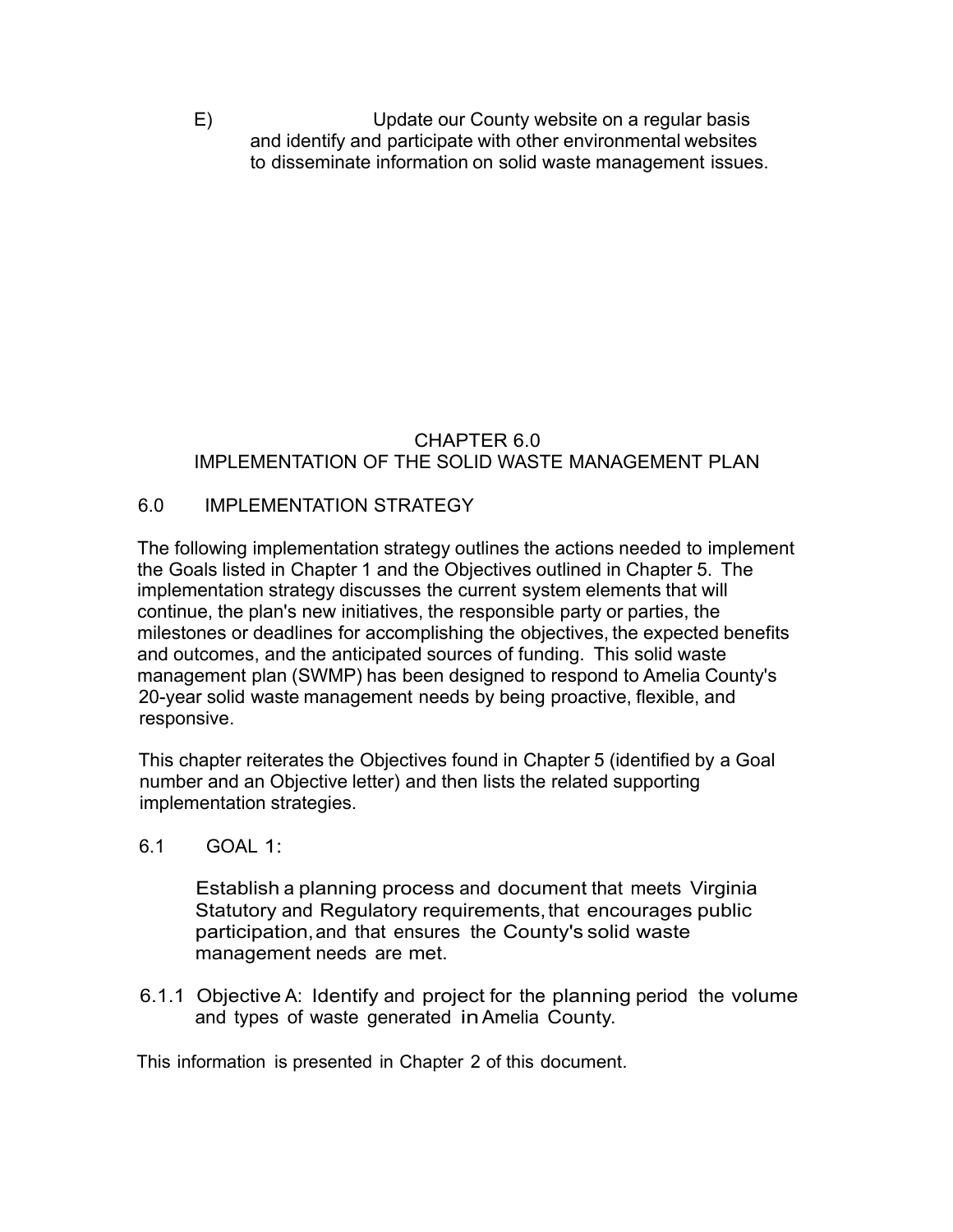6.1.2 Objective 8: Identify the solid waste management system components that will handle all non-hazardous waste generated in Amelia County.

This information is presented in Chapter 3 of this document.

6.1.3 Objective C: Maintain a comprehensive, integrated solid waste management approach that addresses collection, transportation,and disposal. The approach will address the Solid Waste Hierarchy elements of source reduction, reuse, recycling,resource recovery, incineration, and landfilling, in proportions appropriate for the County's needs.

A discussion of the waste hierarchy is presented in Chapter 4 of this document. Amelia County relies on landfill disposal as its primary solid waste management option with recycling as the secondary option.

Reuse and source reduction will be promoted through various public outreach and educational programs as an integral component of the overall solid waste management system. Many reuse and reduction efforts are already being practiced in the County. The County will seek opportunities with, and help from, the private sector in promoting source reduction.

Incineration, waste-to-energy (WTE) and resource recovery are not economically viable for the County at this time.

6.1.4 Objective D: Perform a periodic review and evaluation of the recommendations and guidelines set forth in the Solid Waste Management Plan to ensure that the Plan remains responsive to County needs.

WM provides Amelia County with an annual report summarizing solid waste recycling and disposal. The County will review this information and have the County's Landfill Advisory Committee (LAC) evaluate the report on a periodic basis to solicit recommendations for issues that may require attention.

6.1.5 Objective E: Foster the participation and involvement of the general public in solid waste planning and implementation.

The general public will have many opportunities to participate in preparation and implementation of this plan through the involvement of the LAC, the public hearing process, County Board of Supervisors' meetings, and display of this document on our website and at the public library and County Administrator's office. The public will be notified of these opportunities through articles and advertisements in our local newspaper.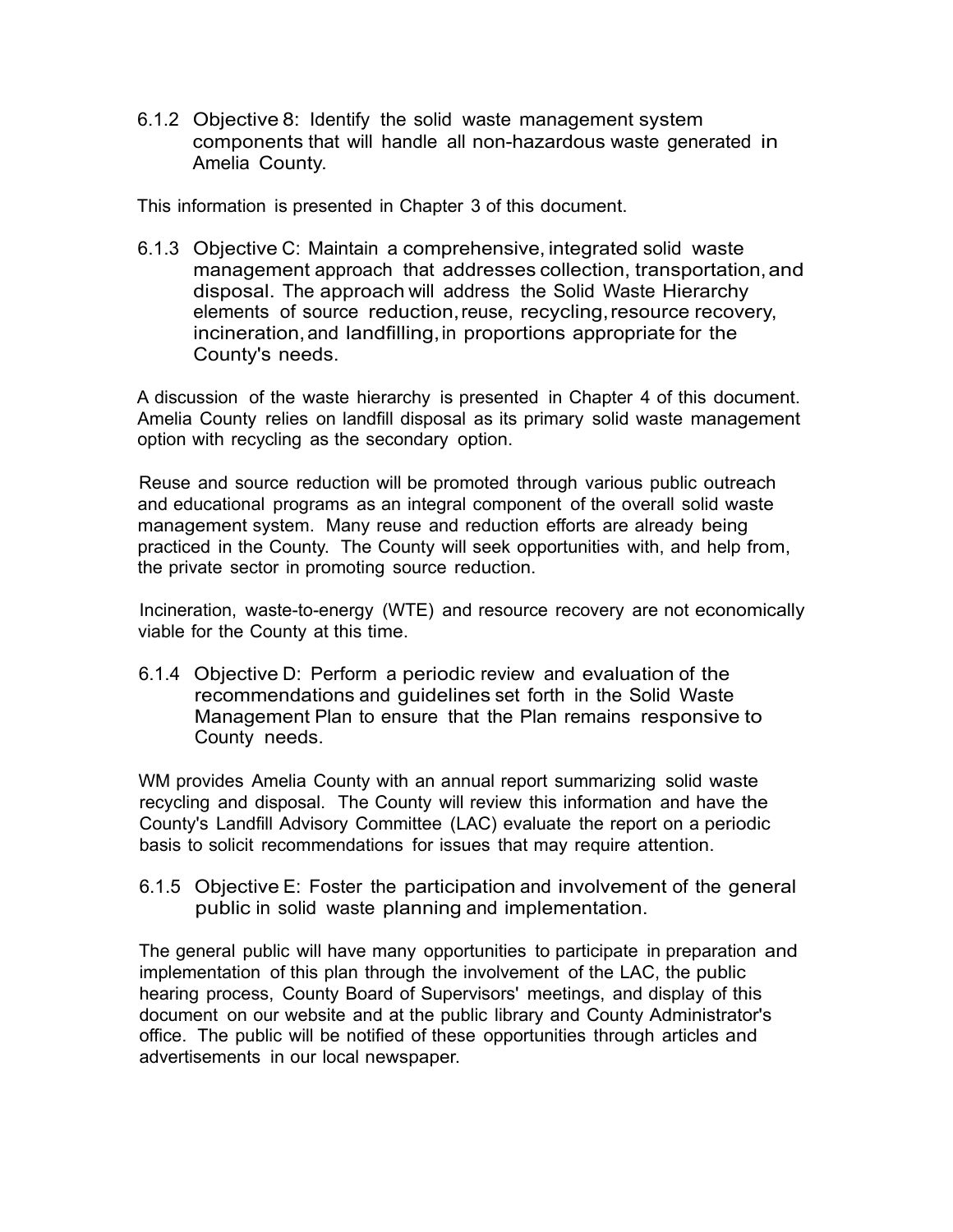The County will also continue its current role in providing public information and education on solid waste issues through the local newspaper, group presentations, community events, fliers, websites, and facility tours.

6.2 GOAL 2

Work in partnership with WM to continue to provide County citizens, businesses,industries and organizations with a state-of-the-art, environmentally sound sanitary landfill for their present and future solid waste disposalneeds.

6.2.1 Objective A: Continue to provide County personnel to oversee the operation of the Maplewood landfill.

The Agreement governing the operation of the Maplewood landfill provides for the hiring by Amelia County of one or more landfill inspectors at WM's expense to oversee the landfill. The County hired two inspectors in 1992 during construction of the Maplewood landfill. These inspectors provide valuable oversight of the landfill and all solid waste management issues. The County plans to retain this important oversight capacity.

6.2.2 Objective B: Encourage regular meetings of the Landfill Advisory Committee (LAC) for citizen input about landfill operations.

The Agreement and CUP that govern the operation of the Maplewood landfill provide for a Citizens' Advisory Committee. This committee, the LAC, is comprised of five citizens appointed by the County (one from each voting district), one member of the Board of Supervisors and one employee of WM. The purpose of the committee is to review and comment on the operation of the landfill. This committee began holding quarterly meetings in November 2020. The County plans support these regular meetings for this group.

6.2.3 Objective C: Work in partnership with WM and DEQ on permit issues connected with the Maplewood landfill.

The County is committed to working in partnership with WM and the DEQ on all solid waste management issues affecting the County. The County can and does have an important role in facilitating permit modifications at the Maplewood landfill. The County must ensure that the modifications meet the requirements of the Agreement and the CUP prior to their approval by other agencies. The County also assists the DEQ by providing another level of inspection and oversight of the Maplewood facility.

6.2.4 Objective D: Maintain good communication between WM and Amelia County concerning solid waste issues.

The County is dedicated to keeping the lines of communication and cooperation open between the County and WM. One of the County's most important roles in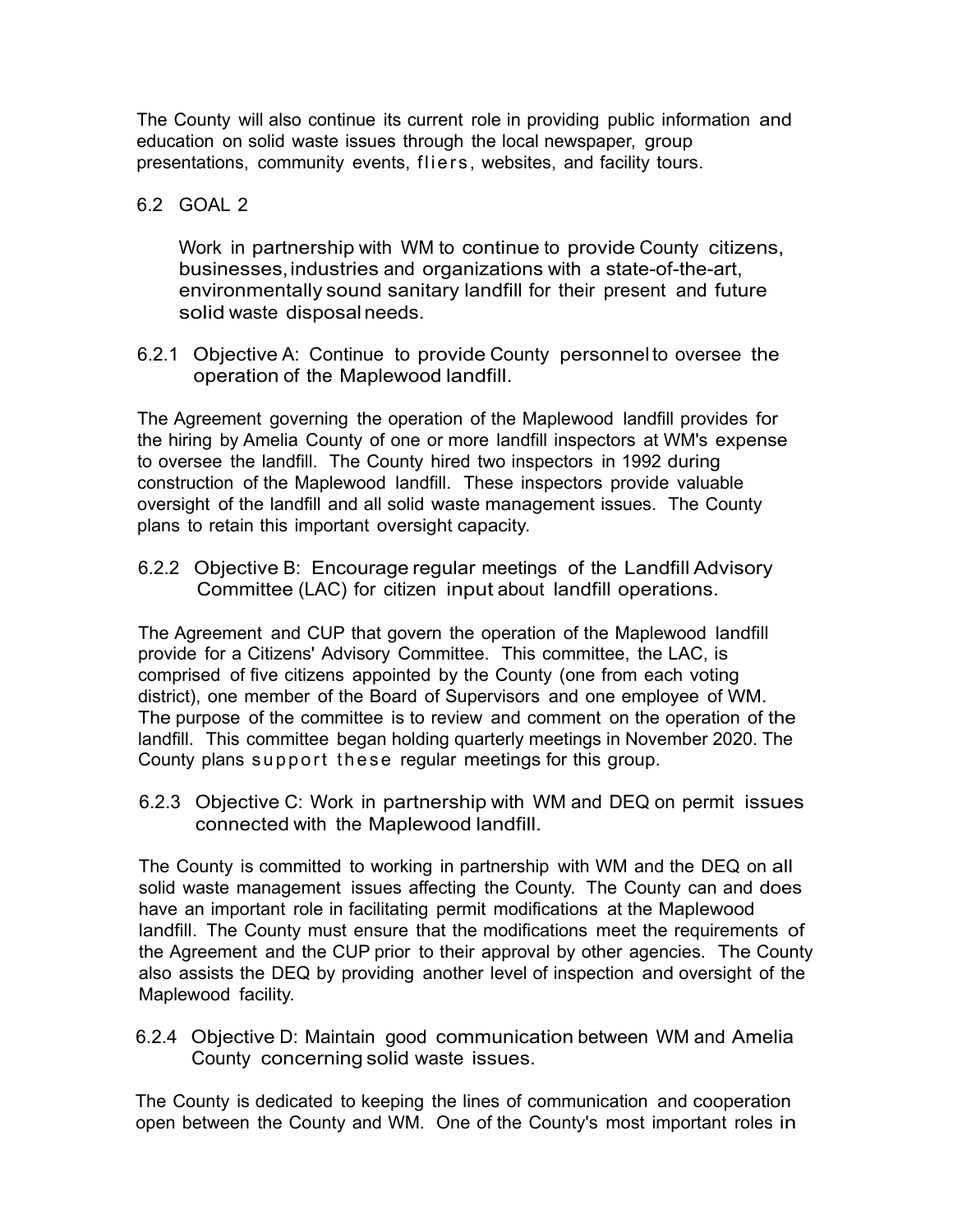solid waste management is to ensure that WM is meeting all of the laws, regulations, Agreements and permit conditions as set forth by the County, the DEQ and the EPA. Maintaining a cooperative relationship with WM assists this process. The two County inspectors charged with oversight of the Maplewood landfill provide a liaison between the County, the community, and other regulatory agencies. In addition, the LAC is also charged with facilitating communication between the general public and WM.

#### 6.3 GOAL 3

Work in partnership with WM to maintain and upgrade facilities to ensure that adequate options for solid waste disposal are available throughout the County.

6.3.1 Objective A: Continue to provide County oversight and monitoring of the Maplewood landfill and the trash collection/recycling sites located throughout the County.

The Agreement governing the operation of the Maplewood landfill provides for the hiring by Amelia County of one or more landfill inspectors at WM's expense to oversee the landfill and associated activities. The County hired two inspectors in 1992 during construction of the Maplewood landfill. These inspectors provide valuable oversight of the landfill and the trash collection/recycling sites located throughout the County.

The landfill is inspected regularly and the trash collection/recycling sites are each inspected no less than weekly. The inspectors perform a more extensive monthly inspection of the Maplewood landfill with an associated report prepared for WM and the County. Again, this monitoring prevents small troubles from blossoming into larger complications. The County plans to maintain this important oversight capacity of the landfill and the trash collection/recycling sites.

6.3.2 Objective B: Work with WM to provide new locations and programs for solid waste management.

The Agreement governing the operation of the Maplewood landfill required WM to construct, service and maintain four solid waste collection stations throughout the County for use by Amelia County citizens on land provided by the County. In addition, WM was required to provide a fifth station outside of the secured portion of the landfill. Amelia County later negotiated an additional two collection stations, one of which was constructed. A site has not yet been located for the seventh station. Amelia County should vigorously pursue property for construction of this additional site.

Over the years, Amelia County has encouraged WM to partner with the County in offering expanded solid waste management programs to County residents. Two ongoing successful programs include a permanent HHW collection program at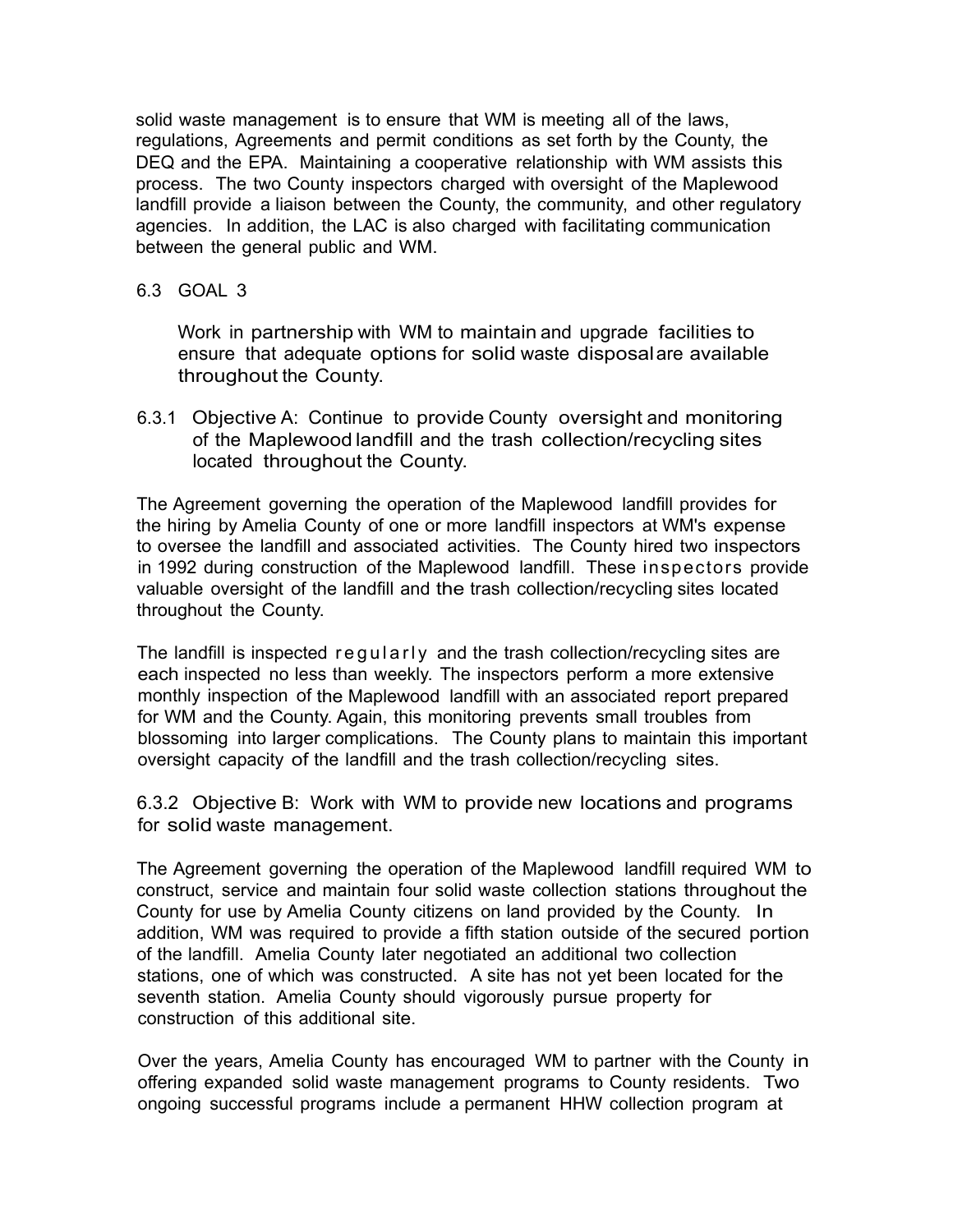the Maplewood landfill that is conducted by the County and financed by WM. A second successful program is a white goods recycling program at the Maplewood landfill. Other ventures have included an electronics recycling event and a tire recycling event which have become ongoing permanent programs. These programs are an asset to the community and the environment and we plan to expand them as circumstances allow.

#### 6.4 GOAL 4

Identify, implement, and/or maintainprograms for ensuring that solid wastes are managed in accordance with Federal and State laws and regulations in a manner that protects public health, safety and the environment.

6.4.1 Objective A: Protect the environment by fulfilling the laws, regulations,ordinances and other requirements as set forth by the County, Commonwealth of Virginia, and U.S.EPA.

The County strives to remain in compliance with all laws, regulations, and ordinances dealing with solid waste issues. In addition, intensive County oversight of the WM Maplewood landfill ensures their compliance with all laws, regulations, and ordinances applicable to landfills. Furthermore, the County Landfill Inspectors investigate and enforce solid waste management infractions throughout the County when identified.

6.4.2 Objective B: Inspect and oversee the environmentalmanagement and monitoring systems at the Maplewood landfill and insure that they are in compliance with the law.

The County Landfill Inspectors accompany WM and their contractors during monitoring events at the Maplewood landfill and collect split samples for the County on a regular basis. Monitoring systems and reports are reviewed regularly to ensure compliance with the law.

6.4.3 Objective C: Promptly address environmentalconcerns at any privately or publicly owned solid waste management facility in accordance with the Virginia Department of EnvironmentalQuality standards.

Intensive County oversight of the Maplewood landfill and the closed County landfills by the County Landfill Inspectors is expected to prevent, detect and/or mitigate any environmental concerns before they can become unmanageable. For example, odor concerns are a reoccurring issue at the Maplewood landfill, addressed by both VSWMR 672-20-10-5.1.C.13b and CUP #73. The County Inspectors promptly forward odor complaints to WM with a request to mitigate the situation in a timely manner and follow up to insure compliance with the aforementioned regulations. Usually a repair or an upgrade to the gas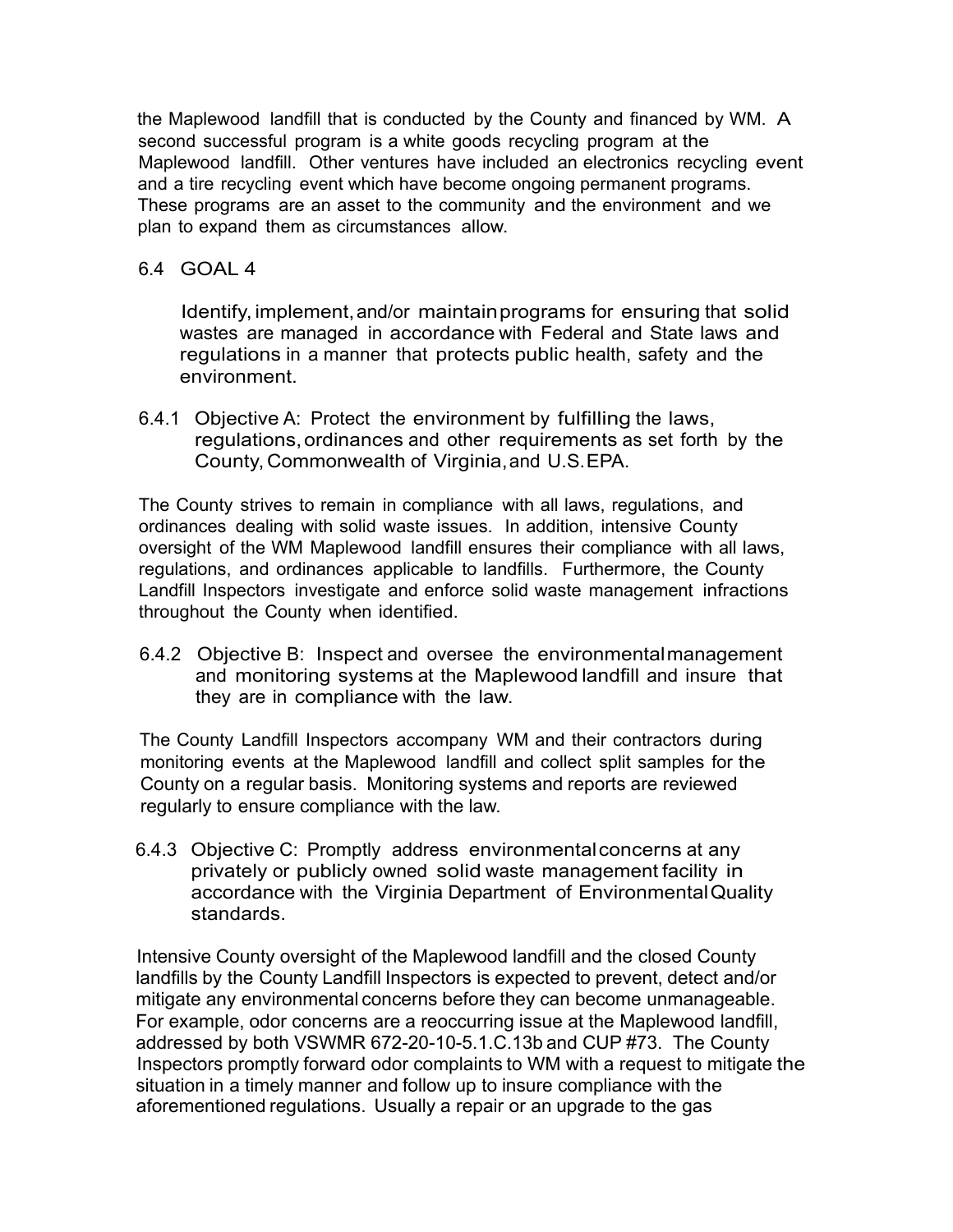management system mitigates the odor issue. In 2020, odor complaints grew due to a new waste stream. WM responded by installing 3 portable and 2 permanent odor neutralizing systems and also began an experimental trial with a new odor neutralizing foam alternate daily cover.

The County requires WM to maintain a joint mitigation and remediation fund in escrow with the County to ensure that funds will be available to address any major environmental problems at the Maplewood landfill. This account is in addition to the financial assurance requirements imposed by the state. In 2020 this account reached over \$1,050,000.00. Interest earned will be added to the account until it reaches two million dollars at which time any interest above the two million may be paid to WM. The purpose of this fund is to pay for mitigation and remediation of environmental problems at the Maplewood landfill if it becomes necessary.

6.4.4 Objective D: Enforce the County's Solid Waste Ordinance,which sets minimum standards and requirements for solid waste management and regulates open dumping.

The County will respond to, investigate, and resolve complaints about illegal dumping and accumulation of solid waste, including inoperable vehicles, in the County.

6.5 GOAL 5

Sustain a Countywide recycling program that will consistently meet or exceed the State's mandatory recycling rate.

6.5.1 Objective A: Maintain minimum standards and requirements for recycling that are achievable and understandable.

The County has established the minimum standards and requirements for residents, businesses and industries to ensure County compliance with the State mandated 15 percent recycling rate. The County continues to meet or exceed this rate. The County will strive towards consistency in recycling requirements and reporting to enhance the public's understanding and cooperation in recycling programs.

6.5.2 Objective B: Preserve the recycling infrastructure currently in place and expand it when practical.

The Agreement and CUP require that WM provide recycling collection, transportation, and marketing of certain basic recyclable materials (i.e., paper, plastic, glass, aluminum and steel cans) for Amelia County. In addition, the County has encouraged WM to add materials to their recycling programs, which they have graciously agreed to do in most instances (i.e., white goods, textiles, Christmas trees, etc.). The County plans to work with WM to maintain the existing programs while adding other programs when feasible (such as used tire collection and recycling.)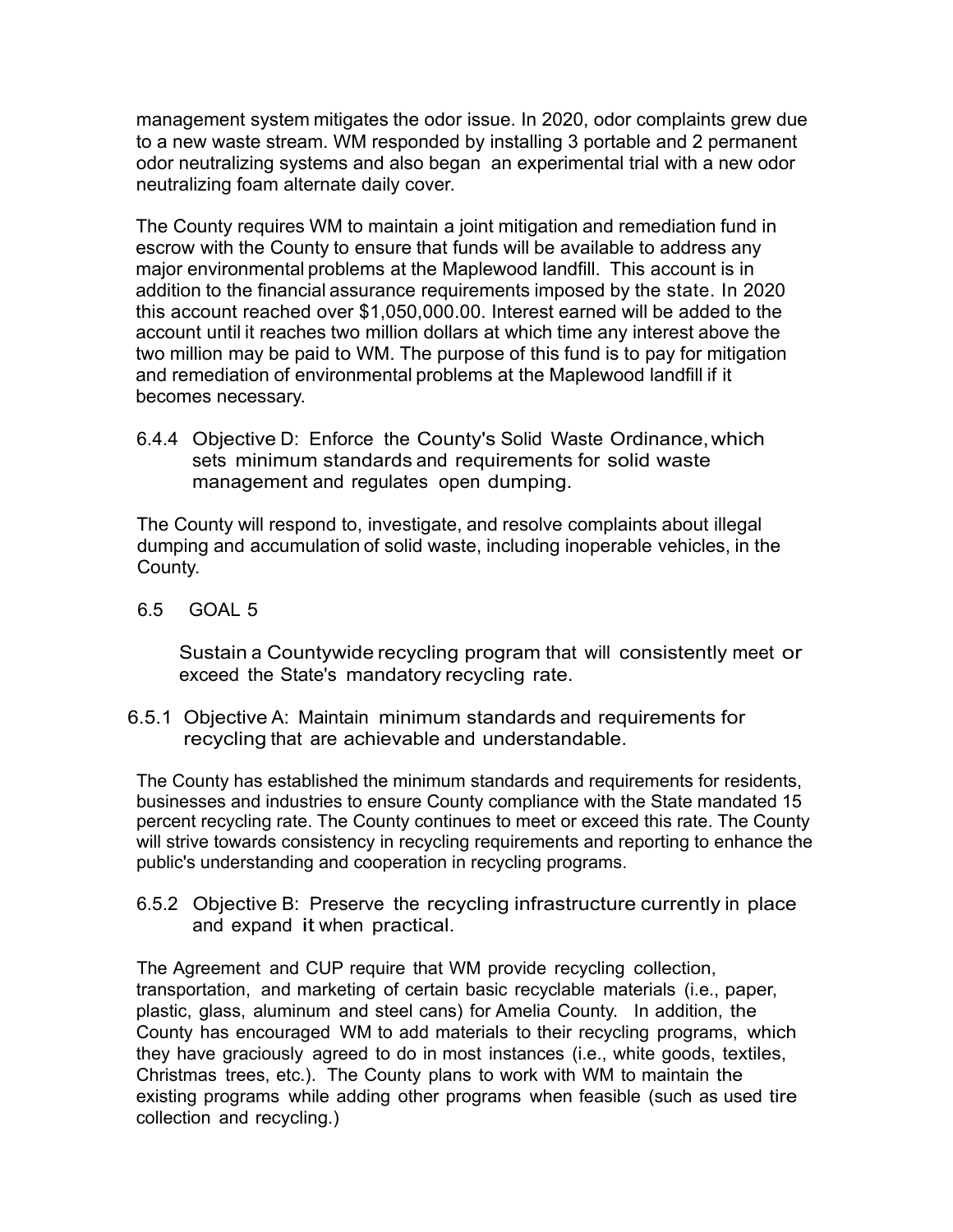6.5.3 Objective C: Educate businesses and the public about the importance of recycling.

Amelia County recognizes the need for ongoing education of the public about solid waste issues and solutions including recycling. Many avenues are used to disseminate this information. The County has strived to keep a Litter Control and Recycling Coordinator on staff whose primary responsibility is public education. In addition, the County has developed a readily identifiable recycling logo, a County recycling brochure and a County website to disseminate recycling information. Further education is achieved by presentations to school groups and civic organizations, displays at community events, articles in the local newspaper, and promotion of special events such as Earth Day. In 2020 we had colorful signs and decals made for the county recycling bins with pictures and instructions for proper recycling.

6.5.4 Objective D: Ensure that County government leads by example in effective recycling.

Amelia County government has made significant strides in recycling in recent years. The County operates a recycling program for government offices that collects white office paper, mixed paper, newspaper, cardboard, glass, plastic bottles, and aluminum and steel cans. The County also operates ongoing recycling programs for ink jet and laser computer printer cartridges, cell phones, rechargeable batteries, textiles, electronics, used tires, automotive batteries and plastic bags. Wm partners with the County to help fund our used tire recycling events and Food Lion accepts our plastic bags into their recycling program. Furthermore, County government completes the "recycling loop" through purchase of items manufactured from recycled materials such as trash cans, recycling bins, benches and picnic tables made from recycled milk jugs and aluminum cans.

6.5.5 Objective E: Encourage the County school system to develop a recycling program.

The County has made substantial progress in bringing recycling into our County schools. WM provides large drop-off recycling bins to the elementary and middle schools for the collection and recycling of commingled materials. (A bin was also provided to the high school for several years but had to eventually be discontinued due to continuing high levels of contamination.) WM provides for the marketing and transportation of these materials to a Materials Recovery Facility. The County provides education and recycled materials collection bins for placement throughout the schools. In addition, for 13 years now the County has administered an annual Spring Green/Clean program which places heavy emphasis on involvement of the school systems and their students. Science fairs, a t-shirt and logo design contest, and door decoration contests are held each year for the students. All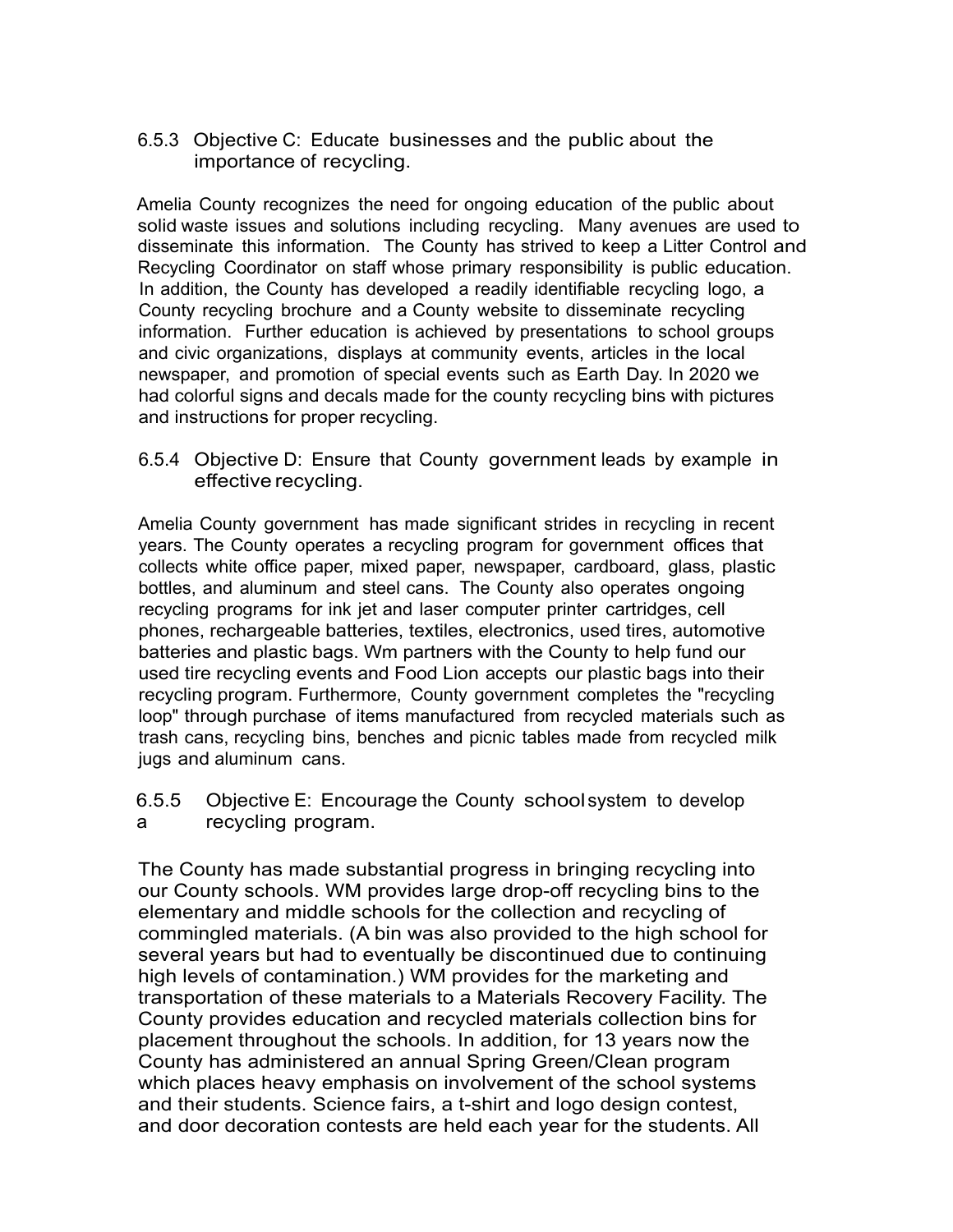contests emphasize the importance of recycling, litter prevention and sustainable environmentally beneficial projects. This program continues to gain momentum each year with an ever expanding scope and dedicated sponsorship by County businesses, particularly WM and McDonald's of Amelia. Amelia County has won multiple awards from the Virginia Recycling Association for this annual program. We will continue our efforts to maintain and expand recycling in our school systems.

6.6GOAL 6

Provide safe recycling and disposaloptions for special wastes that may pose harm to the environment and/or public health and safety.

6.6.1 Objective A: Maintain a permanent Household Hazardous Waste collection program for residents or provide for a yearly collection event.

Amelia County, in partnership with WM, operates a Household Hazardous Waste (HHW) collection program at the Maplewood landfill. The County initiated this program in 1997 by partnering with Chesterfield County for their spring collection event. In April of 1998 Amelia County held its first one-day collection event at the Maplewood landfill to celebrate Earth Day. As a result of disappointing participation by County residents in these two collection events, the County worked with WM to provide a permanent HHW collection program at the Maplewood landfill. The County is responsible for collection of the HHW brought to the landfill by County citizens and WM provides for the pickup and disposal of the materials collected. This program has worked well over the past several years and is now a permanent program.

6.6.2 Objective B: Partner with WM and local businesses to provide recycling services for special wastes such as used motor oil, automotive batteries, and other wastes that require special handling and transport and/or that contain hazardous materials.

The County currently partners with WM and area businesses to provide collection and recycling services for many special wastes that require special handling and transport. WM accepts used motor oil at the Maplewood landfill for recycling. Two area businesses also accept used motor oil for recycling. A local auto parts store accepts automotive batteries for recycling. WM also hires a licensed contractor to remove the freon from appliances brought to the Maplewood landfill for the white goods recycling program. The County will continue to investigate and explore partnerships of this sort to handle special wastes in the County.

6.6.3 Objective C: Provide collection programs for special wastes such as tires and electronics when funds are available.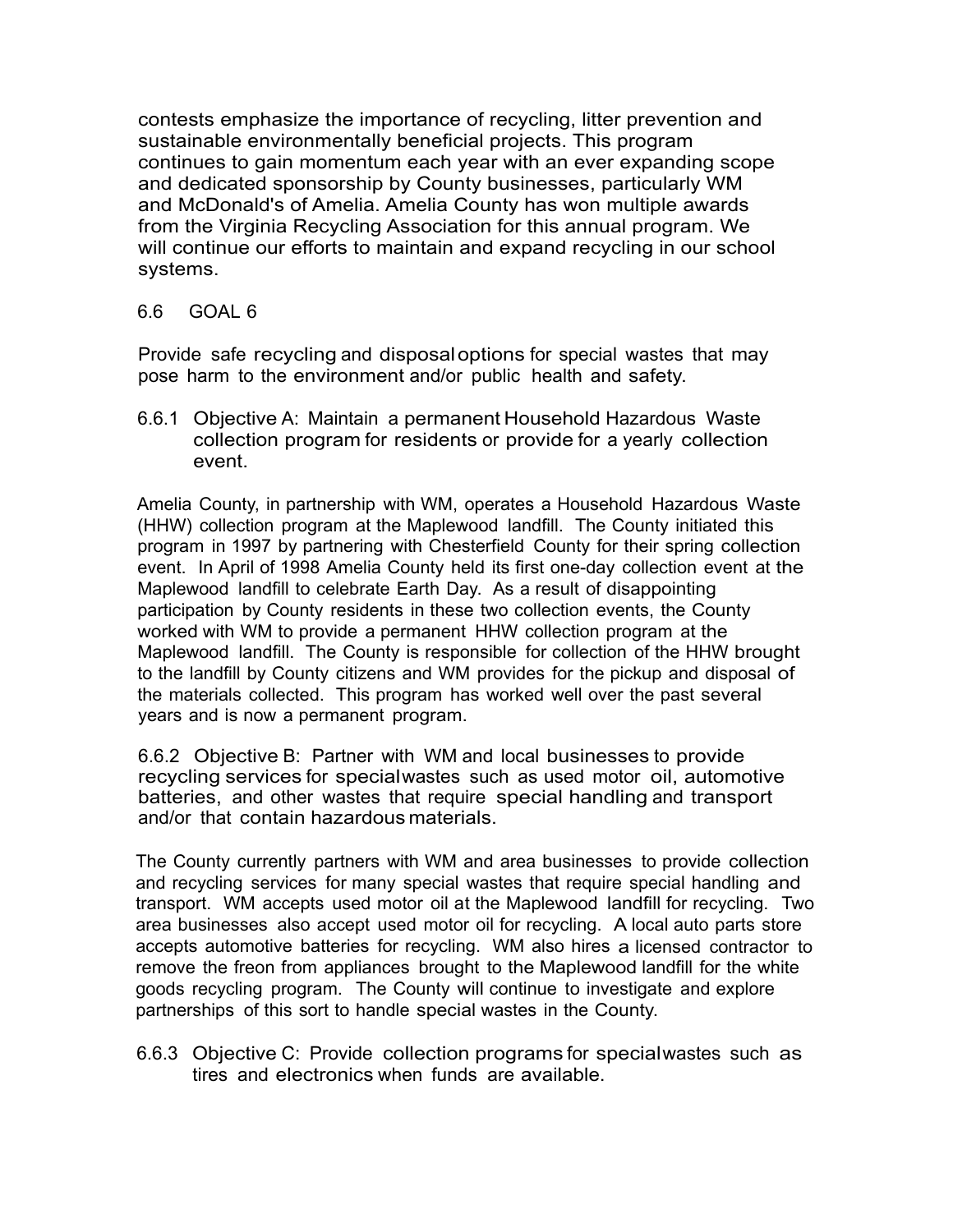The County has established permanent collection and recycling programs for electronics, cell phones, rechargeable batteries, ink jet and laser computer cartridges and used tires. In addition, in partnership with WM and the Virginia Department of Wildlife Resources, the County sponsors an annual Christmas tree recycling program. The County has also established a fluorescent bulb recycling program for County government and County school system generated light bulbs. Furthermore, the County has partnered with Food Lion to collect plastic bags for recycling and has instituted a permanent collection program for textiles.

## 6.7 GOAL 7

Identify, implement and/or maintain programs of education and outreach to County citizens and businesses on source reduction, reuse and recycling to reduce reliance on landfilling of solid waste.

6.7.1 Objective A: Continue to provide regular informationalarticles to the local weekly newspaper for publishing about solid waste management issues and programs.

Amelia County has been very successful in partnering with the local media to disseminate information on solid waste issues. The Amelia Bulletin Monitor has published a weekly newspaper for over 30 years that is mailed to all County residents at no cost. The newspaper staff provides coverage of solid waste issues by attending and reporting on Board of Supervisor meetings, public hearings, other county meetings and special events.

In addition, the Department of Environmental Management provides periodic articles to the newspaper about recycling, litter control and other environmental issues as well as pictures and articles about special events. The newspaper has always welcomed these news releases and we anticipate continuation of this cooperative relationship.

6.7.2 Objective B: Continue and expand presentations to school groups and civic clubs and organizations on solid waste issues.

Amelia County has always utilized presentations to children and school groups, as well as civic clubs and organizations to spread the word about solid waste management and recycling. The Department of Environmental Management has presented many individualized programs over the years to local pre-schools, the County Elementary, Middle & High Schools, Amelia Academy, and to children attending public library programs. Programs and educational tours of the Maplewood landfill are offered to the local school systems on an annual basis. In addition, Litter Control Funds have been used to bring in outside groups to present special litter control and recycling programs to schoolchildren. The staff also gives presentations to local clubs and organizations such as the Amelia County Garden Clubs, the Ruritan Club and the Lions Club on topics such as the Maplewood landfill, litter control and recycling. The County intends to continue these presentations and hopefully increase their frequency and scope, particularly in the County school system.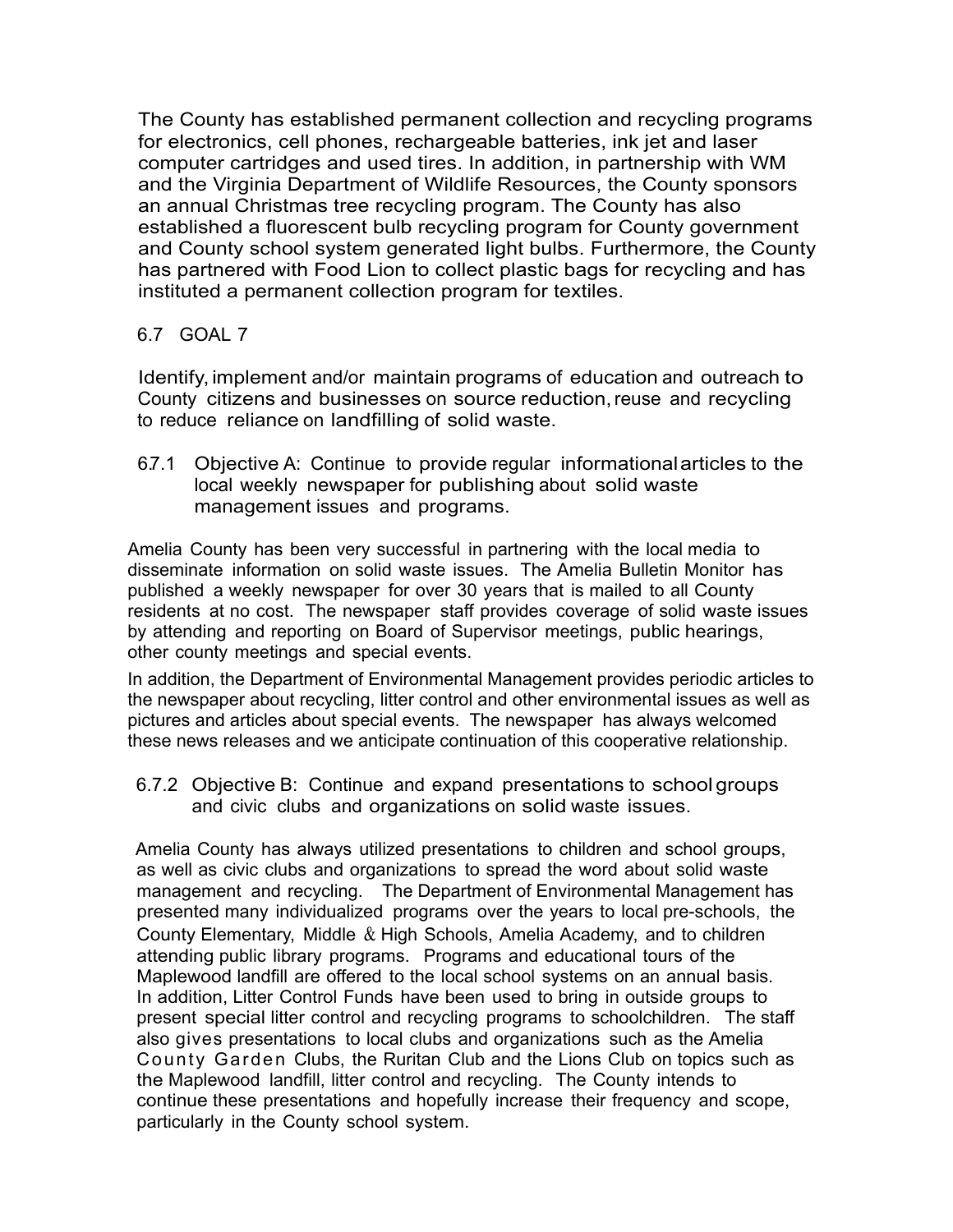6.7.3 Objective C: Continue and expand educationaldisplays at community events and centralized locations such as schools and the public library.

The County takes advantage of several annual community events to reach a large segment of our citizenry with educational materials and outreach on solid waste issues. One program is the annual Spring Green/Clean program that culminates on Amelia Day which is held every May to promote Amelia County's resources. We have contests and programs designed to encourage Amelia students and citizens to participate in cleanup and beautification projects for awards that are presented at Amelia Day. The awards and presentations are made possible due to partnering with Waste Management and McDonald's. We set up a litter control and recycling educational booth for this event each year. We present educational materials such as recycling brochures and tips on preventing litter, as well as giveaways such as recycling t-shirts, compost bins, automobile litter bags, pocket ashtrays, recycling bumper stickers, coloring books, pencils, stickers, etc.

We also set up a display each fall at the annual Amelia County Fair, which runs for 5-7 days. Prizes are awarded for educational booths at the fair and the litter control and recycling booths have been awarded ribbons each year for their educational content.

A third annual event is America Recycles Day, held every November 15th. We set up a display at a location that experiences heavy pedestrian traffic and talk with citizens about the importance of recycling. The display includes items that can be recycled in our community, products made from those recycled materials, more handouts and giveaways, and drawings for prizes.

Each of these events is advertised and promoted though our local newspaper and the County website. We set up other educational displays at the County's public library and schools from time to time, as well.

The County Administrator's staff adopted the Business 360/Highway 360 interchange in 1994 and performs approximately four trash pickups of these highway ramps each year. The pickups are planned to coincide with the state's beautification and litter awareness campaigns such as Operation Spruce-Up held each April, the Annual Great State Trash-Off held each October, and the International Adopt-A-Highway Day held in September. We invite the public to participate in these events and offer incentives such as free recycling t-shirts to participants. We utilize these events to educate the public about litter prevention and control through example, direct mail, and pictures and articles in our local newspaper.

The County will add educational events and displays as new opportunities arise.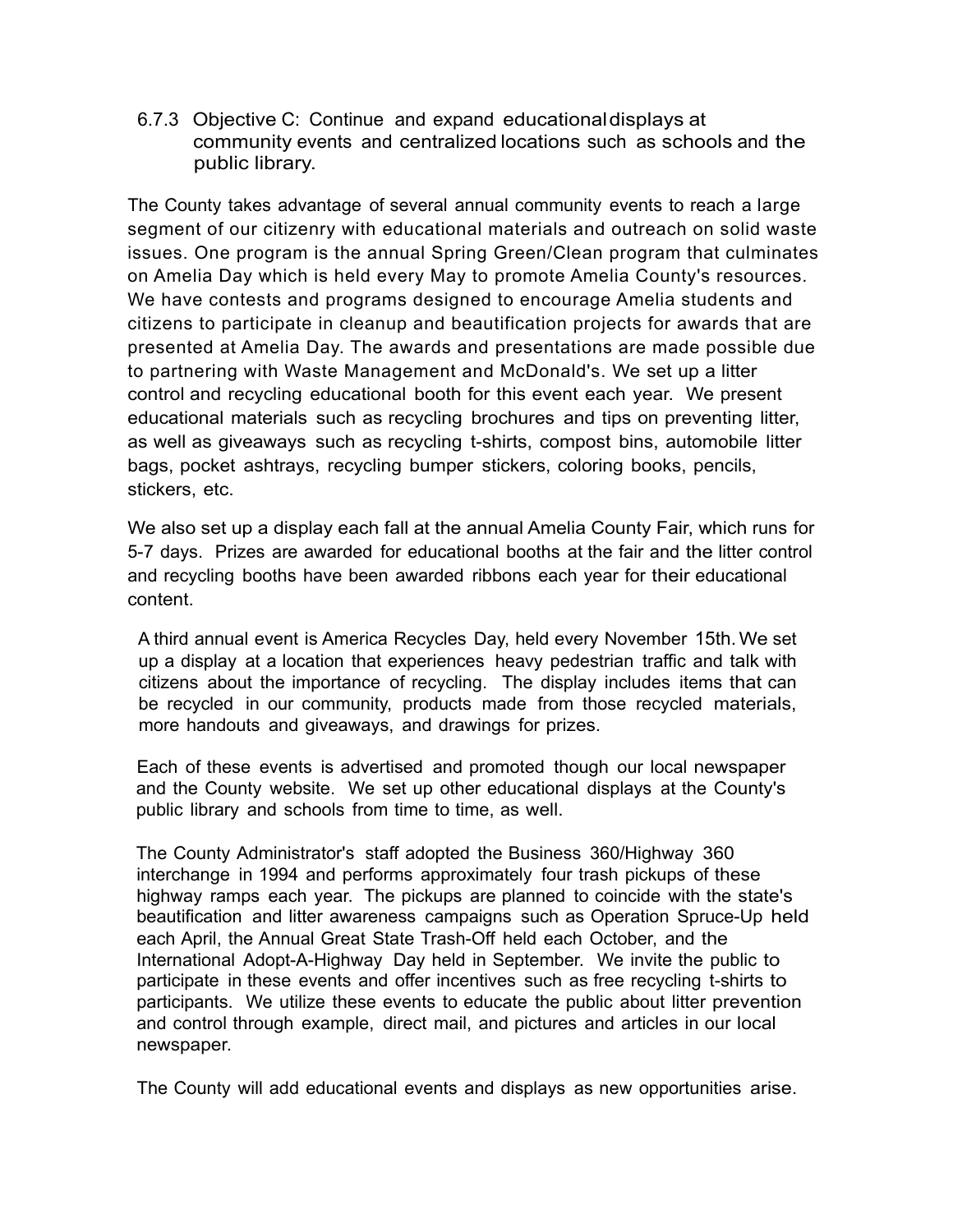6.7.4 Objective D: Distribute fliers to promote specialevents.

Whenever Amelia County implements a new recycling program, or holds a special collection event (i.e., Tire Amnesty Day, textile recycling, Earth Day events, etc.), we generate fliers to be posted at each of the trash collection/ recycling sites and at conspicuous locations throughout the County. Some locations include the Post Office, the Food Lion grocery store, the public library, etc.

6.7.5 Objective E: Update our County website on a regular basis and identify and participate with other environmentalwebsites to disseminate information on solid waste management issues.

Amelia County hosts its own website at www.ameliacova.com. Posted on this website is a copy of the County recycling brochure, regular updates on solid waste issues, copies of articles on the Maplewood landfill and recycling issues, and contact information. This Solid Waste Plan is also available for review/public comment on our website.

In addition, Amelia County participates in the www.EARTH911.org website. This website is an interactive website that provides consumers with community specific environmental information, 24 hours-a-day. Local residents can retrieve recycling and HHW information, as well as general information on topics such as energy conservation, water quality, and waste reduction. Listed on this website are directions to the Maplewood landfill and the other five drop-off trash /collection/recycling sites in the County. Also listed are items that can be accepted for disposal or recycling at each site. In addition, we may list special collection events on this website such as our Christmas tree recycling event and our America Recycles Day event.

A third website that contains County solid waste and recycling information available to the public is the DEQ's website at www.deq.state.va.us. Local contact information and a listing of disposal and recycling locations are provided on this website.

Amelia County will monitor and maintain our information on these websites. In addition, we will investigate other electronic avenues for sharing of solid waste management information.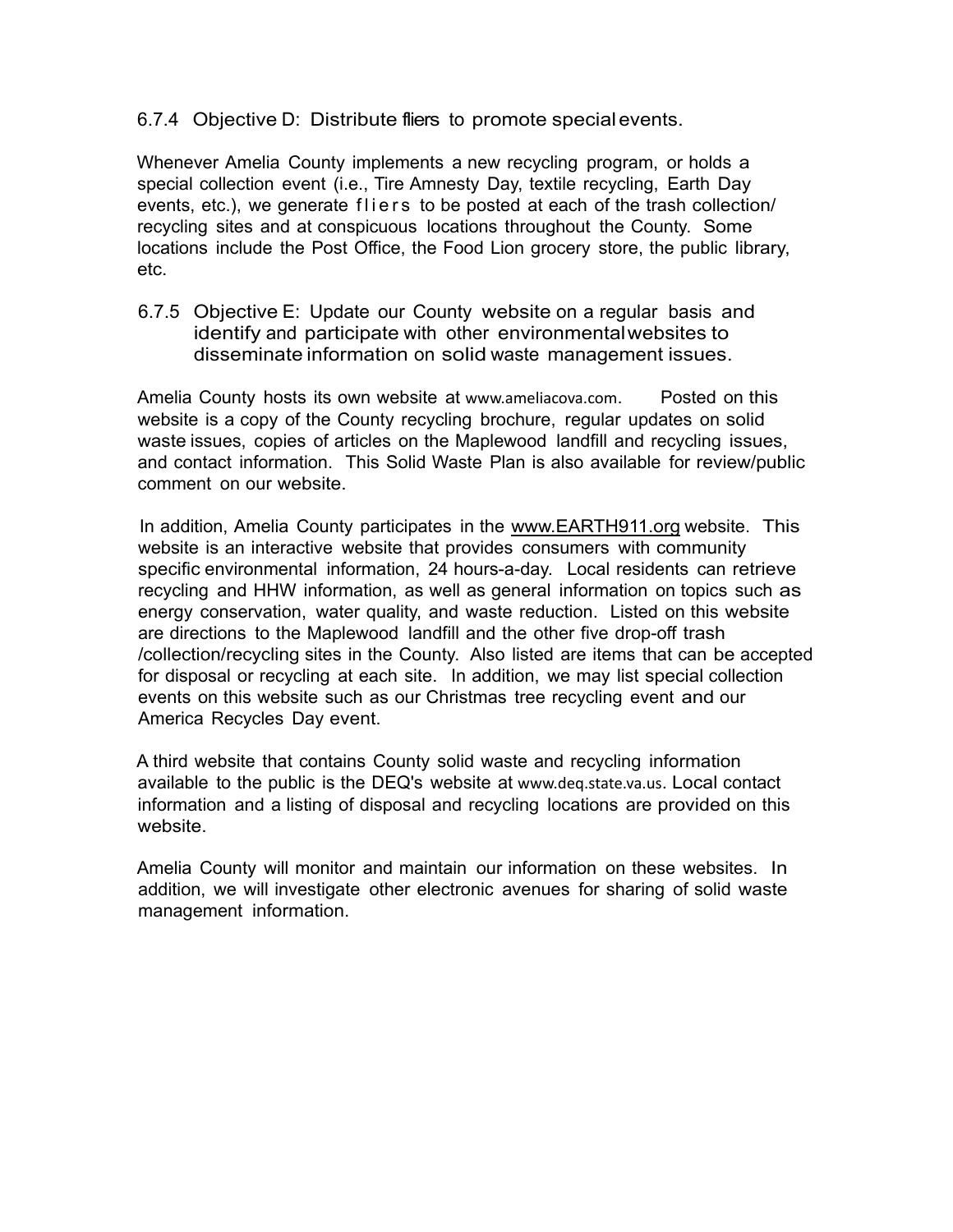## CHAPTER 7.0 SOLID WASTE MANAGEMENT SYSTEM FUNDING AND CONSTRUCTION SCHEDULES

#### 7.0 FUNDING AND CONSTRUCTION SCHEDULES

#### 7.1 INTRODUCTION

Amelia County is in a unique position as the host community for a large commercial WM landfill. Facing new costly regulations governing landfill construction and operation, the Amelia County Board of Supervisors elected to send out a Request For Bids (RFP) for these services in 1989. Chambers Development Company, Inc. responded with an offer to construct and operate a commercial landfill in Amelia County. In exchange, Chambers would provide free disposal of solid waste for all County citizens, its government, schools and charitable institutions, and County businesses operating in the County at the signing of the Agreement. In addition, Chambers would pay the County a host fee for every ton of waste disposed of at the landfill for which a tipping fee is charged. Additional services, such as recycling and closure of the County's own landfill, were included in the Agreement signed on January 12, 1990.

Although extremely controversial at the time, the decision to privatize solid waste management in Amelia County was the Board of Supervisors choice for long term efficient and affordable management of the County's solid waste. When Amelia County entered into the Agreement with Chambers, it was anticipated that the Maplewood landfill would remain operational for approximately 20 years. Therefore, the contract requires the landfill operators to handle Amelia County's waste for a minimum of 20 years, or for the life of the landfill, whichever is longer.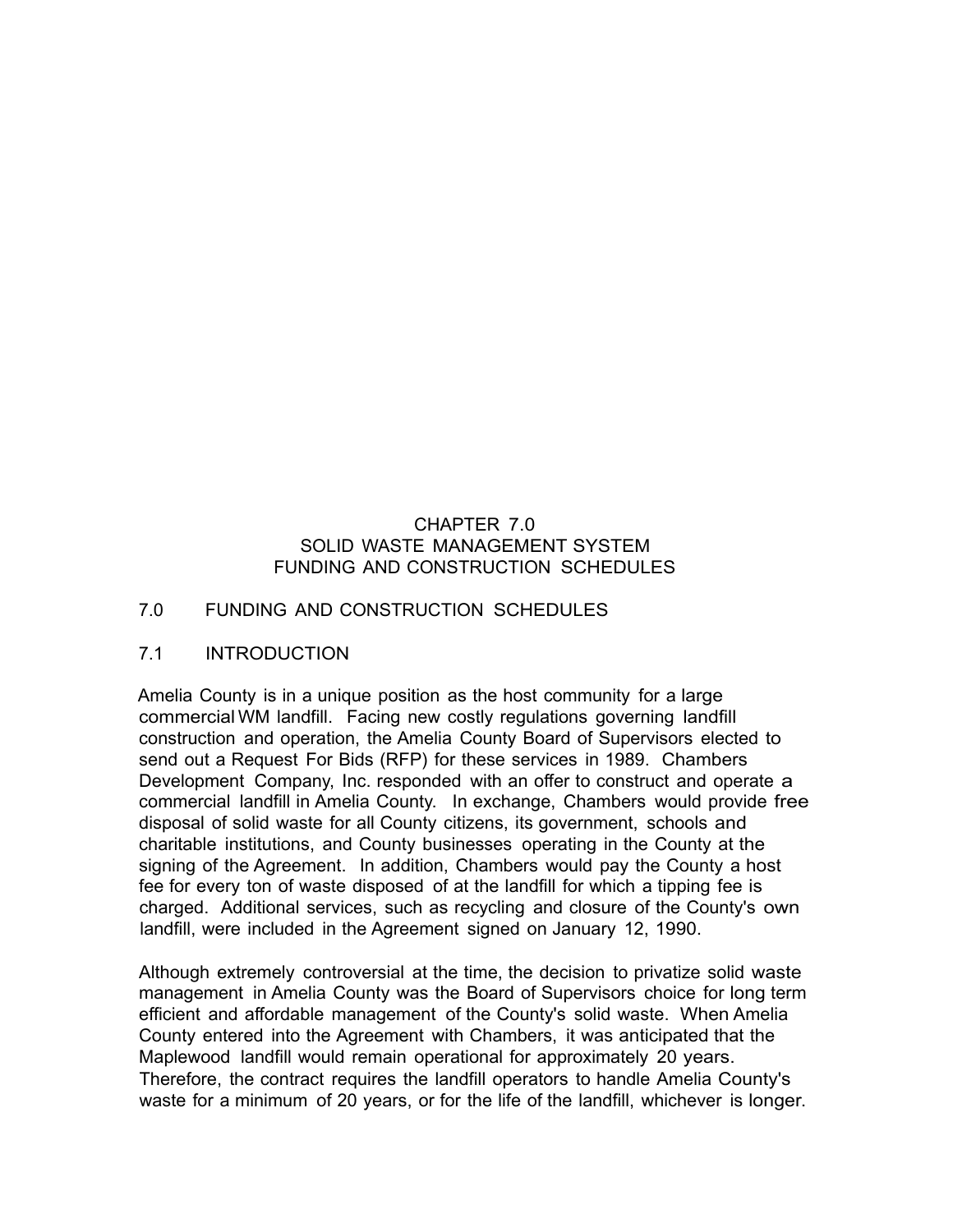The latest FORM DEQ 50-25 Solid Waste Information and Assessment Program Reporting Table submitted by WM to DEQ lists the expected remaining permitted life of the Maplewood landfill as 128 years. As a result, the County's solid waste management needs should be covered by WM well past the 20-year horizon of this SWMP.

# 7.2 FUNDING PROTECTION

The Agreement also contains provisions to protect the County in the event of a default by WM (see Appendix 1). Key provisions include a requirement that WM maintain a prepared disposal area at the Maplewood landfill sufficient to dispose of the County's solid waste for a period of five years. In addition, the County requires WM to maintain a joint Mitigation and Remediation Fund in escrow with the County to ensure that funds will be available to address any major environmental problems at the Maplewood landfill. This account is in addition to the financial assurance requirements imposed by the state. The account currently holds ap pro xim ately \$1,050,000.00. An additional \$5,000.00/acre w a s added to the account as each new cell became operational, up to a maximum of one million dollars, which has been reached. Interest earned will be added to the account until it reaches two million dollars, at which time any interest above the two million may be paid to WM. The main purpose of this fund is to pay for mitigation and remediation of environmental problems at the Maplewood landfill if it becomes necessary. However, in the event of a default by WM, "the County shall be entitled to withdraw from the Mitigation and Remediation Fund an amount reasonably sufficient for the County's costs of disposal for County solid waste...for the subsequent three (3) years."

Contingency plans for waste disposal in the event of an emergency are addressed in the County of Amelia Emergency Operations Plan via mutual aid agreements with adjacent jurisdictions and private industry.

# 7.3 LANDFILL HOST FEES

Landfill host fees have increased in the last two years as a result of a new contract with New York City for disposal of their waste delivered to the Maplewood landfill by rail. 2020 host fees totaled \$3,043,022.38. Host fees paid to Amelia County to date total \$33,618,961.33. (Appendix 16).

The money earned from the landfill has allowed Amelia County to invest in many capital improvement projects. These include a new public elementary school, a new public library, three new fire stations, pumper trucks and tanker trucks for the fire department, etc. Furthermore, the avoided costs of collection, transportation, and disposal of solid waste have greatly benefited Amelia County and helped to keep the tax rate low. Amelia County has one of the lowest tax rates in the state at \$0.51/\$100.00.

# 7.4 FUTURE FUNDING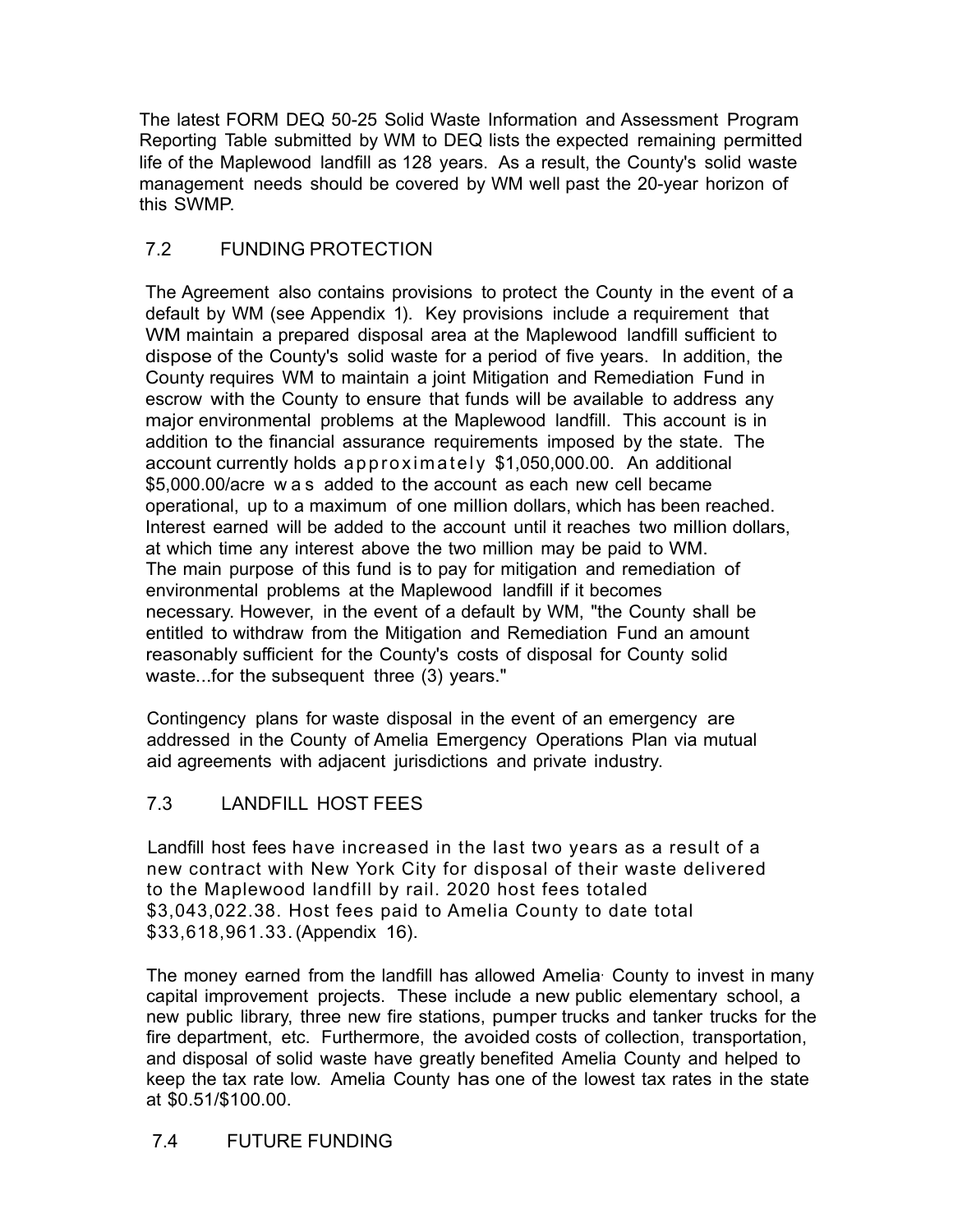County leaders recognized the need to plan for future solid waste management needs in Amelia County following the expiration of the Agreement with WM. They agreed to deposit a portion of proceeds from landfill host fees in a reserve account to fund future solid waste management needs. This account is currently capped at \$2,000,000.00 plus interest.

To summarize, funding of the current solid waste management system in Amelia County is provided by WM. This relationship is expected to continue for the duration of this SWMP.

## 7.5 FUNDING OF POST CLOSURE CARE OF THE CLOSED COUNTY LANDFILL

The General Fund is the primary location of all financial activity associated with the ordinary operations of County Government. Most taxes are accrued into this fund and transfers are made out of it as appropriate. Such funding is subject to annual appropriation control by the Board of Supervisors. Historically, the General Fund has financed post closure care of the closed County landfill.

The County landfill ceased accepting waste in May of 1993 when the Maplewood landfill opened. The landfill is located on a 19.8-acre parcel of land and consists of waste placement in 9 engineered waste trenches over approximately 4 acres. The landfill accepted County generated waste for approximately 10 years. The landfill was closed pursuant to Virginia Solid Waste Management Regulations in 1994. This facility is monitored by a system of 7 groundwater monitoring wells and 12 gas monitoring points placed around the circumference of the landfill.

The required 10 year post closure period at the County landfill will likely be extended by the DEQ as a result of landfill gas issues at the closed facility. Continued monitoring and maintenance activities, as well as remediation and corrective action at this facility, will be paid for by the General Fund.

# 7.6 STATE LITTER CONTROL GRANT FUNDS

Localities may receive litter control grant funds from the State to conduct litter prevention and control activities. Funded through a special tax on businesses that create products that are likely to contribute to littering, the funds are allocated to each locality on an annual basis. The County administers the grant funds through a process that includes an annual application, distribution, accounting, and reporting. The County uses these funds to hire a Recycling Technician, for trash and recycling receptacles, for public education, for presentations and supplies, and for special collection programs such as tire recycling. These grant funds play an integral part in the County's efforts to promote solid waste reduction, reuse and recycling.

# 7.7 CONSTRUCTION SCHEDULES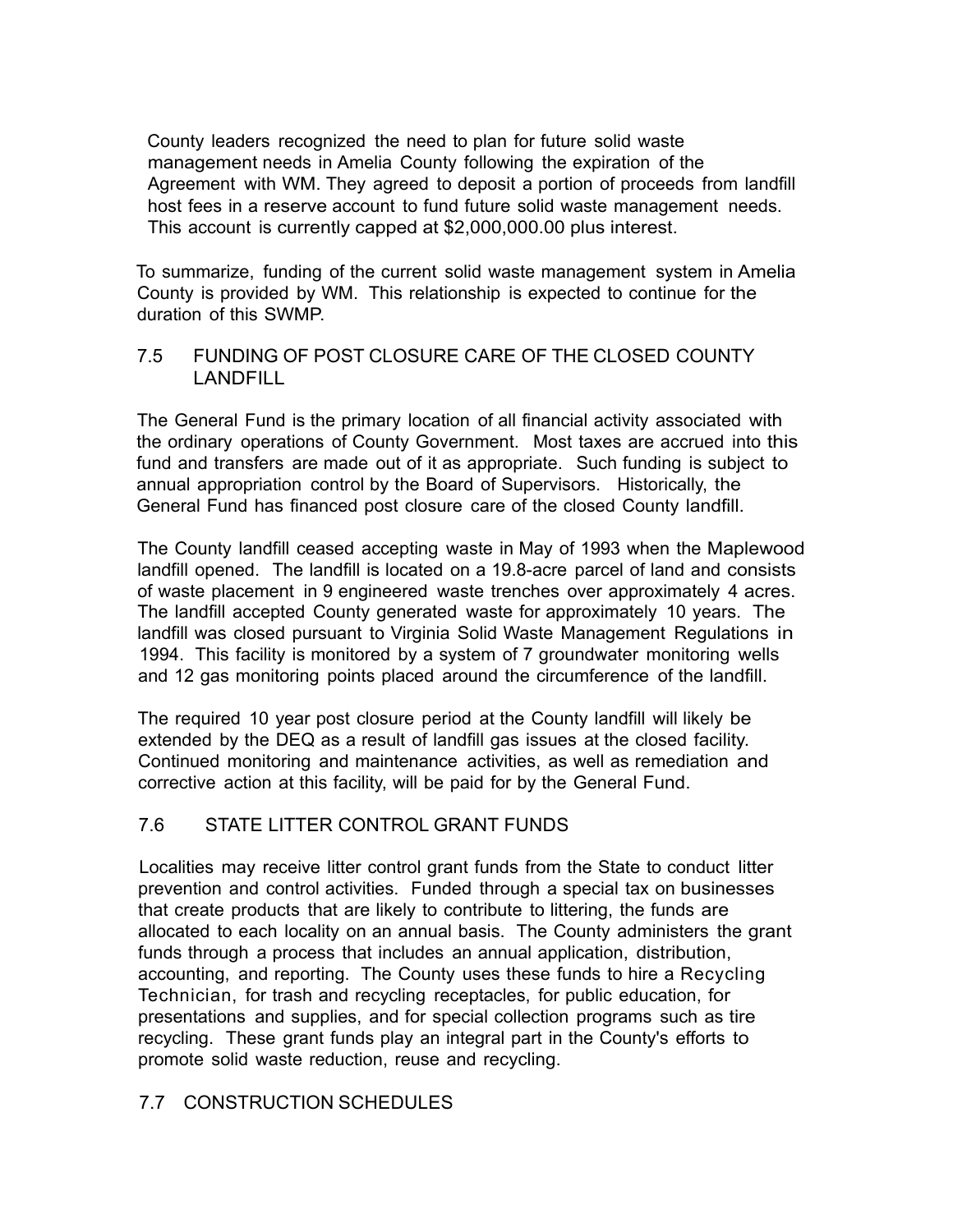The Maplewood landfill waste disposal area is divided into 34 phases ranging in size from 7.1 to 16.8 acres each, designed to provide 47,184,22 cubic yards of solid waste disposal capacity over a projected life span of 128 years. Phases 1, 2, 3, 4, 5, 7A, 8A, 11, 12, 13, 16, 17, 18, 22, 23, 26 and 27 are completed and waste is currently being placed in Phase 27. A new phase is constructed every 18 to 24 months to ensure adequate disposal capacity with no interruption of service.

# CHAPTER 8.0 PUBLIC PARTICIPATION

# 8.0 PUBLIC PARTICIPATION

## 8.1 INTRODUCTION

Public participation is a key part of the solid waste management planning process. As a public planning document from a public body, public participation in an open process of deliberation, comment and review is required by State regulations (9 VAG 20-13-130). Public participation also ensures that the ideas and concerns of the varying constituent groups will be served by the plan.

## 8.2 PLAN PREPARATION

The Plan was prepared by County staff members charged with solid waste management. Peer review and comment were utilized during plan preparation.

## 8.3 LANDFILL ADVISORY COMMITTEE

The Plan was then reviewed by the seven member Landfill Advisory Committee (LAC), a group comprised of five citizens appointed by the County (one from each voting district), one member of the Board of Supervisors and one employee of WM. The original purpose of this committee was to review and comment on the operation of the landfill. Therefore, they were the natural choice for initial review and comment on the SWMP. After review and input from the LAC, the committee forwarded the Plan to the Board of Supervisors with a recommendation for approval.

# 8.4 THE BOARD OF SUPERVISORS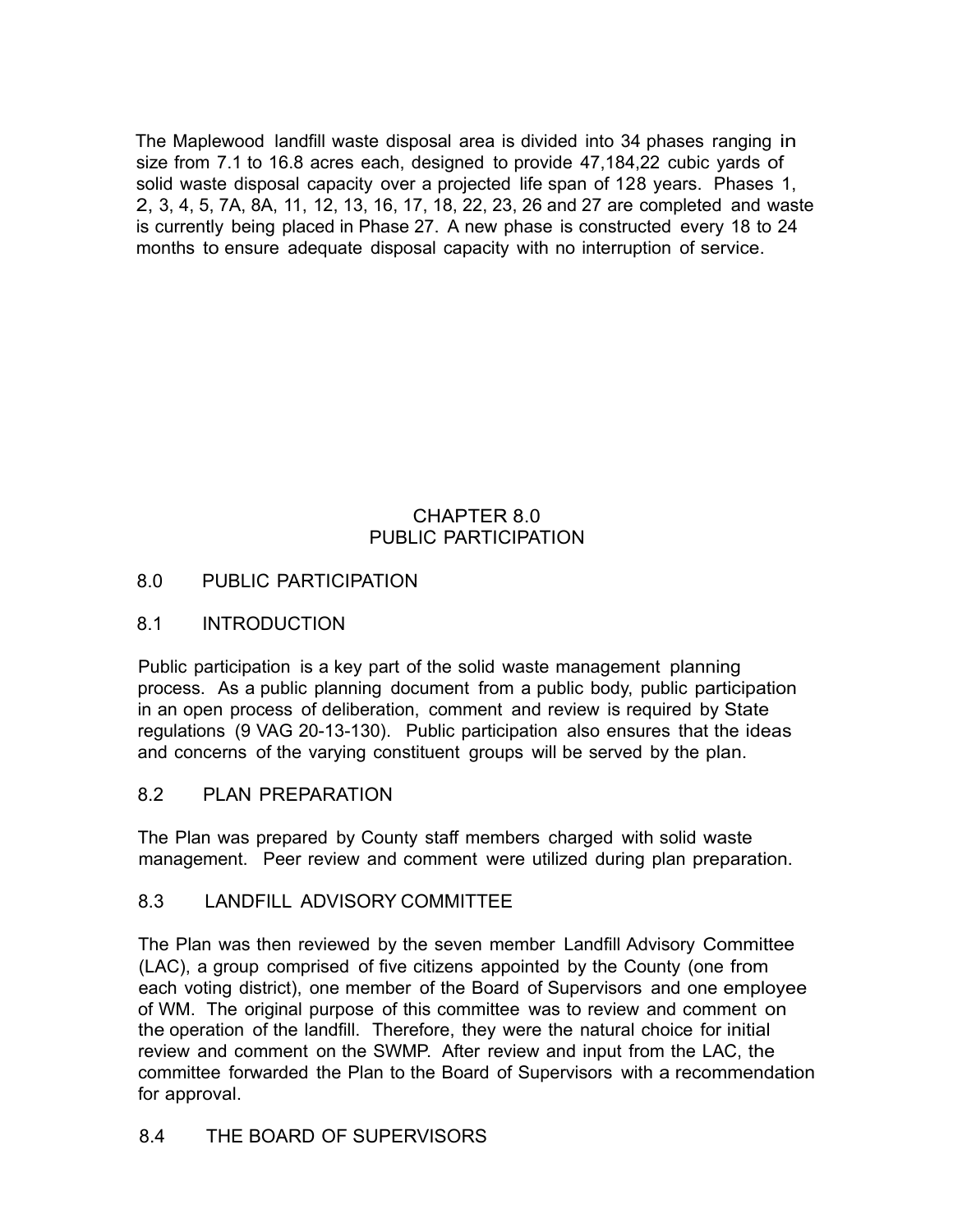The Plan was next forwarded to the Board of Supervisors for their review and comment.

## 8.5 PUBLIC HEARING

State regulations required a public hearing before the Solid Waste Management Plan could be adopted by the planning district. The public hearing was advertised for 2 consecutive weeks in a newspaper. The draft document was be on display at the Amelia County Administrator's office, the James L. Hamner Public Library, and on the county website at www.ameliacova.com. for public review during that time. Members of the public were invited to speak at the public hearing and provide input, and members of the Board discussed the draft document at that time. Changes could be made based on the results of the public hearing.

# 8.6 ADOPTION

Following the public hearing the Board of Supervisors voted unanimously to adopt the Solid Waste Management Plan document on May 19, 2004.